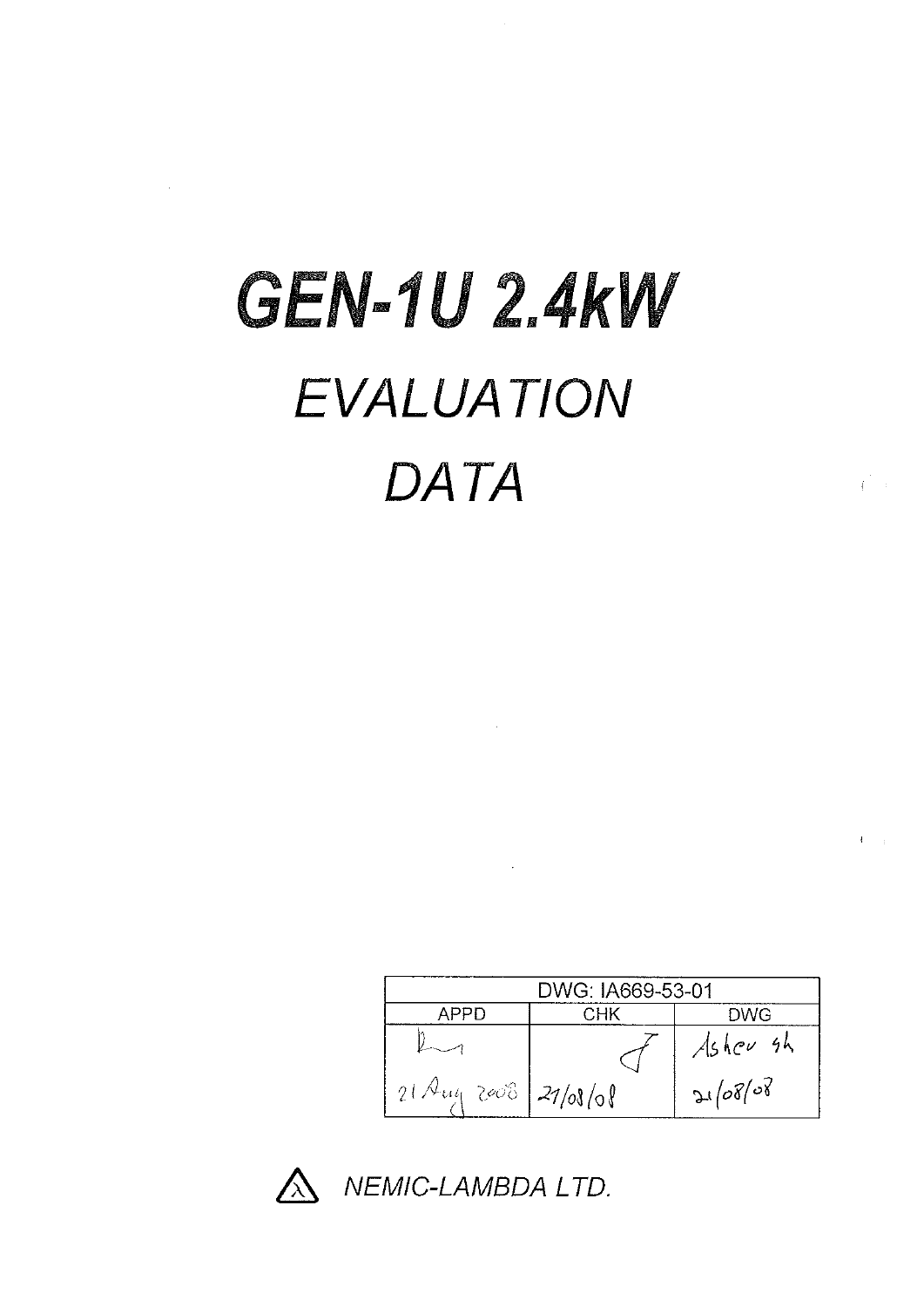# **INDEX PAGE**

| <b>1. EVALUATION METHOD</b>                                    |              |
|----------------------------------------------------------------|--------------|
| 1.1 Circuit used for determination                             |              |
| (1) Steady state data                                          | $T-1$        |
| (2) Over voltage protection (OVP) characteristics              | $T-1$        |
| (3) Output rise/fall characteristics                           | $T-1$        |
| (4) Dynamic line response characteristic                       | $T-2$        |
| (5) Dynamic load response characteristics                      | $T-2$        |
| (6) Inrush current characteristics                             | $T-3$        |
| (7) Leakage current characteristics                            | $T-3$        |
| (8) Output ripple & noise waveform 8V to 150V models           | $T-3$        |
| (9) Output ripple & noise waveform for models higher than 150V | $T-4$        |
| (10) Ripple RMS Current                                        | $T-4$        |
| 1.2 List of equipment used                                     | $T-5$        |
| 2. CHARACTERISTICS                                             |              |
| 2.1 Steady state data                                          |              |
| (1) Regulation - Line & Load, Temperature drift                | $T - 6 - 13$ |
| (2) Output voltage and ripple voltage v.s input voltage        | $T-14-17$    |
| (3) Efficiency and Input current vs. Output current            | $T-18-25$    |
| 2.2 Warm up voltage drift & temperature stability              | $T-26-29$    |
| 2.3 Over voltage protection (OVP) characteristic               | $T-30-31$    |
| 2.4 ON/OFF Output rise characteristics                         | $T-32-39$    |
| 2.5 ON/OFF Output fall characteristics                         | $T-40-47$    |
| 2.6 Hold up time characteristic                                | $T-48-51$    |
| 2.7 Dynamic line response                                      | $T-52-59$    |
| 2.8 Dynamic load response                                      | $T-60-65$    |
| 2.9 Response to brown-out characteristic                       | $T-66-73$    |
| 2.10 Inrush current characteristic                             | $T-74-75$    |
| 2.11 Inrush current waveform                                   | $T-76-77$    |
| 2.12 Input current waveform                                    | $T-78-79$    |
| 2.13 Leakage current characteristic                            | $T-80$       |
| 2.14 Output ripple & noise waveform                            | $T-81-82$    |
|                                                                |              |

# TERMINOLOGY USED

Definition

| Vin       | Input voltage         |
|-----------|-----------------------|
| Vout      | Output voltage        |
| lin       | Input current         |
| lout      | Output current        |
| Та        | Ambient temperature   |
| C.V       | Constant voltage mode |
| <u>ົດ</u> |                       |

C.C Constant current mode

# **NEMIC-LAMBDA**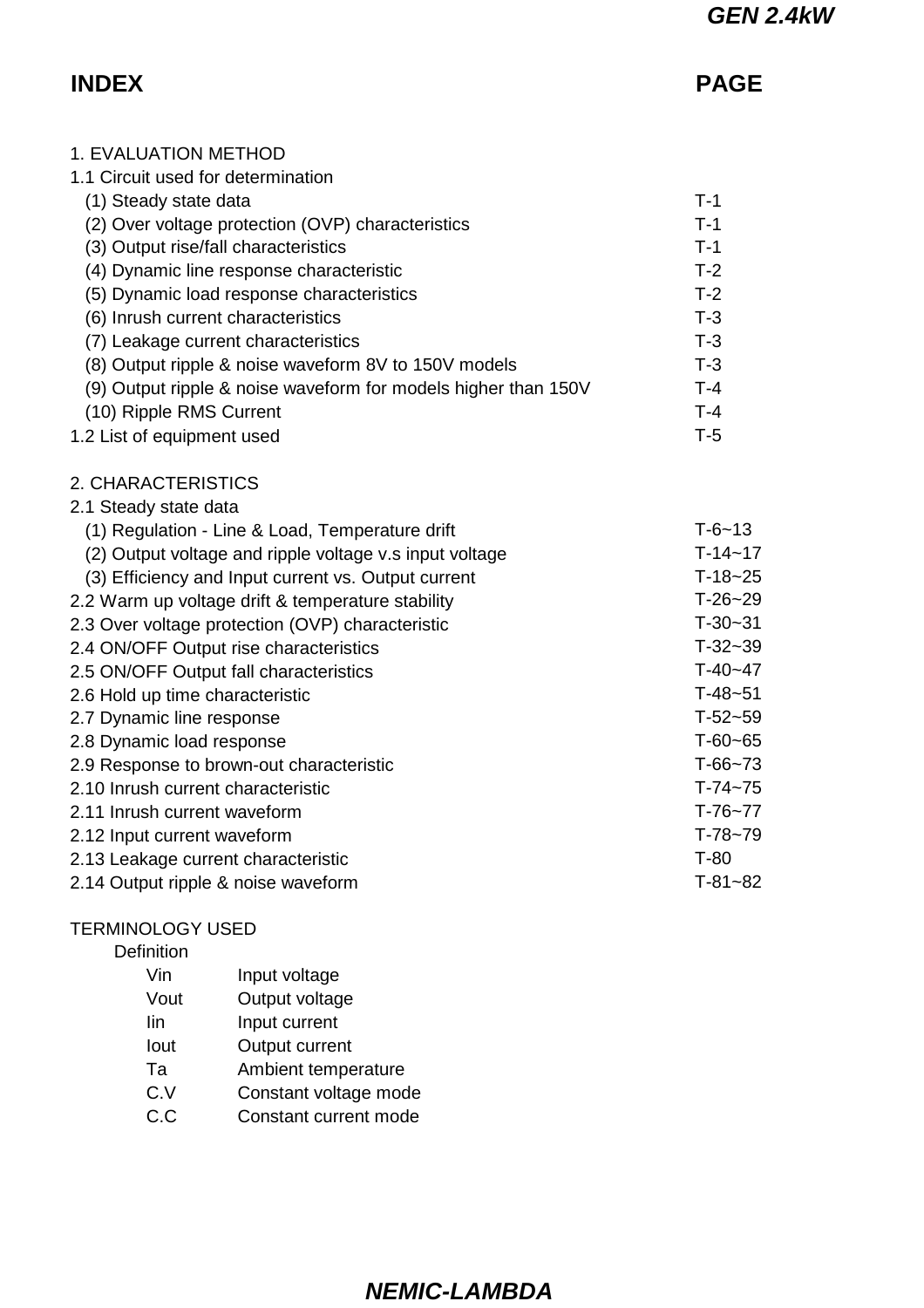# **1. EVALUATION METHOD**

**1.1 Circuit used for determination**

(1) Steady state data



(2) Over voltage protection (OVP) characteristics



(3) Output rise/fall characteristics

Constant Voltage mode

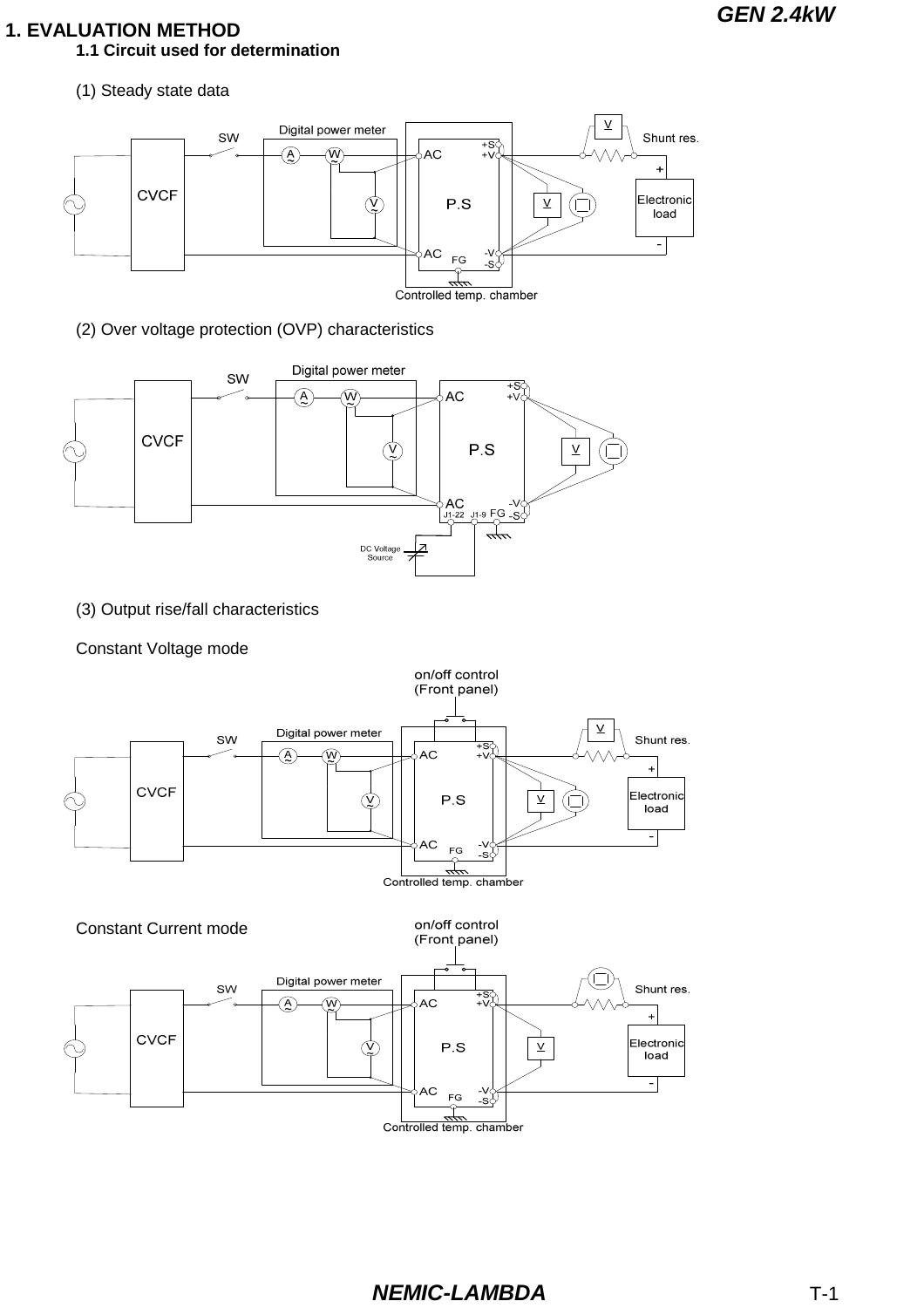#### (4) Dynamic line response characteristics

#### Constant Voltage mode



#### Constant Current mode



(5) Dynamic load response characteristics

#### Constant Voltage mode









Output current waveform **Output current waveform Output current waveform** 

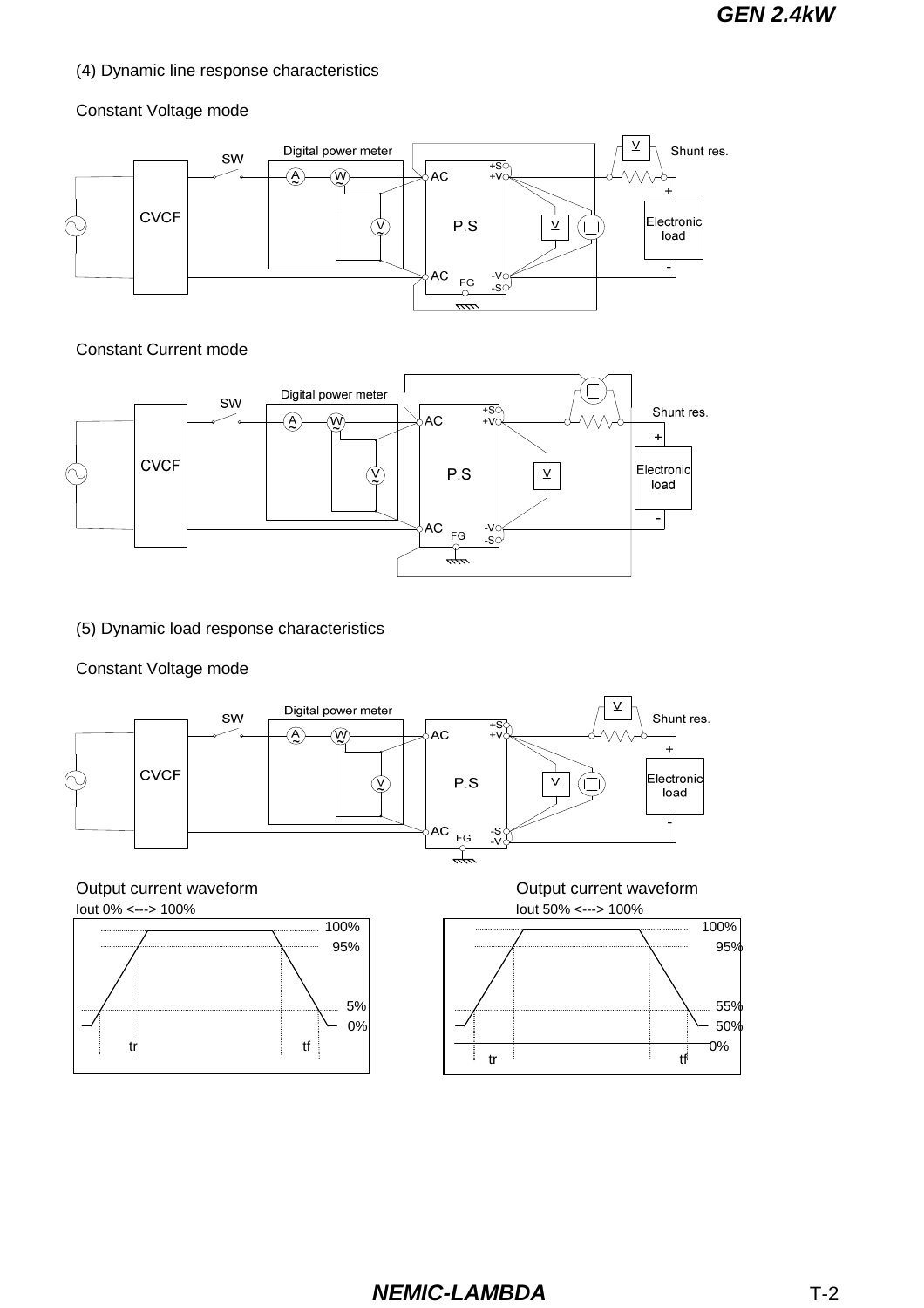#### (6) Inrush current characteristics

#### Constant Voltage mode



(7) Leakage current characteristics



- (8) Output ripple & noise waveform ( 8V to 300V models)
- (a) Normal mode (JEITA Standard RC-9131A)

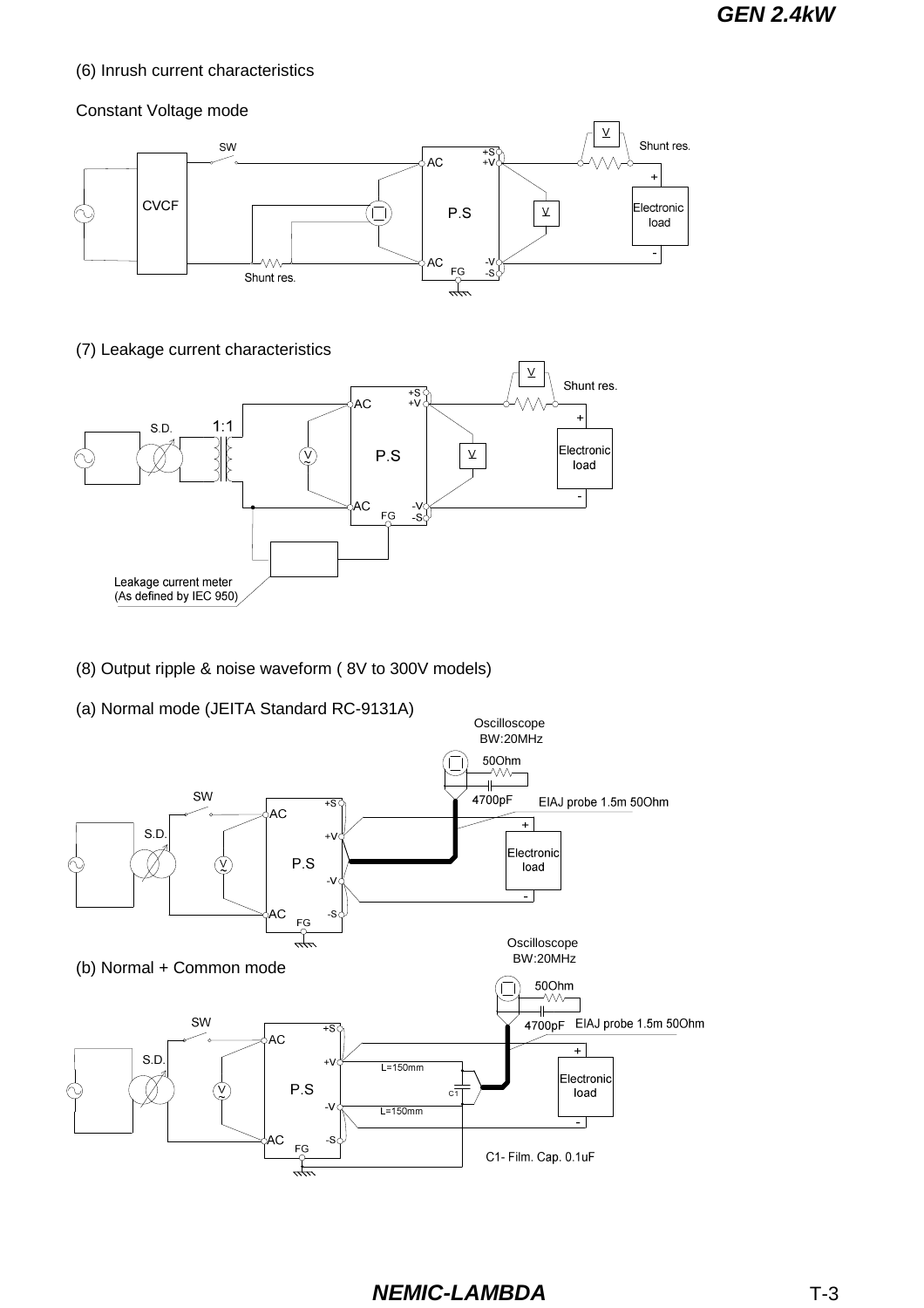- (9) Output ripple & noise waveform for 600V
- (a) Normal mode





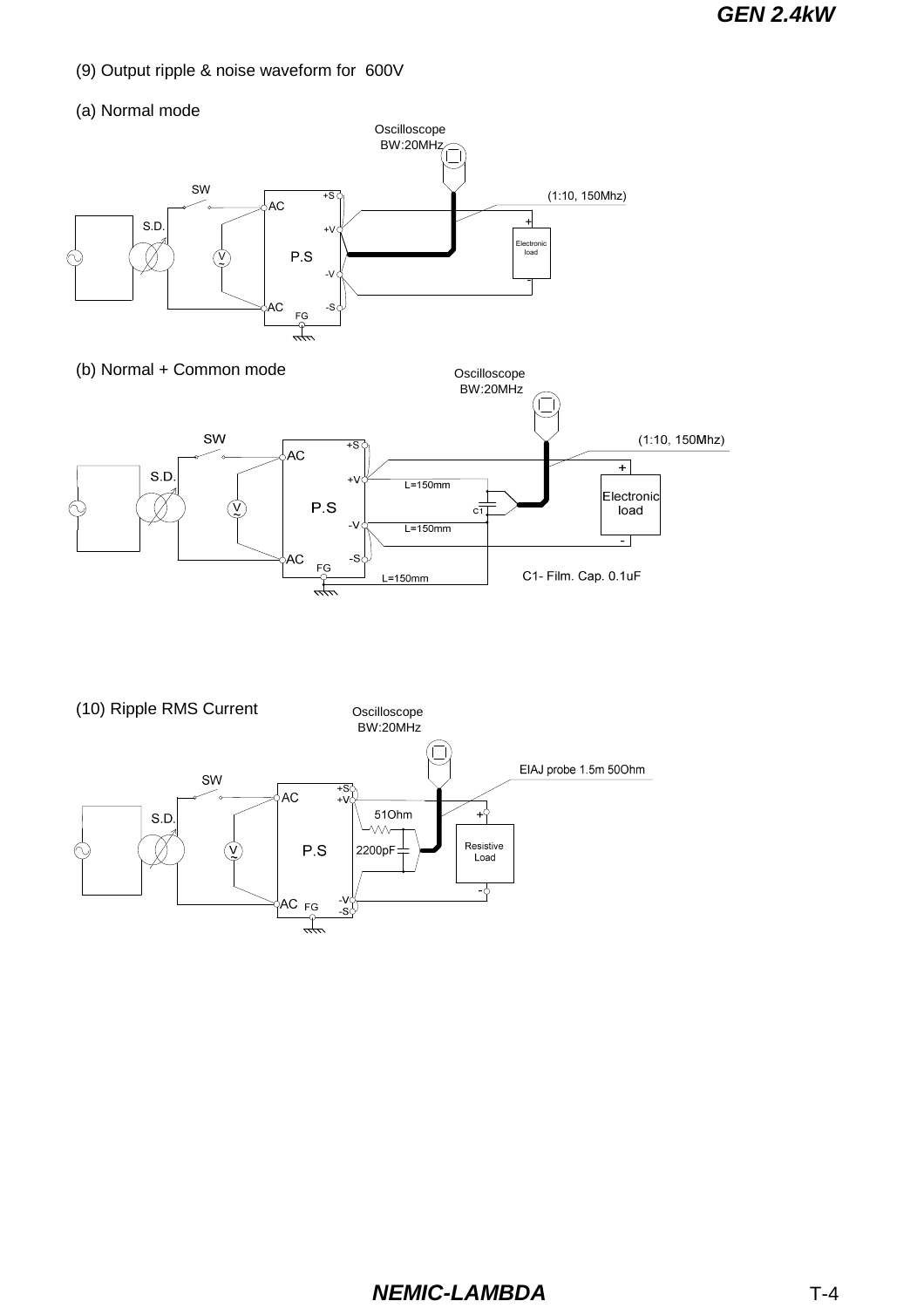# **1.2 List of equipment used**

|                 | <b>EQUIPMENT USED</b>     | <b>MANUFACTURER</b> | MODEL No.     |
|-----------------|---------------------------|---------------------|---------------|
| 1               | Storage oscilloscope      | YOKOGAWA            | <b>DL7100</b> |
| 2               | Storage oscilloscope      | YOKOGAWA            | <b>DL1740</b> |
| 3               | Analog oscilloscope       | <b>HITACHI</b>      | $V-1565$      |
| 4               | Digital multimeter        | <b>AGILENT</b>      | 34401A        |
| 5               | Digital power meter       | <b>YOKOGAWA</b>     | <b>WT230</b>  |
| 6               | Autotransformer           | <b>METREL</b>       | HTN 450/30    |
| $\overline{7}$  | <b>AC Source</b>          | <b>CHROMA</b>       | 6590          |
| 8               | Electronic load           | H&H                 | ZS6060 SC150  |
| 9               | Electronic load           | H&H                 | ZS7006        |
| 10              | Electronic load           | H&H                 | ZS7060        |
| 11              | Electronic load           | <b>CHROMA</b>       | 63203         |
| 12              | Electronic load           | <b>CHROMA</b>       | 63206         |
| 13 <sup>1</sup> | Controlled temp. chamber  | THERMOTRON          | SM-16-3800    |
| 14              | Controlled temp. chamber  | <b>THERMOTRON</b>   | SE-600-5-5    |
| 15              | Controlled temp. chamber  | <b>THERMOTRON</b>   | SE-600-6-6    |
|                 | 16 Leakage current tester | <b>HIOKI</b>        | 3155          |
| 17              | Current probe             | <b>TEKTRONIX</b>    | P6021         |
|                 | 18 Current probe          | YOKOGAWA            | 701932        |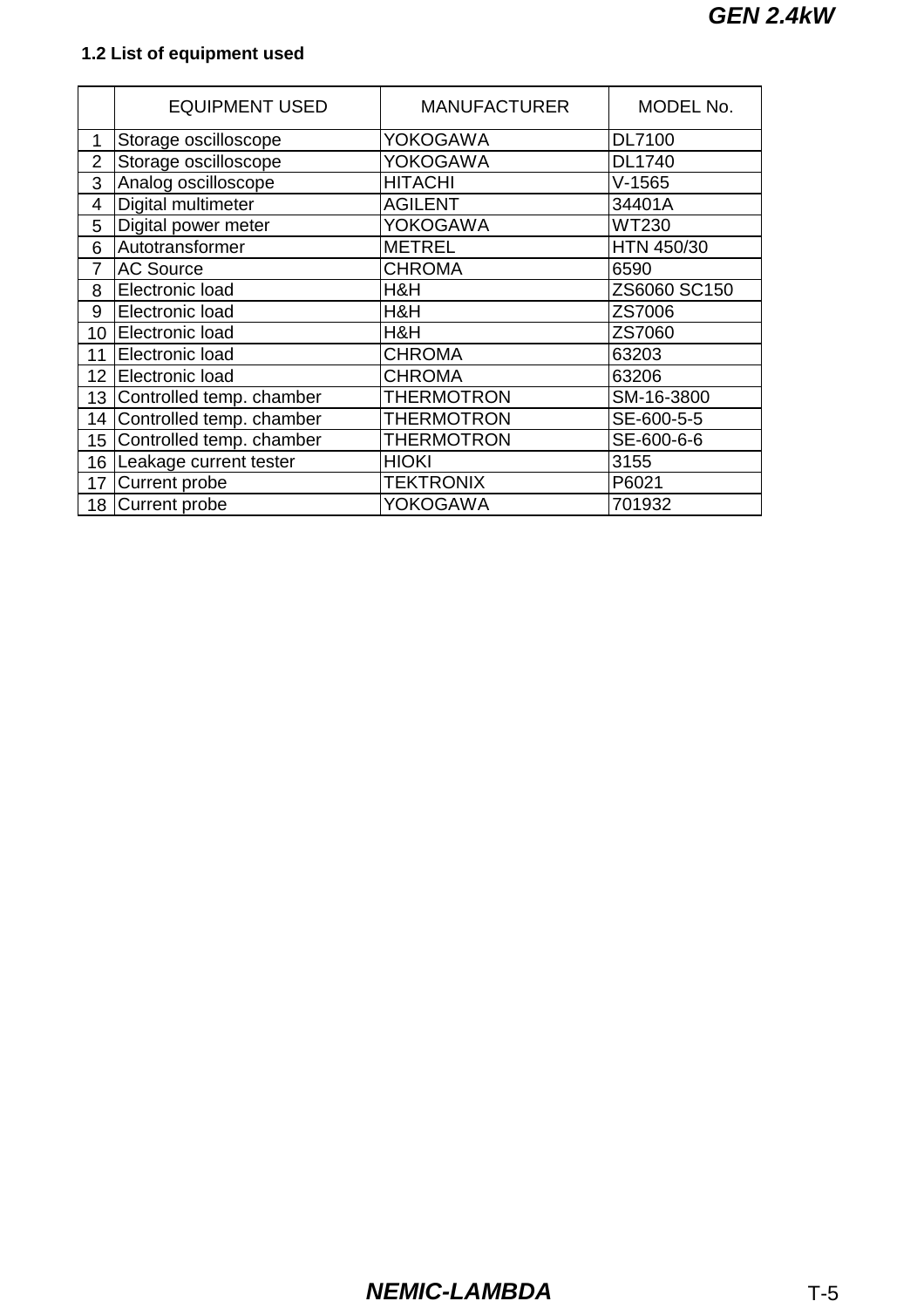GEN8-300

Conditions:  $Ta = 25C$ 

|            |        | Vin (AC) |        |        |                        |        |
|------------|--------|----------|--------|--------|------------------------|--------|
| ۷o         | 170    | 200      | 230    | 265    | <b>Line Regulation</b> |        |
| $0\%$      | 7.9992 | 7.9992   | 7.9992 | 7.9992 |                        | 0.000  |
| 20%        | 7.9987 | 7.9987   | 7.9986 | 7.9986 | 0                      | 0.000  |
| 40%        | 7.9981 | 7.9980   | 7.9980 | 7.9979 |                        | 0.000  |
| 60%        | 7.9975 | 7.9974   | 7.9974 | 7.9973 |                        | 0.000  |
| 80%        | 7.9968 | 7.9968   | 7.9967 | 7.9967 |                        | 0.000  |
| 100%       | 7.9962 | 7.9961   | 7.9961 | 7.9960 |                        | 0.000  |
| Load       | 3.0    | 3.1      | 3.2    | 3.2    | $\Delta V(mV)$         | $(\%)$ |
| Regulation | 0.040  | 0.040    | 0.040  | 0.040  | (%)                    |        |

1. Regulation - Line & Load, C.V mode 1Ф200 (Readings in [V])

2. Regulation - Line & Load, C.V mode 3Ф200 (Readings in [V])

|            |        | Vin (AC) |        |        |                        |       |
|------------|--------|----------|--------|--------|------------------------|-------|
| Vo         | 170    | 200      | 230    | 265    | <b>Line Regulation</b> |       |
| 0%         | 8.0002 | 8.0002   | 8.0002 | 8.0002 | O                      | 0.000 |
| 19%        | 7.9998 | 7.9998   | 7.9998 | 7.9998 | 0                      | 0.000 |
| 40%        | 7.9993 | 7.9993   | 7.9993 | 7.9993 | 0                      | 0.000 |
| 60%        | 7.9989 | 7.9989   | 7.9989 | 7.9989 |                        | 0.000 |
| 80%        | 7.9984 | 7.9984   | 7.9984 | 7.9984 | 0                      | 0.000 |
| 100%       | 7.9980 | 7.9980   | 7.9980 | 7.9980 |                        | 0.000 |
| Load       | 2.2    | 2.2      | 2.3    | 2.2    | $\Delta V$ (mV)        | (%)   |
| Regulation | 0.030  | 0.030    | 0.030  | 0.030  | (%)                    |       |

3. Temperature drift, C.V mode

| ⊤∩<br>d | ገሞ<br>◡◡ | າຂຕ<br>∠∪ ∪ | 50°C | ం~50°్'<br>oefficient<br>emp<br>- 771 |            |
|---------|----------|-------------|------|---------------------------------------|------------|
| √out    | .995     | .993        | .991 | mV<br><u>o</u>                        | ppm/<br>١U |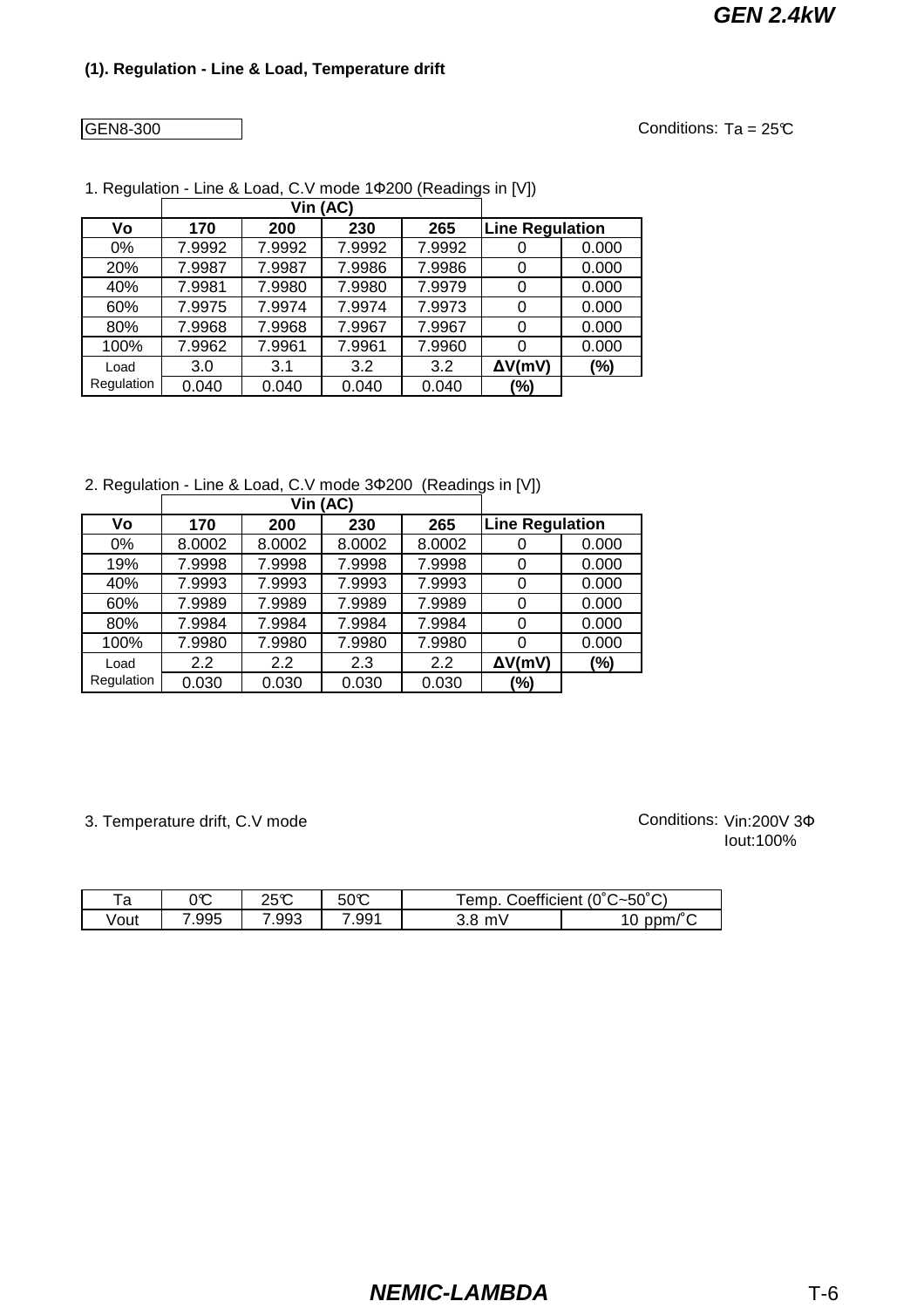GEN60-40

Conditions:  $Ta = 25C$ 

|            |        | Vin (AC) |        |        |                        |        |
|------------|--------|----------|--------|--------|------------------------|--------|
| ۷o         | 170    | 200      | 230    | 265    | <b>Line Regulation</b> |        |
| $0\%$      | 60.001 | 60.001   | 60.001 | 60.001 |                        | 0.000  |
| 20%        | 60.001 | 60.001   | 60.001 | 60.001 | 0                      | 0.000  |
| 40%        | 60.001 | 60.001   | 60.001 | 60.001 |                        | 0.000  |
| 60%        | 60.001 | 60.001   | 60.001 | 60.001 | 0                      | 0.000  |
| 80%        | 60.001 | 60.001   | 60.000 | 60.001 | 0                      | 0.000  |
| 100%       | 60.001 | 60.001   | 60.001 | 60.001 |                        | 0.000  |
| Load       | 0.2    | 0.2      | 0.2    | 0.1    | $\Delta V(mV)$         | $(\%)$ |
| Regulation | 0.000  | 0.000    | 0.000  | 0.000  | (%)                    |        |

1. Regulation - Line & Load, C.V mode 1Ф200 (Readings in [V])

2. Regulation - Line & Load, C.V mode 3Ф200 (Readings in [V])

|            |        | Vin (AC) |        |        |                        |        |
|------------|--------|----------|--------|--------|------------------------|--------|
| V٥         | 170    | 200      | 230    | 265    | <b>Line Regulation</b> |        |
| 0%         | 60.002 | 60.002   | 60.002 | 60.002 | 0                      | 0.000  |
| 20%        | 60.002 | 60.002   | 60.002 | 60.002 | 0                      | 0.000  |
| 40%        | 60.002 | 60.002   | 60.002 | 60.002 | 0                      | 0.000  |
| 60%        | 60.002 | 60.002   | 60.002 | 60.002 | 0                      | 0.000  |
| 80%        | 60.002 | 60.002   | 60.002 | 60.002 | 0                      | 0.000  |
| 100%       | 60.002 | 60.002   | 60.002 | 60.002 |                        | 0.000  |
| Load       | 0.2    | 0.1      | 0.1    | 0.5    | $\Delta V$ (mV)        | $(\%)$ |
| Regulation | 0.000  | 0.000    | 0.000  | 0.000  | (%)                    |        |

3. Temperature drift, C.V mode

| τ∩<br>d | ገሞ<br>JU | າ⊏ຕ    | 50C        | ⊺emp.     | Coefficient (0°C~50°C) |
|---------|----------|--------|------------|-----------|------------------------|
| √out    | 60.011   | 60.000 | .991<br>59 | mV<br>ንበ- | ppm/                   |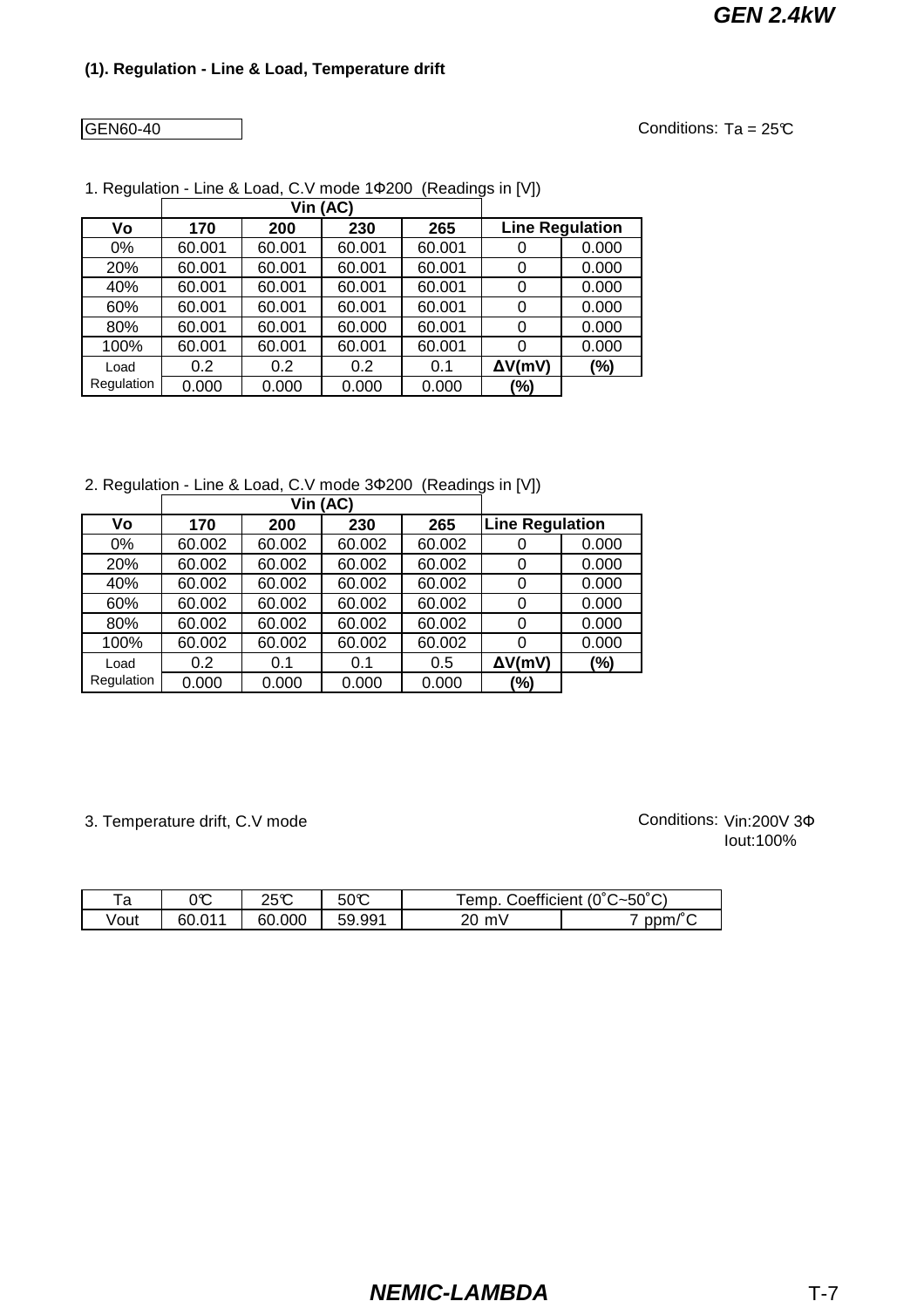#### GEN150-16

Conditions:  $Ta = 25C$ 

|            |         | Vin (AC) |         |         |                        |        |
|------------|---------|----------|---------|---------|------------------------|--------|
| Vo         | 170     | 200      | 230     | 265     | <b>Line Regulation</b> |        |
| $0\%$      | 149.973 | 149.973  | 149.973 | 149.973 |                        | 0.000  |
| 20%        | 149.972 | 149.972  | 149.972 | 149.972 |                        | 0.000  |
| 40%        | 149.970 | 149.970  | 149.970 | 149.970 |                        | 0.000  |
| 60%        | 149.969 | 149.969  | 149.969 | 149.969 |                        | 0.000  |
| 80%        | 149.968 | 149.968  | 149.968 | 149.968 |                        | 0.000  |
| 100%       | 149.967 | 149.967  | 149.967 | 149.967 |                        | 0.000  |
| Load       | 6.0     | 6.0      | 6.0     | 6.0     | $\Delta V$ (mV)        | $(\%)$ |
| Regulation | 0.000   | 0.000    | 0.000   | 0.000   | (%)                    |        |

1. Regulation - Line & Load, C.V mode 1Ф200 (Readings in [V])

2. Regulation - Line & Load, C.V mode 3Ф200 (Readings in [V])

|            |         | Vin (AC) |         |         |                        |       |
|------------|---------|----------|---------|---------|------------------------|-------|
| ۷o         | 170     | 200      | 230     | 265     | <b>Line Regulation</b> |       |
| 0%         | 149.996 | 149.996  | 149.996 | 149.996 |                        | 0.000 |
| 20%        | 149.994 | 149.994  | 149.994 | 149.994 |                        | 0.000 |
| 40%        | 149.993 | 149.993  | 149.993 | 149.993 |                        | 0.000 |
| 60%        | 149.992 | 149.992  | 149.992 | 149.992 |                        | 0.000 |
| 80%        | 149.991 | 149.991  | 149.991 | 149.991 | $\Omega$               | 0.000 |
| 100%       | 149.990 | 149.990  | 149.990 | 149.990 |                        | 0.000 |
| Load       | 6.0     | 6.0      | 6.0     | 6.0     | $\Delta V(mV)$         | (%)   |
| Regulation | 0.000   | 0.000    | 0.000   | 0.000   | (%)                    |       |

3. Temperature drift, C.V mode

| та   | ገሞ<br>◡◡     | າຂຕ     | 50 C         | ⊺emp.    | Coefficient (0°C~50°C) |
|------|--------------|---------|--------------|----------|------------------------|
| √out | ገ1 ፎ<br>50.0 | 149.983 | .954<br>149. | mV<br>62 | ppm/                   |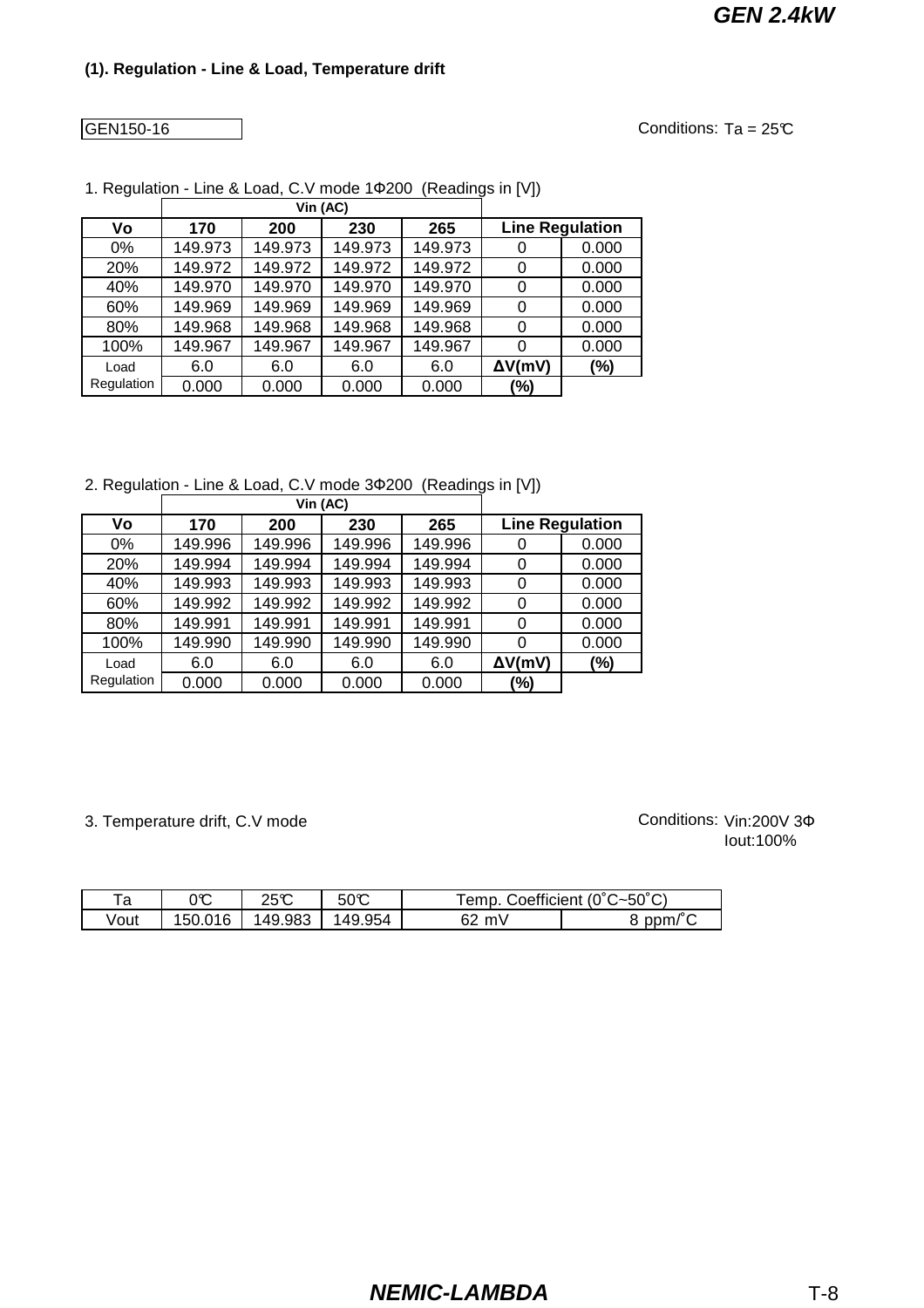GEN600-4

Conditions:  $Ta = 25C$ 

|            |         | Vin (AC) |         |         |                 |                        |
|------------|---------|----------|---------|---------|-----------------|------------------------|
| ۷o         | 170     | 200      | 230     | 265     |                 | <b>Line Regulation</b> |
| $0\%$      | 599.978 | 599.978  | 599.978 | 599.978 |                 | 0.000                  |
| 20%        | 599.977 | 599.977  | 599.977 | 599.977 |                 | 0.000                  |
| 40%        | 599.980 | 599.980  | 599.980 | 599.980 |                 | 0.000                  |
| 60%        | 599.977 | 599.977  | 599.977 | 599.977 | 0               | 0.000                  |
| 80%        | 599.977 | 599.977  | 599.977 | 599.977 |                 | 0.000                  |
| 100%       | 599.981 | 599.981  | 599.981 | 599.981 |                 | 0.000                  |
| Load       | 3.2     | 3.2      | 3.2     | 3.2     | $\Delta V$ (mV) | (%)                    |
| Regulation | 0.000   | 0.000    | 0.000   | 0.000   | (%)             |                        |

1. Regulation - Line & Load, C.V mode 1Ф200 (Readings in [V])

2. Regulation - Line & Load, C.V mode 3Ф200 (Readings in [V])

|            |         | Vin (AC)      |         |         |                |                        |
|------------|---------|---------------|---------|---------|----------------|------------------------|
| ۷o         | 170     | 200           | 230     | 265     |                | <b>Line Regulation</b> |
| 0%         | 599.851 | 599.851       | 599.851 | 599.851 |                | 0.000                  |
| 20%        | 599.852 | 599.852       | 599.852 | 599.852 |                | 0.000                  |
| 40%        | 599.852 | 599.852       | 599.852 | 599.852 |                | 0.000                  |
| 60%        | 599.851 | 599.851       | 599.851 | 599.851 |                | 0.000                  |
| 80%        | 599.851 | 599.851       | 599.851 | 599.851 | 0              | 0.000                  |
| 100%       | 599.853 | 599.853       | 599.853 | 599.853 |                | 0.000                  |
| Load       | 1.8     | $2.2^{\circ}$ | 1.8     | 1.5     | $\Delta V(mV)$ | (%)                    |
| Regulation | 0.000   | 0.000         | 0.000   | 0.000   | (%)            |                        |

3. Temperature drift, C.V mode

| та   | ∩∽<br>JU | າຂຕ     | $50\text{\degree}$ | remp.       | Coefficient (0°C~50°C) |
|------|----------|---------|--------------------|-------------|------------------------|
| √out | 600.106  | 600.096 | 600.124            | 27 R1<br>mV | ppm/1                  |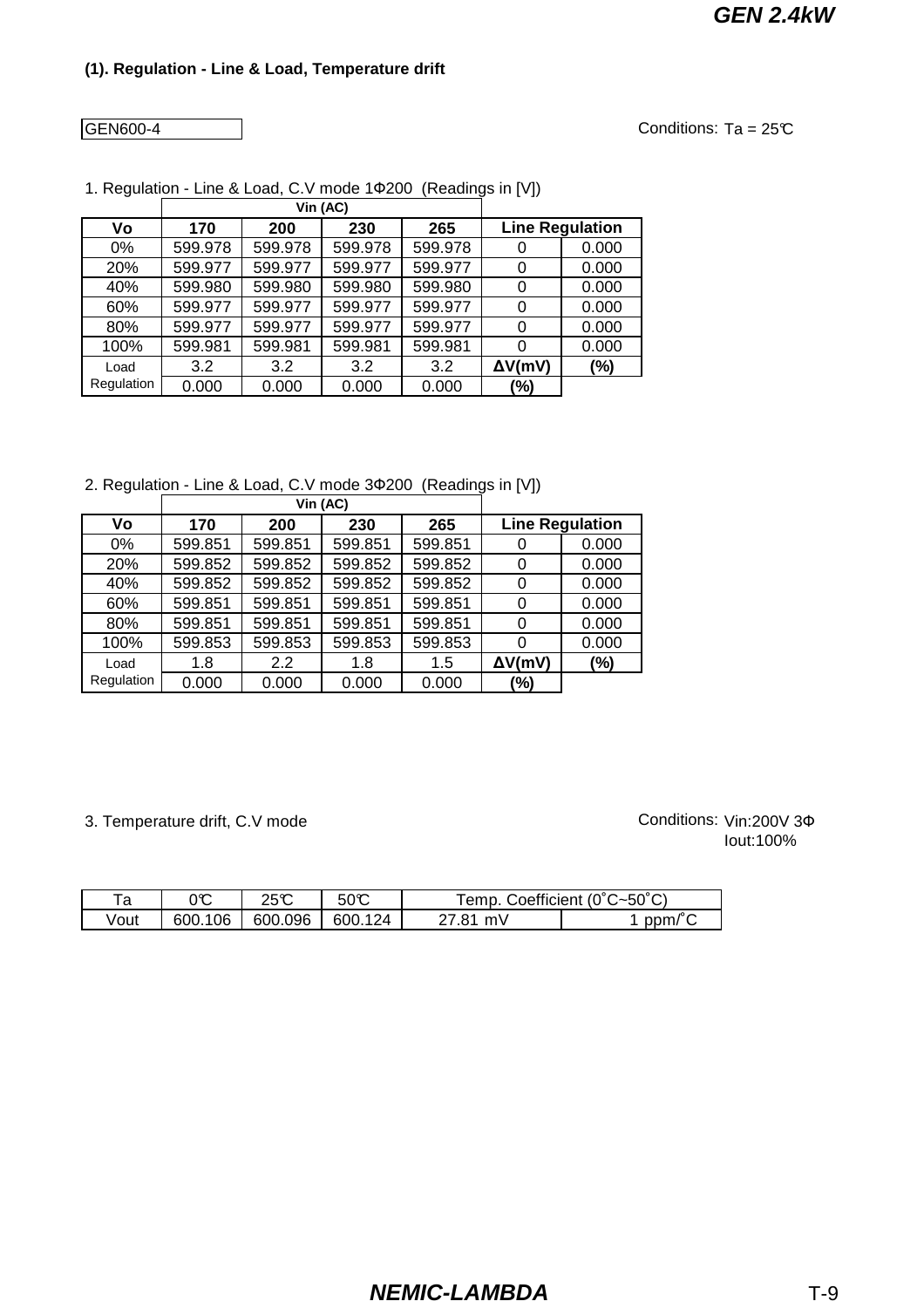GEN8-300

Conditions:  $Ta = 25C$ 

|            |         | Vin (AC) |         |         |                 |                        |
|------------|---------|----------|---------|---------|-----------------|------------------------|
| lo         | 170     | 200      | 230     | 265     |                 | <b>Line Regulation</b> |
| $0\%$      | 300.021 | 300.021  | 300.021 | 300.021 |                 | 0.000                  |
| 20%        | 300.020 | 300.020  | 300.020 | 300.020 |                 | 0.000                  |
| 40%        | 300.017 | 300.017  | 300.017 | 300.017 |                 | 0.000                  |
| 60%        | 300.012 | 300.012  | 300.012 | 300.012 |                 | 0.000                  |
| 80%        | 300.010 | 300.010  | 300.010 | 300.010 |                 | 0.000                  |
| 100%       | 300.009 | 300.009  | 300.009 | 300.009 |                 | 0.000                  |
| Load       | 12.6    | 12.6     | 12.6    | 12.6    | $\Delta I$ (mA) | (%)                    |
| Regulation | 0.004   | 0.004    | 0.004   | 0.004   | (%)             |                        |

1. Regulation - Line & Load, C.C mode 1Ф200 (\*) (Readings in [A])

2. Regulation - Line & Load, C.C mode 3Ф200 (\*) (Readings in [A])

|            |         | Vin (AC) |         |         |                 |                        |
|------------|---------|----------|---------|---------|-----------------|------------------------|
| lo         | 170     | 200      | 230     | 265     |                 | <b>Line Regulation</b> |
| 0%         | 300.023 | 300.023  | 300.023 | 300.023 | 0               | 0.000                  |
| 19%        | 300.021 | 300.021  | 300.021 | 300.021 | 0               | 0.000                  |
| 40%        | 300.019 | 300.019  | 300.019 | 300.019 | 0               | 0.000                  |
| 60%        | 300.016 | 300.016  | 300.016 | 300.016 | 0               | 0.000                  |
| 80%        | 300.013 | 300.013  | 300.013 | 300.013 | 0               | 0.000                  |
| 100%       | 300.012 | 300.012  | 300.012 | 300.012 | 0               | 0.000                  |
| Load       | 11.2    | 11.2     | 11.2    | 11.2    | $\Delta I$ (mA) | $(\% )$                |
| Regulation | 0.000   | 0.000    | 0.000   | 0.000   | (%)             |                        |

3. Temperature drift, C.C mode

Iout:100% Conditions: Vin:200V 3Φ

| та   | ገጥ<br>JU | ጋድሞ     | 50ౄ     | Coefficient (0°C~50°C)<br>emp. |                      |
|------|----------|---------|---------|--------------------------------|----------------------|
| lout | 299.650  | 299.748 | 299.922 | .764 mA                        | 18 ppm/ $\mathsf{P}$ |

Notes:

(\*) Not including load regulation thermal drift effect.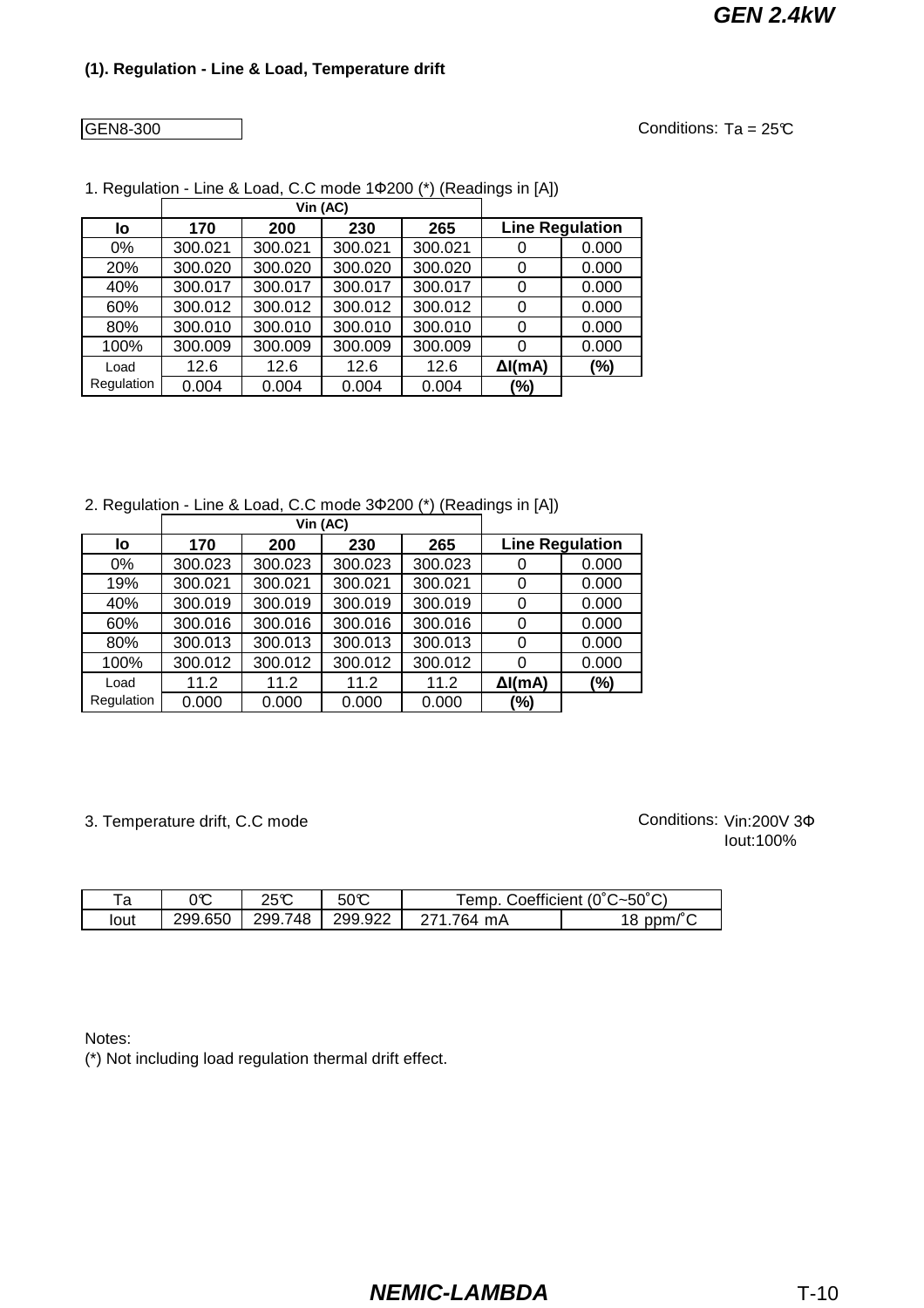GEN60-40

Conditions:  $Ta = 25C$ 

|            |        | Vin (AC) |        |        |                 |                        |
|------------|--------|----------|--------|--------|-----------------|------------------------|
| lo         | 170    | 200      | 230    | 265    |                 | <b>Line Regulation</b> |
| 0%         | 40.001 | 40.001   | 40.001 | 40.001 |                 | 0.000                  |
| 20%        | 40.001 | 40.001   | 40.001 | 40.001 |                 | 0.000                  |
| 40%        | 40.001 | 40.001   | 40.001 | 40.001 |                 | 0.000                  |
| 60%        | 40.001 | 40.001   | 40.001 | 40.001 |                 | 0.000                  |
| 80%        | 40.000 | 40.000   | 40.000 | 40.000 | 0               | 0.000                  |
| 100%       | 40.000 | 40.000   | 40.000 | 40.000 |                 | 0.000                  |
| Load       | 1.0    | 1.0      | 1.0    | 1.0    | $\Delta I$ (mA) | (%)                    |
| Regulation | 0.000  | 0.000    | 0.000  | 0.000  | (%)             |                        |

1. Regulation - Line & Load, C.C mode 1Ф200 (\*) (Readings in [A])

2. Regulation - Line & Load, C.C mode 3Ф200 (\*) (Readings in [A])

|            |        | Vin (AC) |        |        |                 |                        |
|------------|--------|----------|--------|--------|-----------------|------------------------|
| lo         | 170    | 200      | 230    | 265    |                 | <b>Line Regulation</b> |
| $0\%$      | 39.985 | 39.985   | 39.985 | 39.985 | 0               | 0.000                  |
| 20%        | 39.985 | 39.985   | 39.985 | 39.985 | 0               | 0.000                  |
| 40%        | 39.984 | 39.984   | 39.984 | 39.984 | 0               | 0.000                  |
| 60%        | 39.984 | 39.984   | 39.984 | 39.984 | 0               | 0.000                  |
| 80%        | 39.983 | 39.983   | 39.983 | 39.983 | 0               | 0.000                  |
| 100%       | 39.983 | 39.983   | 39.983 | 39.983 | 0               | 0.000                  |
| Load       | 1.8    | 1.8      | 1.8    | 2.1    | $\Delta I$ (mA) | (%)                    |
| Regulation | 0.000  | 0.000    | 0.000  | 0.010  | (%)             |                        |

3. Temperature drift, C.C mode

Iout:100% Conditions: Vin:200V 3Φ

| ᠇ᢩ<br>d | ĴС     | ንፍጥ    | 50C         | emp | Coefficient (0°C~50°C) |
|---------|--------|--------|-------------|-----|------------------------|
| lout    | 39.999 | 39.988 | .999<br>39. | mA  | $\sim$<br>ppm/<br>ື    |

Notes:

(\*) Not including load regulation thermal drift effect.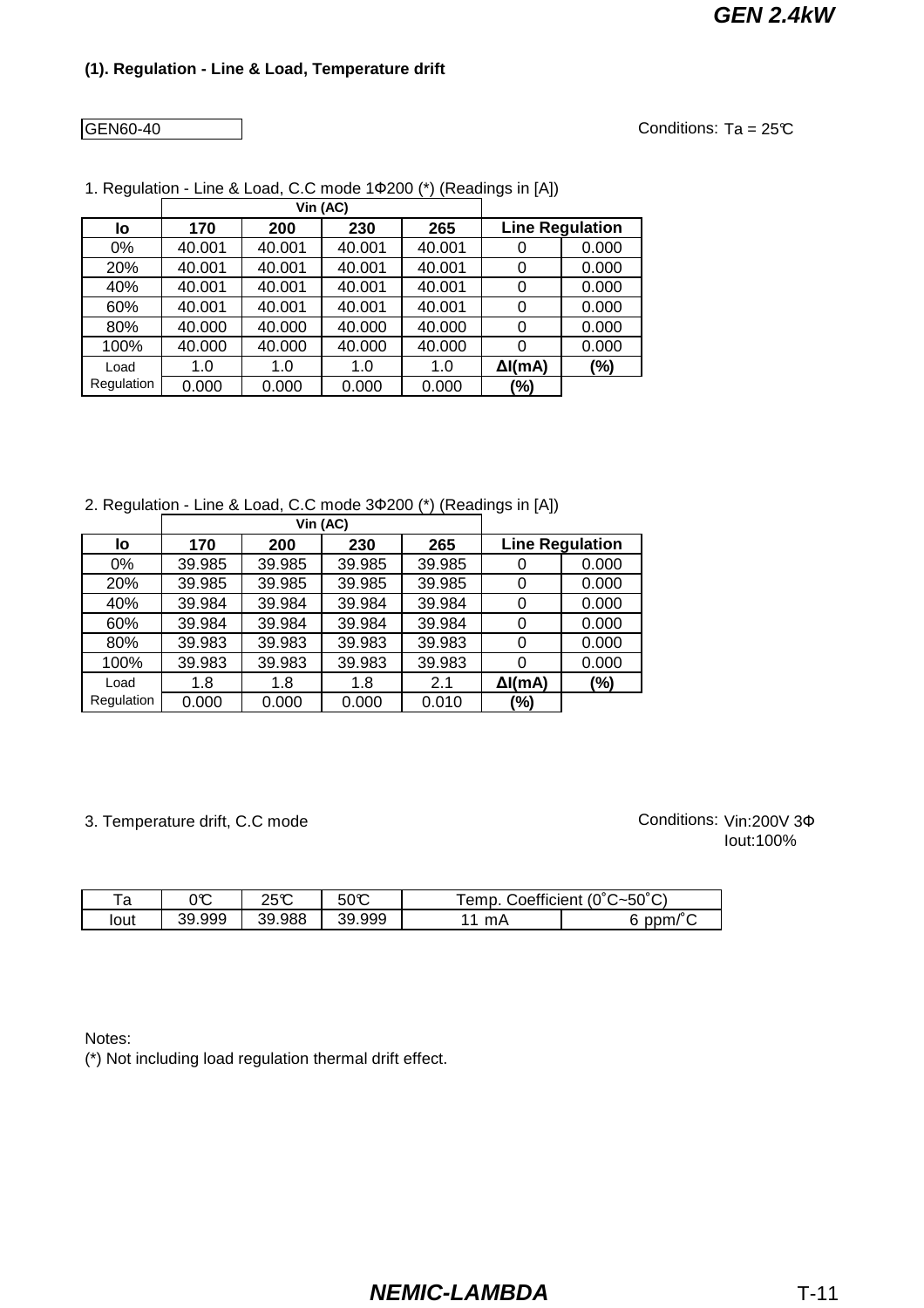#### GEN150-16

Conditions:  $Ta = 25C$ 

|            |        | Vin (AC) |        |        |                 |                        |
|------------|--------|----------|--------|--------|-----------------|------------------------|
| lo         | 170    | 200      | 230    | 265    |                 | <b>Line Regulation</b> |
| $0\%$      | 15.997 | 15.997   | 15.997 | 15.998 |                 | 0.000                  |
| 20%        | 15.996 | 15.996   | 15.996 | 15.996 |                 | 0.000                  |
| 40%        | 15.996 | 15.996   | 15.996 | 15.996 |                 | 0.000                  |
| 60%        | 15.996 | 15.996   | 15.996 | 15.997 |                 | 0.000                  |
| 80%        | 15.996 | 15.996   | 15.996 | 15.996 |                 | 0.000                  |
| 100%       | 15.995 | 15.995   | 15.995 | 15.996 |                 | 0.000                  |
| Load       | 2.1    | 2.0      | 2.0    | 1.9    | $\Delta I$ (mA) | (%)                    |
| Regulation | 0.010  | 0.010    | 0.010  | 0.010  | (%)             |                        |

1. Regulation - Line & Load, C.C mode 1Ф200 (\*) (Readings in [A])

2. Regulation - Line & Load, C.C mode 3Ф200 (\*) (Readings in [A])

|            |        | Vin (AC) |        |        |                 |                        |
|------------|--------|----------|--------|--------|-----------------|------------------------|
| lo         | 170    | 200      | 230    | 265    |                 | <b>Line Regulation</b> |
| $0\%$      | 15.953 | 15.953   | 15.953 | 15.953 | 0               | 0.000                  |
| 20%        | 15.953 | 15.953   | 15.953 | 15.953 | 0               | 0.000                  |
| 40%        | 15.953 | 15.953   | 15.953 | 15.953 | 0               | 0.000                  |
| 60%        | 15.952 | 15.952   | 15.952 | 15.952 | 0               | 0.000                  |
| 80%        | 15.952 | 15.952   | 15.952 | 15.952 | 0               | 0.000                  |
| 100%       | 15.952 | 15.952   | 15.952 | 15.952 | 0               | 0.000                  |
| Load       | 0.9    | 0.9      | 0.9    | 0.9    | $\Delta I$ (mA) | (%)                    |
| Regulation | 0.010  | 0.010    | 0.010  | 0.010  | (%)             |                        |

3. Temperature drift, C.C mode

Iout:100% Conditions: Vin:200V 3Φ

| ⊤∽<br>ά | ገሞ<br>JU | ጋፎጥ          | $50\text{\degree}$ | Coefficient (0°C~50°C)<br>emp |                      |
|---------|----------|--------------|--------------------|-------------------------------|----------------------|
| lout    | 15.966   | .5.957<br>15 | 15.953             | mA<br>$\mathbf{A}$            | $\sim$<br>16<br>ppm/ |

Notes:

(\*) Not including load regulation thermal drift effect.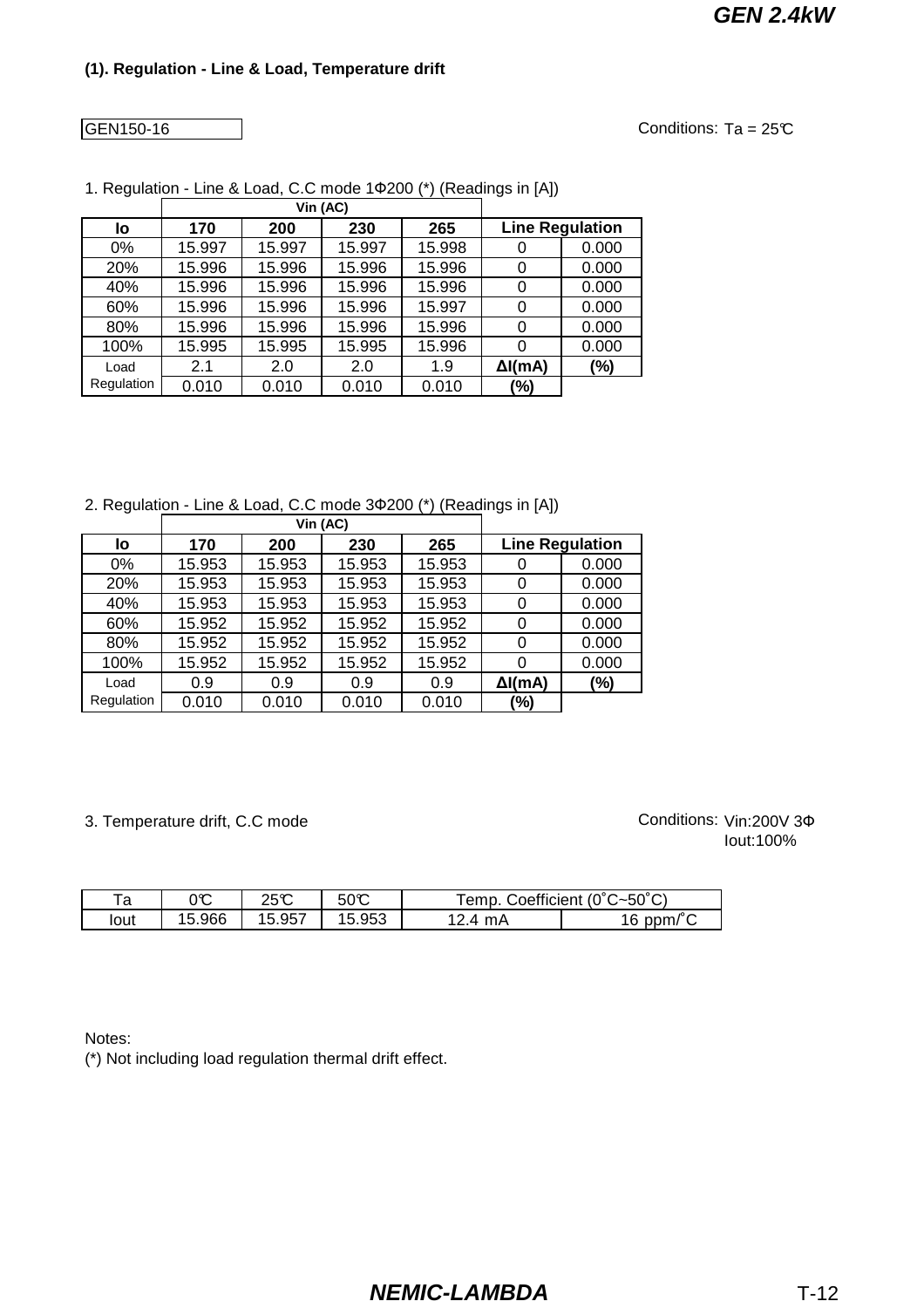GEN600-4

Conditions:  $Ta = 25C$ 

|            |       | Vin (AC) |       |       |                 |                        |
|------------|-------|----------|-------|-------|-----------------|------------------------|
| lo         | 170   | 200      | 230   | 265   |                 | <b>Line Regulation</b> |
| 0%         | 3.999 | 3.999    | 3.999 | 3.999 |                 | 0.000                  |
| 20%        | 3.999 | 3.999    | 3.999 | 3.999 |                 | 0.000                  |
| 40%        | 3.998 | 3.998    | 3.998 | 3.998 |                 | 0.000                  |
| 60%        | 3.998 | 3.998    | 3.998 | 3.998 |                 | 0.000                  |
| 80%        | 3.997 | 3.997    | 3.997 | 3.997 |                 | 0.000                  |
| 100%       | 3.996 | 3.996    | 3.996 | 3.996 |                 | 0.000                  |
| Load       | 3.1   | 3.0      | 3.0   | 3.1   | $\Delta I$ (mA) | $(\%)$                 |
| Regulation | 0.080 | 0.080    | 0.080 | 0.080 | (%)             |                        |

1. Regulation - Line & Load, C.C mode 1Ф200 (\*) (Readings in [A])

2. Regulation - Line & Load, C.C mode 3Ф200 (\*) (Readings in [A])

|            |       | Vin (AC) |       |       |                 |                        |
|------------|-------|----------|-------|-------|-----------------|------------------------|
| lo         | 170   | 200      | 230   | 265   |                 | <b>Line Regulation</b> |
| $0\%$      | 4.001 | 4.001    | 4.001 | 4.001 | 0               | 0.000                  |
| 20%        | 3.997 | 3.997    | 3.997 | 3.997 | 0               | 0.000                  |
| 40%        | 3.997 | 3.997    | 3.997 | 3.997 | 0               | 0.000                  |
| 60%        | 3.997 | 3.997    | 3.997 | 3.997 | 0               | 0.000                  |
| 80%        | 3.996 | 3.996    | 3.996 | 3.996 | 0               | 0.000                  |
| 100%       | 3.996 | 3.996    | 3.996 | 3.996 | 0               | 0.000                  |
| Load       | 4.8   | 4.8      | 4.8   | 4.8   | $\Delta I$ (mA) | (%)                    |
| Regulation | 0.120 | 0.120    | 0.120 | 0.120 | (%)             |                        |

3. Temperature drift, C.C mode

Iout:100% Conditions: Vin:200V 3Φ

| τ∩<br>ά | ገሞ<br>JU | ጋድሞ  | $50\text{C}$ | emp       | Coefficient (0°C~50°C)     |
|---------|----------|------|--------------|-----------|----------------------------|
| lout    | 3.992    | .991 | 3.993        | mA<br>د.ء | $\sim$ $\sim$<br>ppm/<br>ॱ |

Notes:

(\*) Not including load regulation thermal drift effect.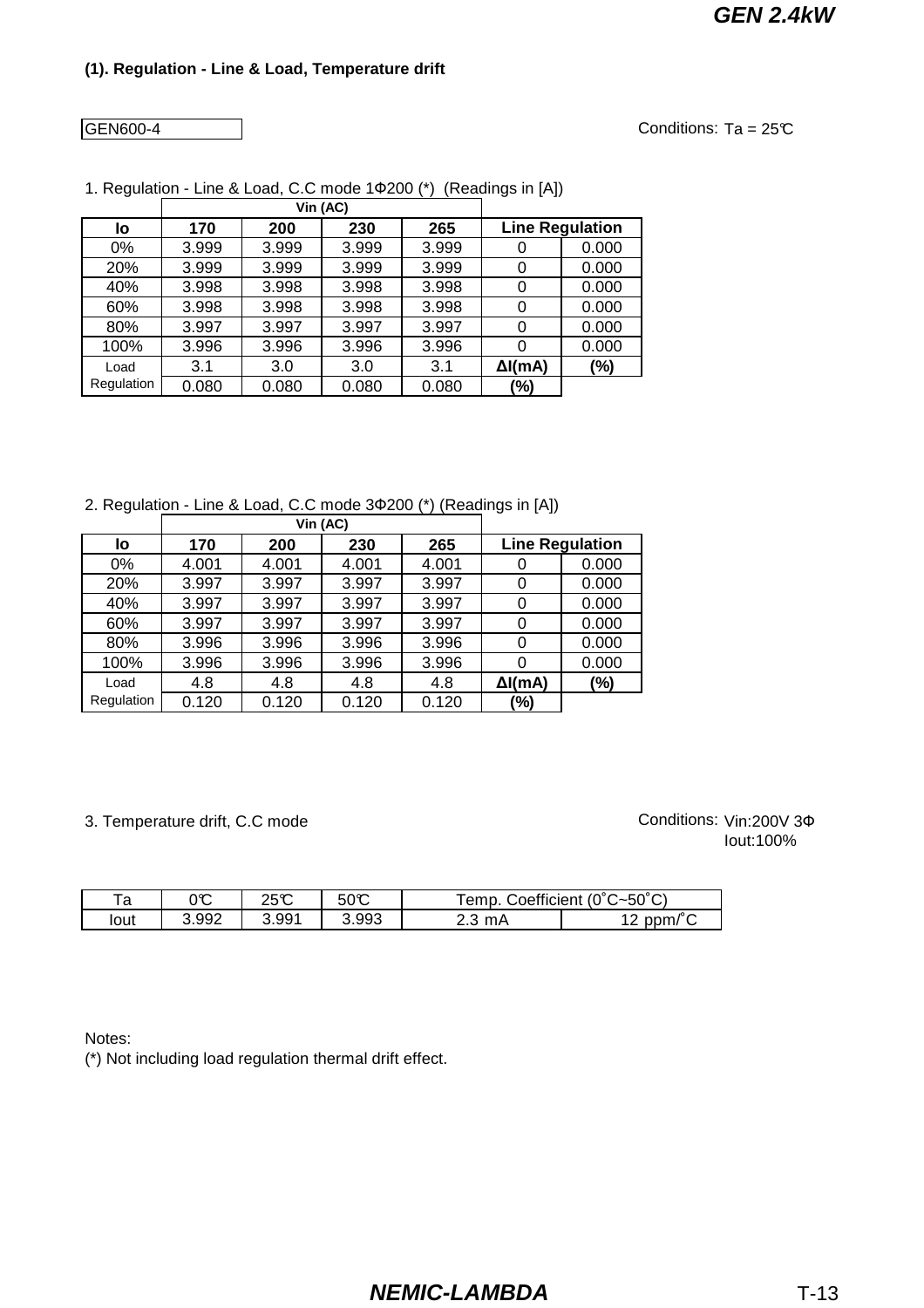| (2). Output voltage and ripple voltage v.s input voltage | <b>Conditions: lout:100%</b> |  |                                                                                                                          |
|----------------------------------------------------------|------------------------------|--|--------------------------------------------------------------------------------------------------------------------------|
| C.V mode                                                 |                              |  | $Ta: \qquad 0^{\circ}C \qquad \cdots \cdots \cdots \cdots$<br>$25^{\circ}$ C -------<br>$50^{\circ}$ C $\longrightarrow$ |
|                                                          |                              |  |                                                                                                                          |

#### GEN8-300 1Ф 200



### GEN8-300 3Ф 200

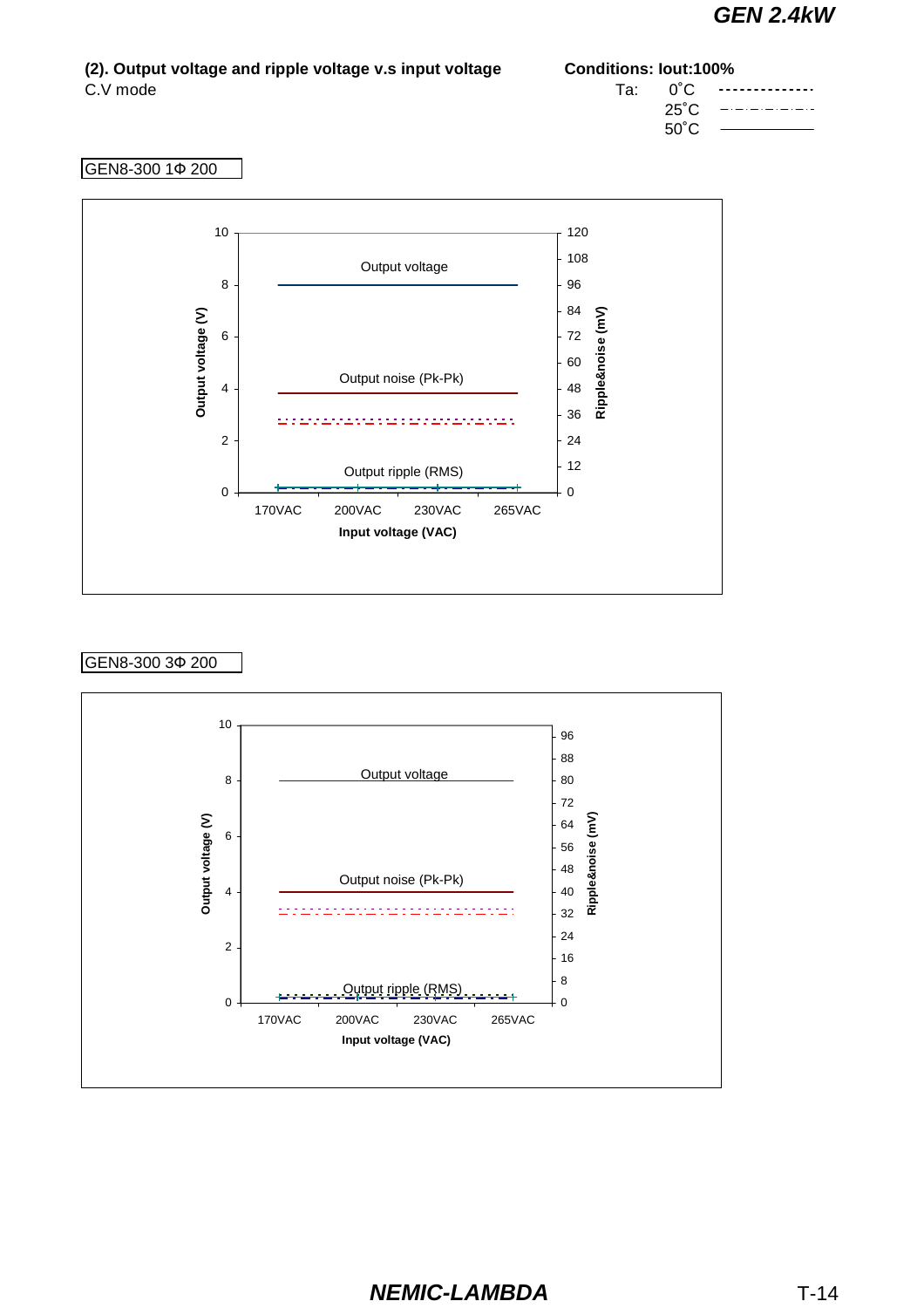$\overline{\phantom{a}}$ 

| (2). Output voltage and ripple voltage v.s input voltage | <b>Conditions: lout:100%</b> |  |                                    |
|----------------------------------------------------------|------------------------------|--|------------------------------------|
| C.V mode                                                 |                              |  | $Ta: 0^{\circ}$ $C.$ ------------- |
|                                                          |                              |  | $25^{\circ}$ C -------             |
|                                                          |                              |  | $50^{\circ}$ C $\longrightarrow$   |

#### GEN60-40 1Ф 200



### GEN60-40 3Ф 200

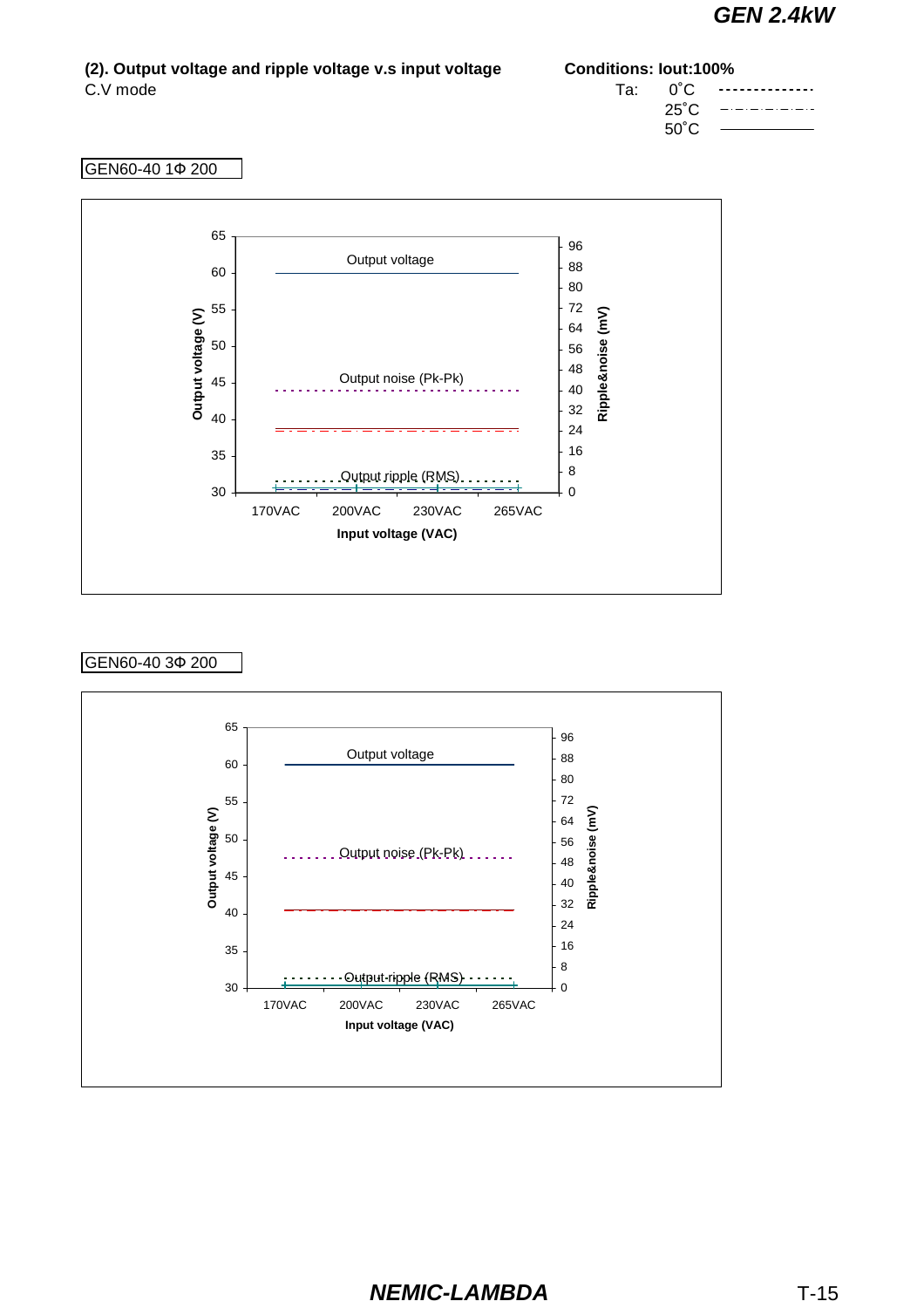#### **(2). Output voltage and ripple voltage v.s input voltage Conditions: Iout:100%** C.V mode Ta: 0˚C  $- - -$ <u>...........</u>. 25˚C والمارك الماركات 50˚C

#### GEN150-16 1Ф 200



#### GEN150-16 3Ф 200

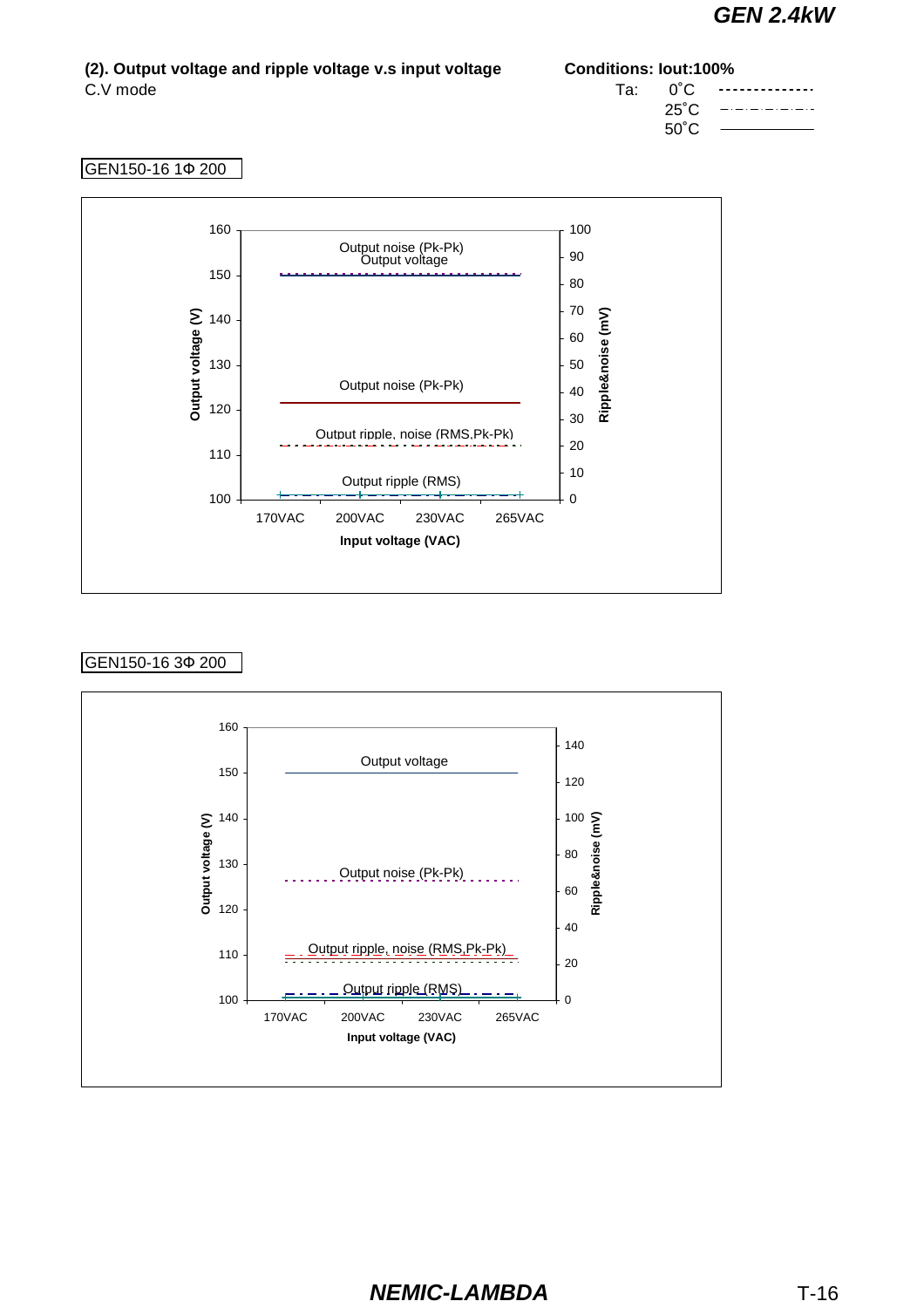#### **(2). Output voltage and ripple voltage v.s input voltage Conditions: Iout:100%** C.V mode Ta: 0°C <u>--------------</u> 25˚C 2020 - 2020 - 2020<br>2020 - 2020 - 2020 - 2020 - 2020 - 2020 - 2020 - 2020 - 2020 - 2020 - 2020 - 2020 - 2020 - 2020 - 2020 - 2020 50˚C

#### GEN600-4 1Ф 200



#### GEN600-4 3Ф 200

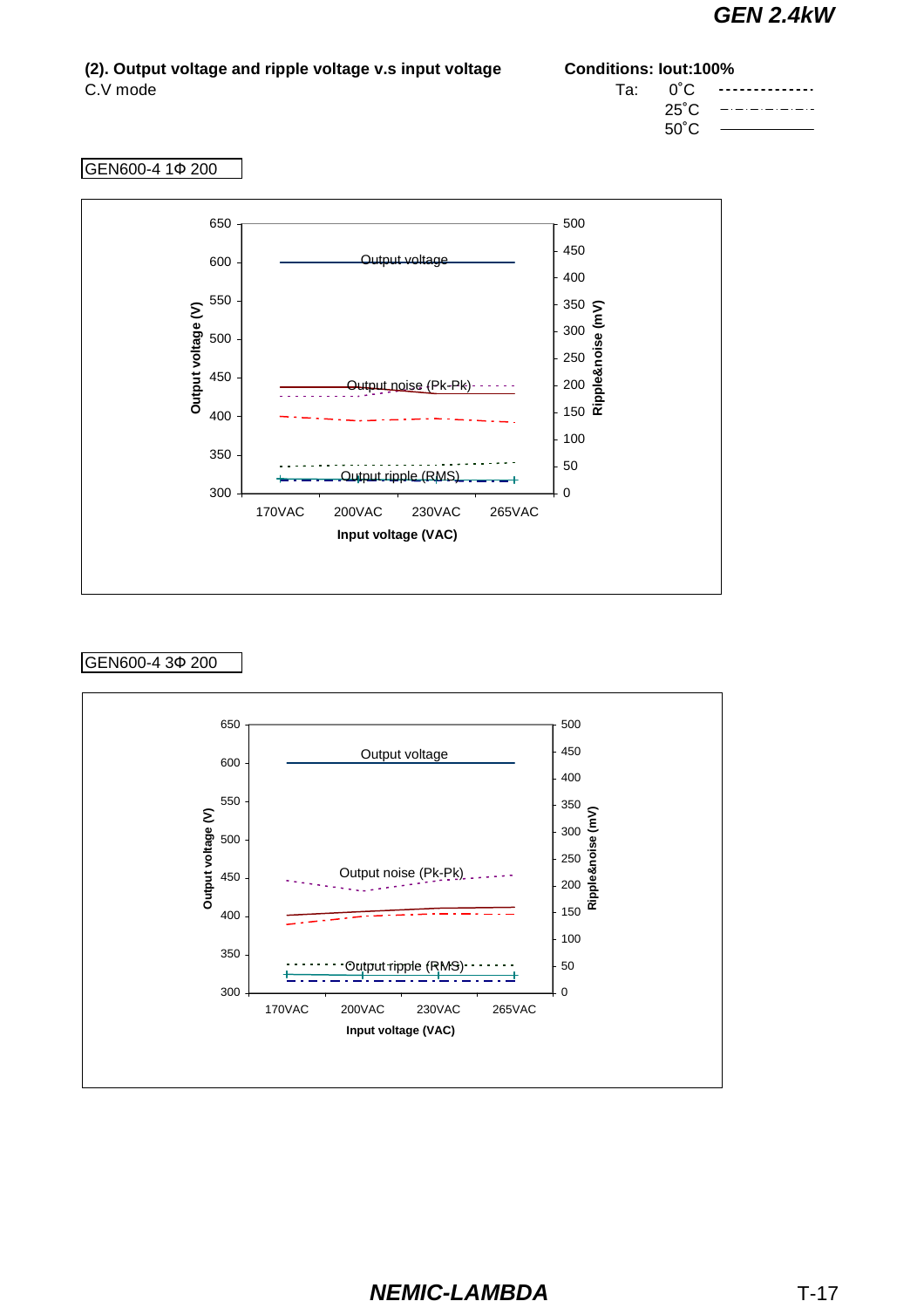| (3). Efficiency and Input current vs. Output current | <b>Conditions:</b> |  |
|------------------------------------------------------|--------------------|--|
|                                                      | Vin: 170 VAC       |  |
|                                                      | <b>200 VAC</b>     |  |
|                                                      | <b>230 VAC</b>     |  |
|                                                      | <b>265 VAC</b>     |  |
|                                                      | Vout:100%          |  |
|                                                      | Ta: 25°C           |  |
| GEN8-300 1¢ 200                                      |                    |  |
|                                                      |                    |  |

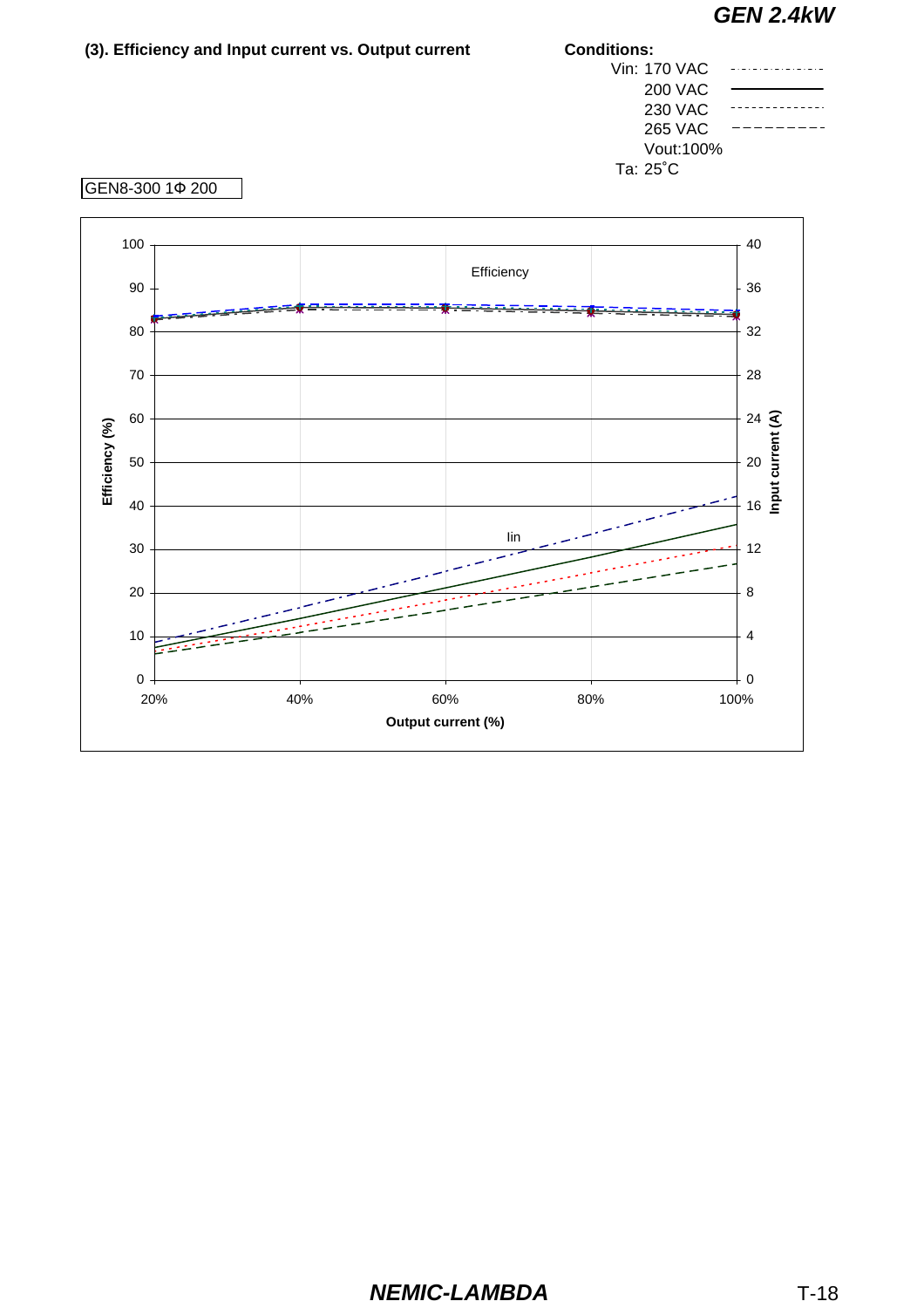| (3). Efficiency and Input current vs. Output current | <b>Conditions:</b> |               |
|------------------------------------------------------|--------------------|---------------|
|                                                      | Vin: 170 VAC       |               |
|                                                      | <b>200 VAC</b>     |               |
|                                                      | <b>230 VAC</b>     |               |
|                                                      | <b>265 VAC</b>     |               |
|                                                      | Vout:100%          |               |
|                                                      | Ta: 25°C           |               |
| GEN60-40 1¢ 200                                      |                    |               |
| $\sqrt{2}$                                           |                    | $\sim$ $\sim$ |

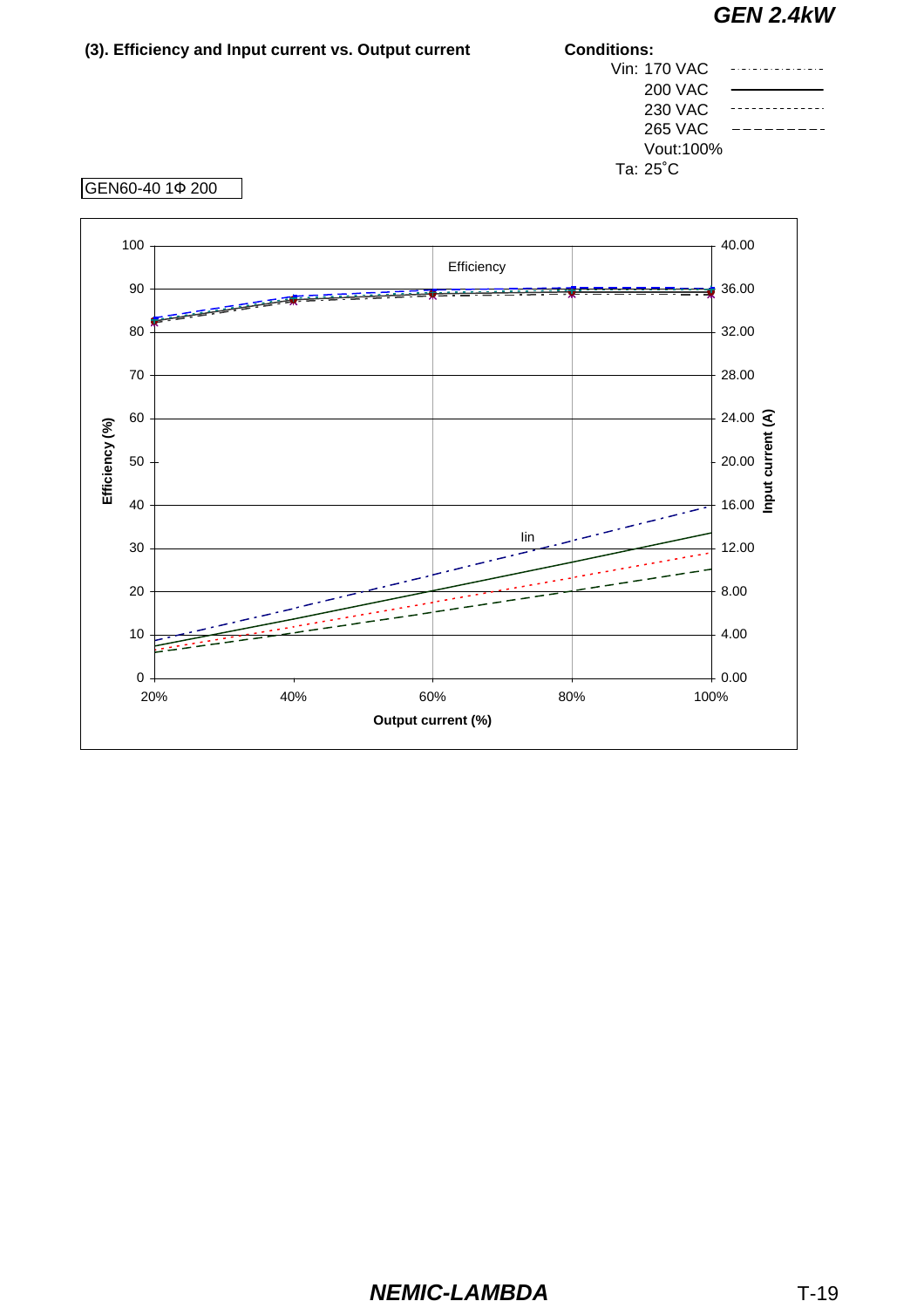| (3). Efficiency and Input current vs. Output current | <b>Conditions:</b><br>Vin: 170 VAC<br><b>200 VAC</b><br><b>230 VAC</b><br><b>265 VAC</b><br>Ta: 25°C |  |
|------------------------------------------------------|------------------------------------------------------------------------------------------------------|--|
|                                                      |                                                                                                      |  |
|                                                      |                                                                                                      |  |
|                                                      |                                                                                                      |  |
|                                                      |                                                                                                      |  |
|                                                      | Vout: 100%                                                                                           |  |
|                                                      |                                                                                                      |  |
| GEN150-16 1Φ 200                                     |                                                                                                      |  |
|                                                      |                                                                                                      |  |
|                                                      |                                                                                                      |  |



#### GEN150-16 1Ф 200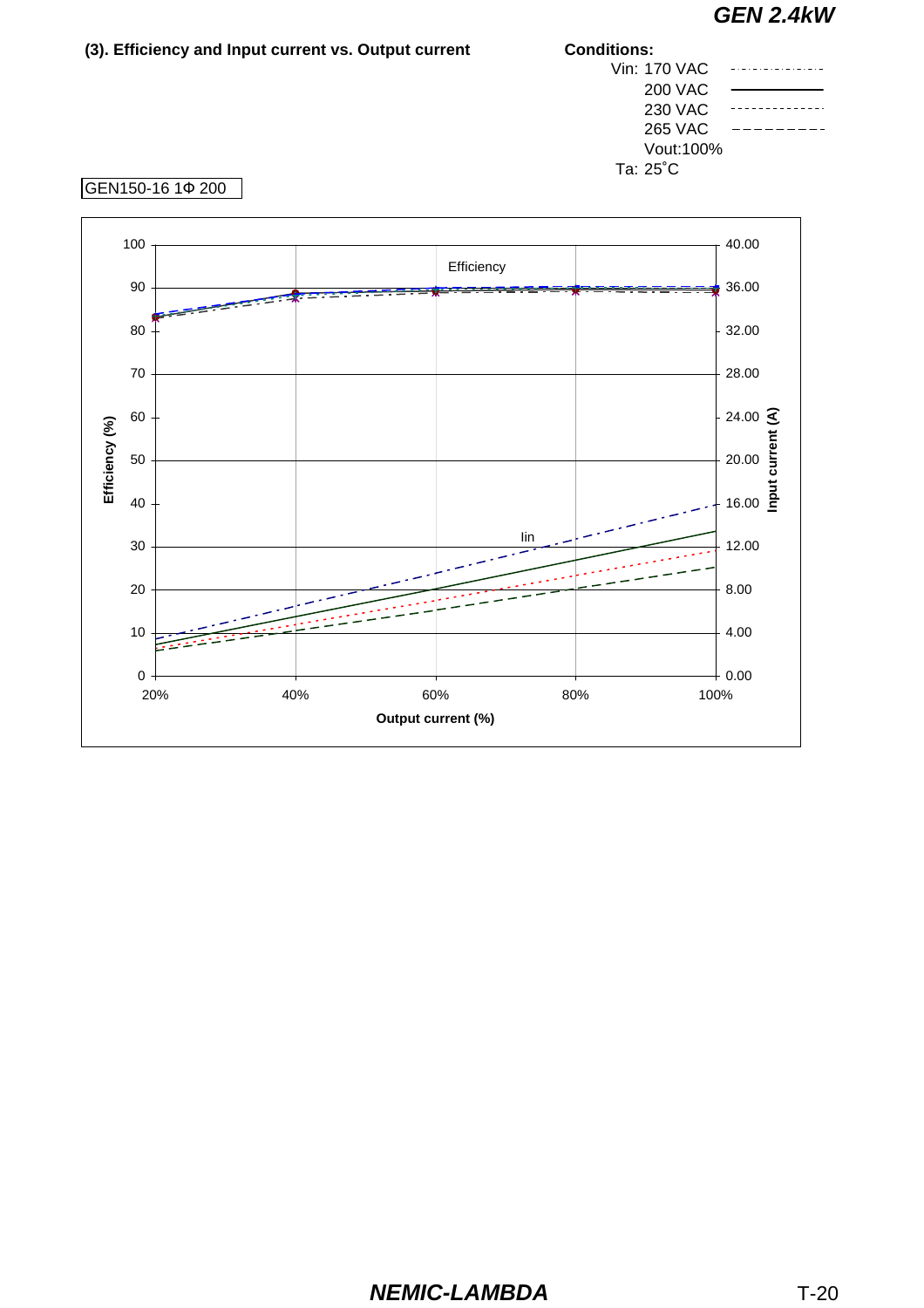| (3). Efficiency and Input current vs. Output current | <b>Conditions:</b> |  |
|------------------------------------------------------|--------------------|--|
|                                                      | Vin: 170 VAC       |  |
|                                                      | 200 VAC            |  |
|                                                      | 230 VAC            |  |
|                                                      | 265 VAC            |  |
|                                                      | Vout:100%          |  |
|                                                      | Ta: 25°C           |  |
| IGEN600-4 10 200                                     |                    |  |



#### GEN600-4 1Ф 200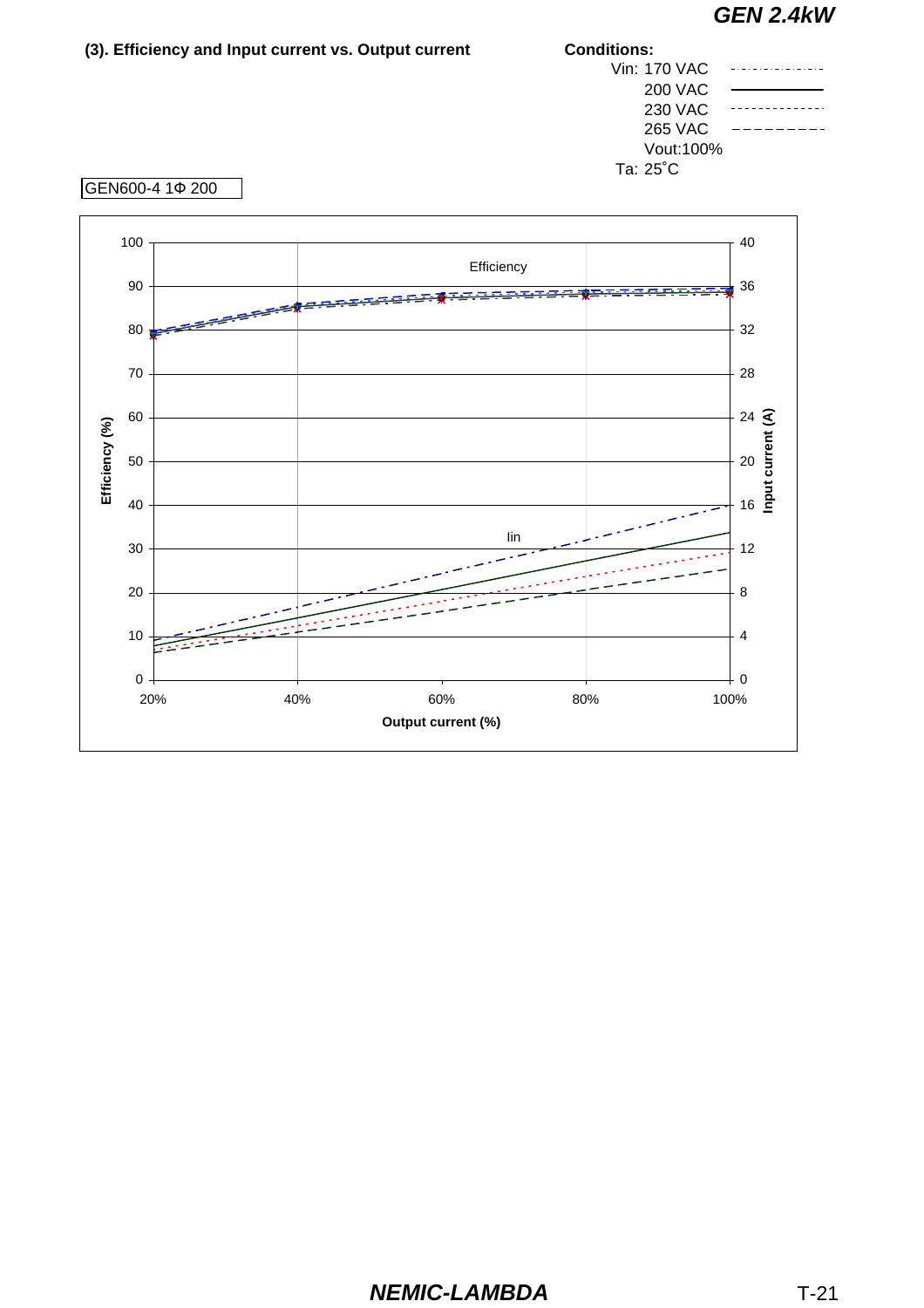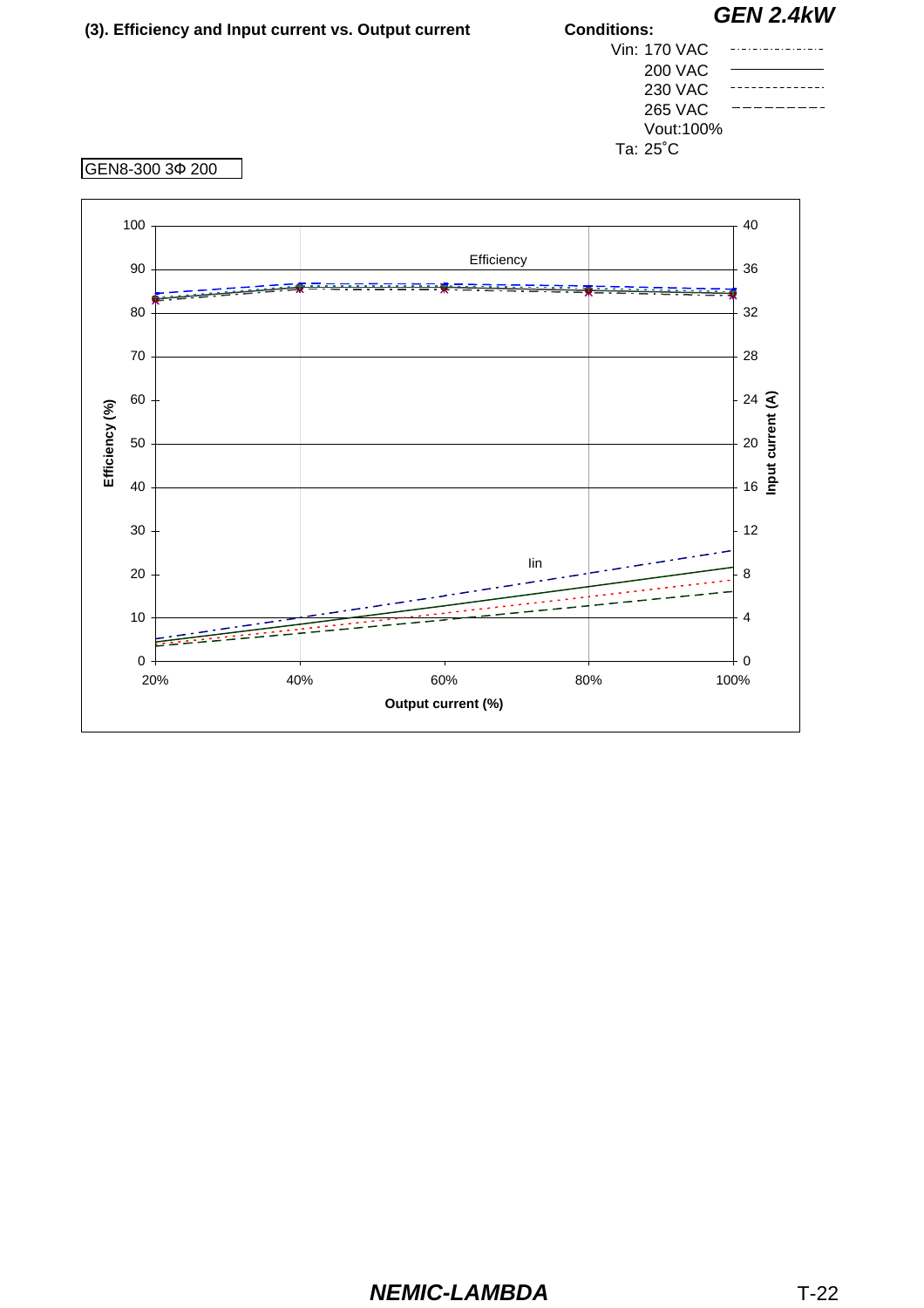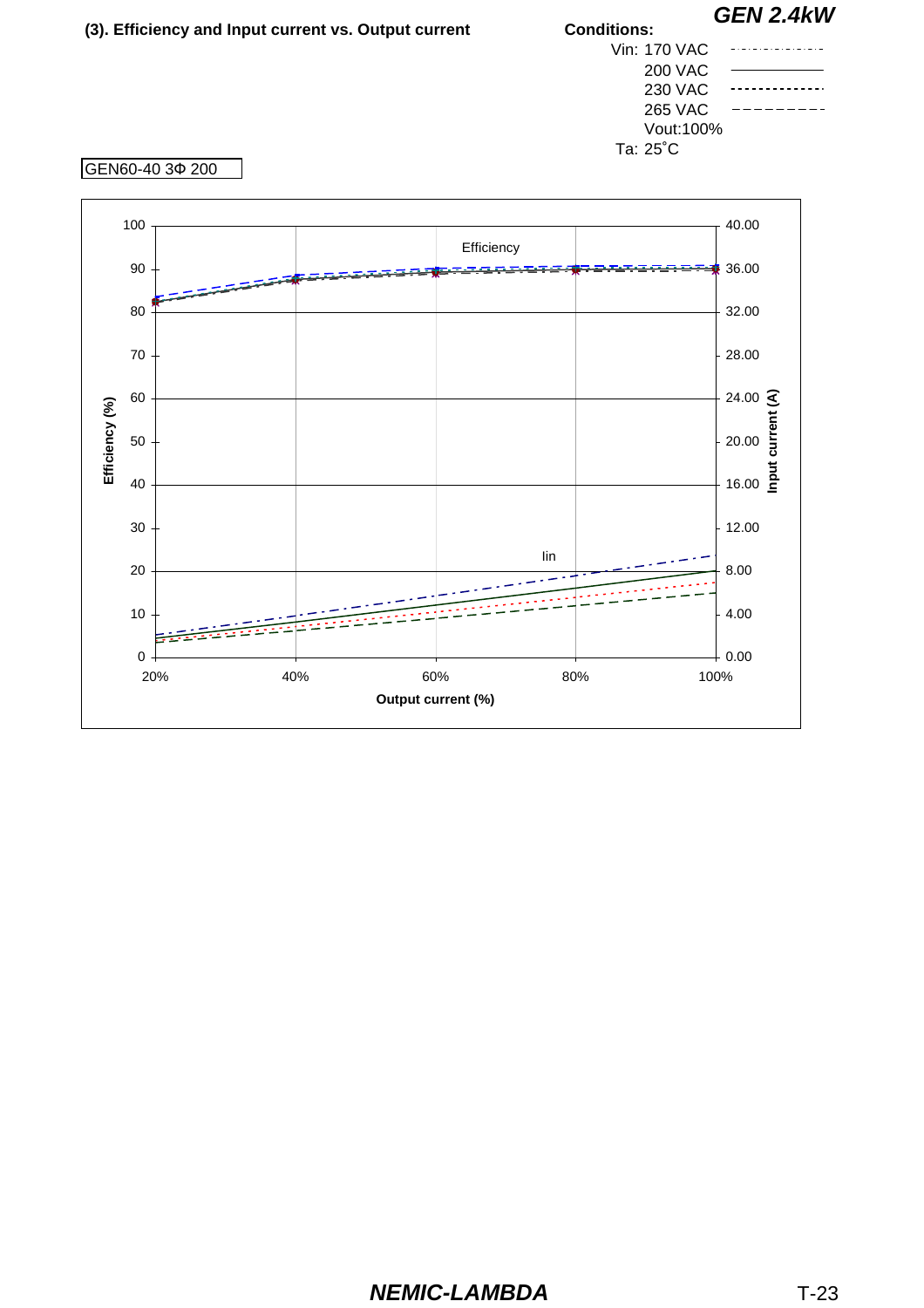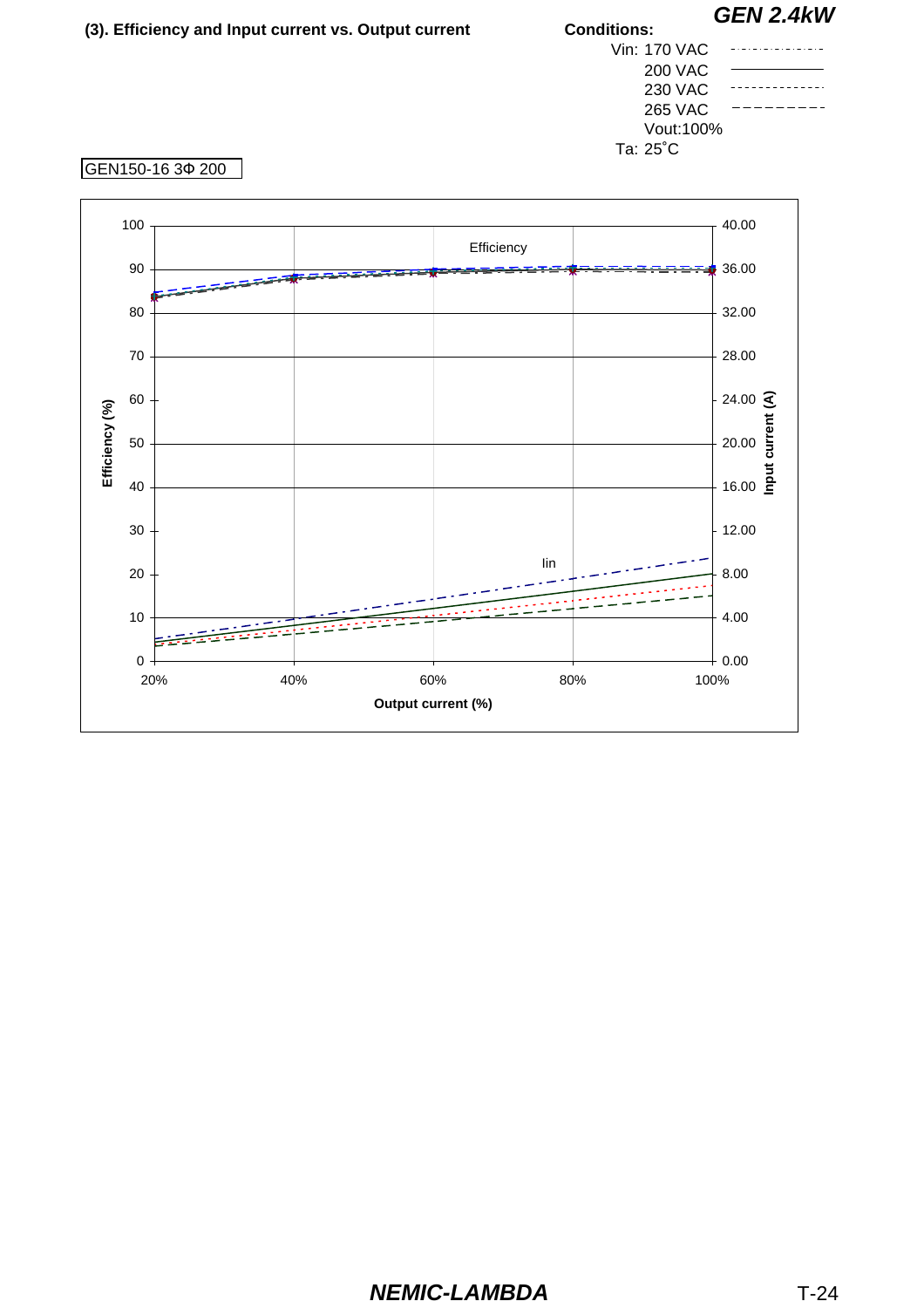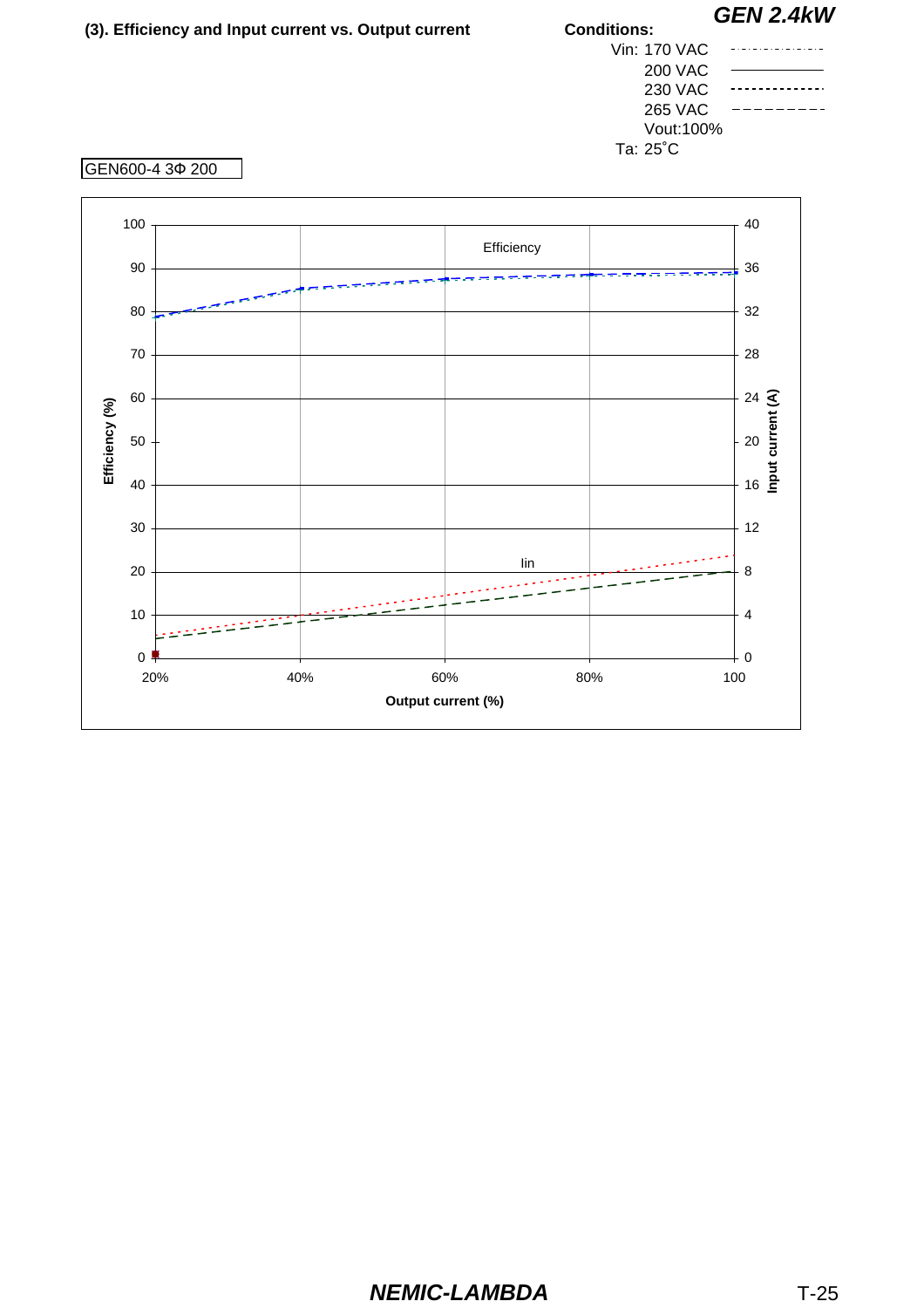Iout: 100%  $Ta = 25C$ Conditions: Vout: 100%

### GEN8-300 C.V mode



#### GEN8-300 C.C mode

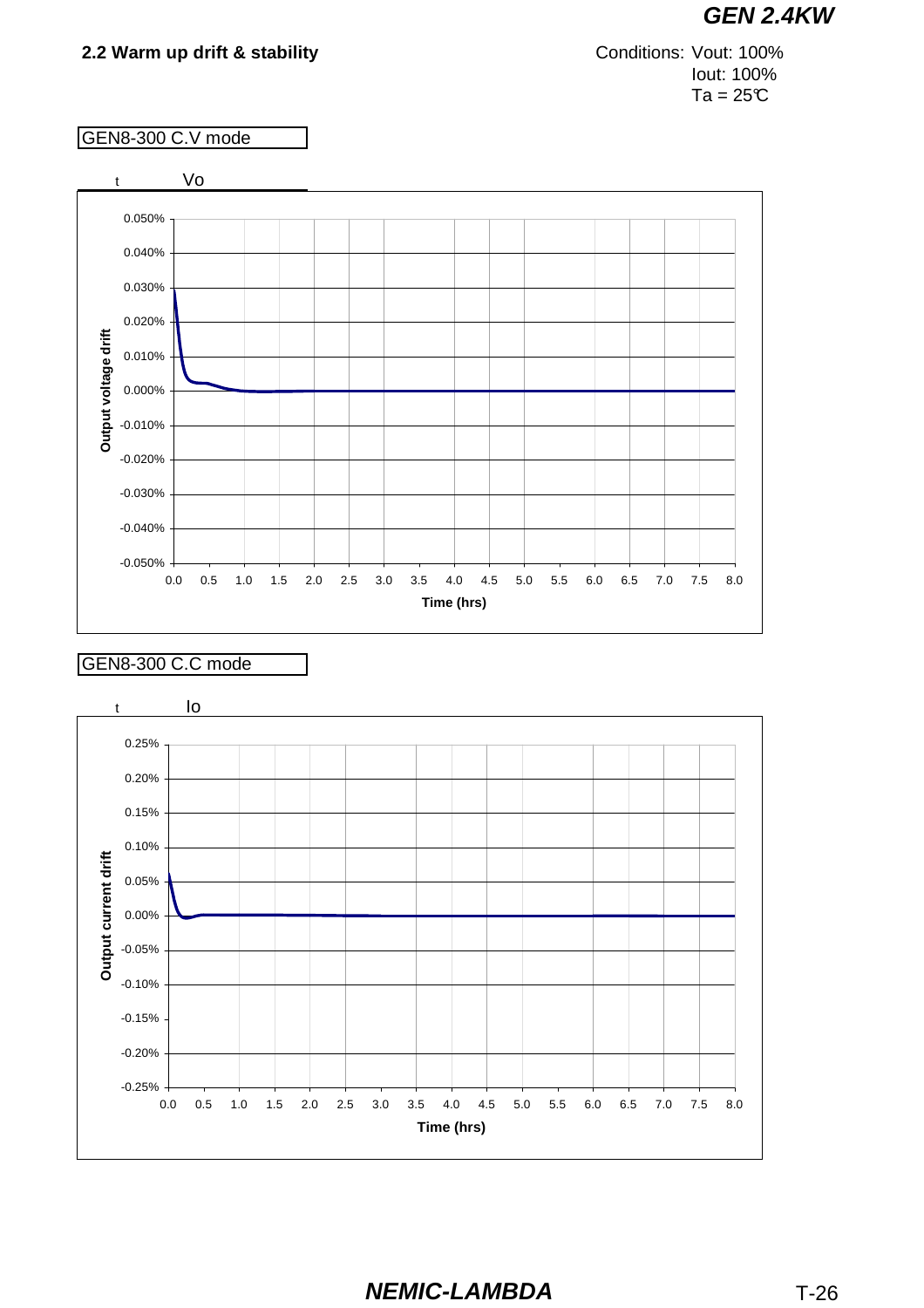Iout: 100%  $Ta = 25C$ Conditions: Vout: 100%

#### GEN60-40 C.V mode



#### GEN60-40 C.C mode

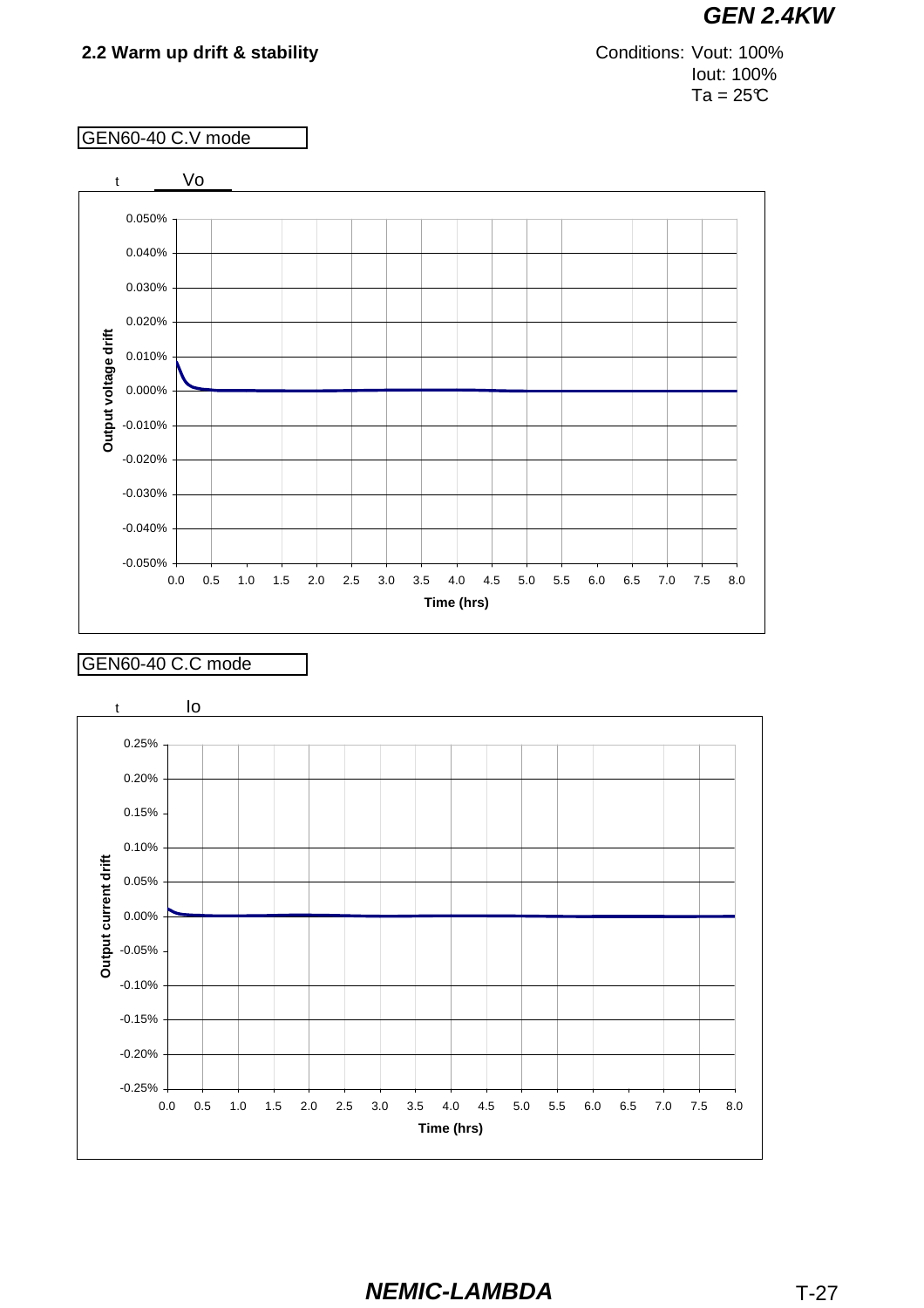Iout: 100%  $Ta = 25C$ Conditions: Vout: 100%

### GEN150-16 C.V mode



#### GEN150-16 C.C mode

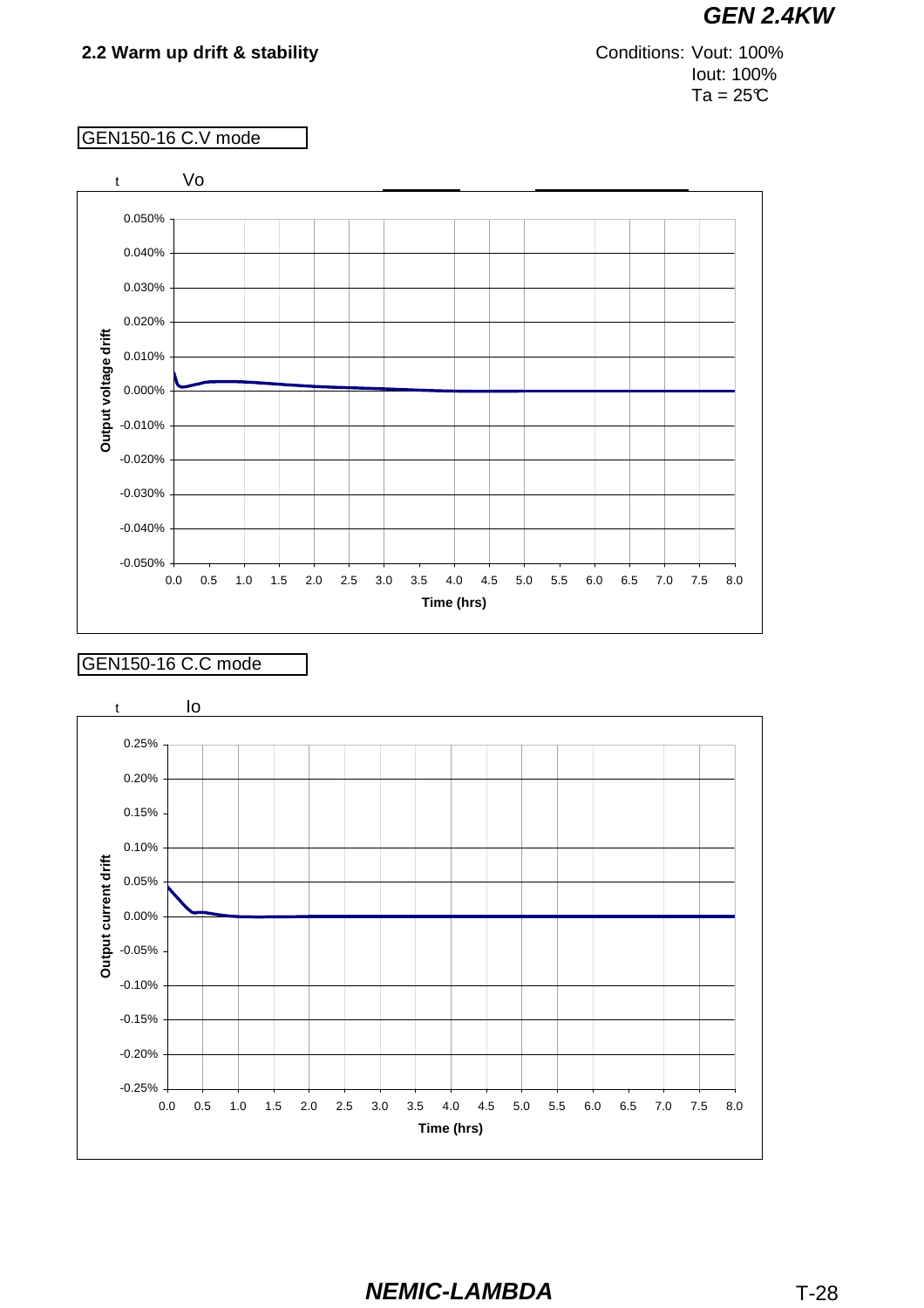Iout: 100%  $Ta = 25C$ Conditions: Vout: 100%

#### GEN600-4 C.V mode



#### GEN600-4 C.C mode

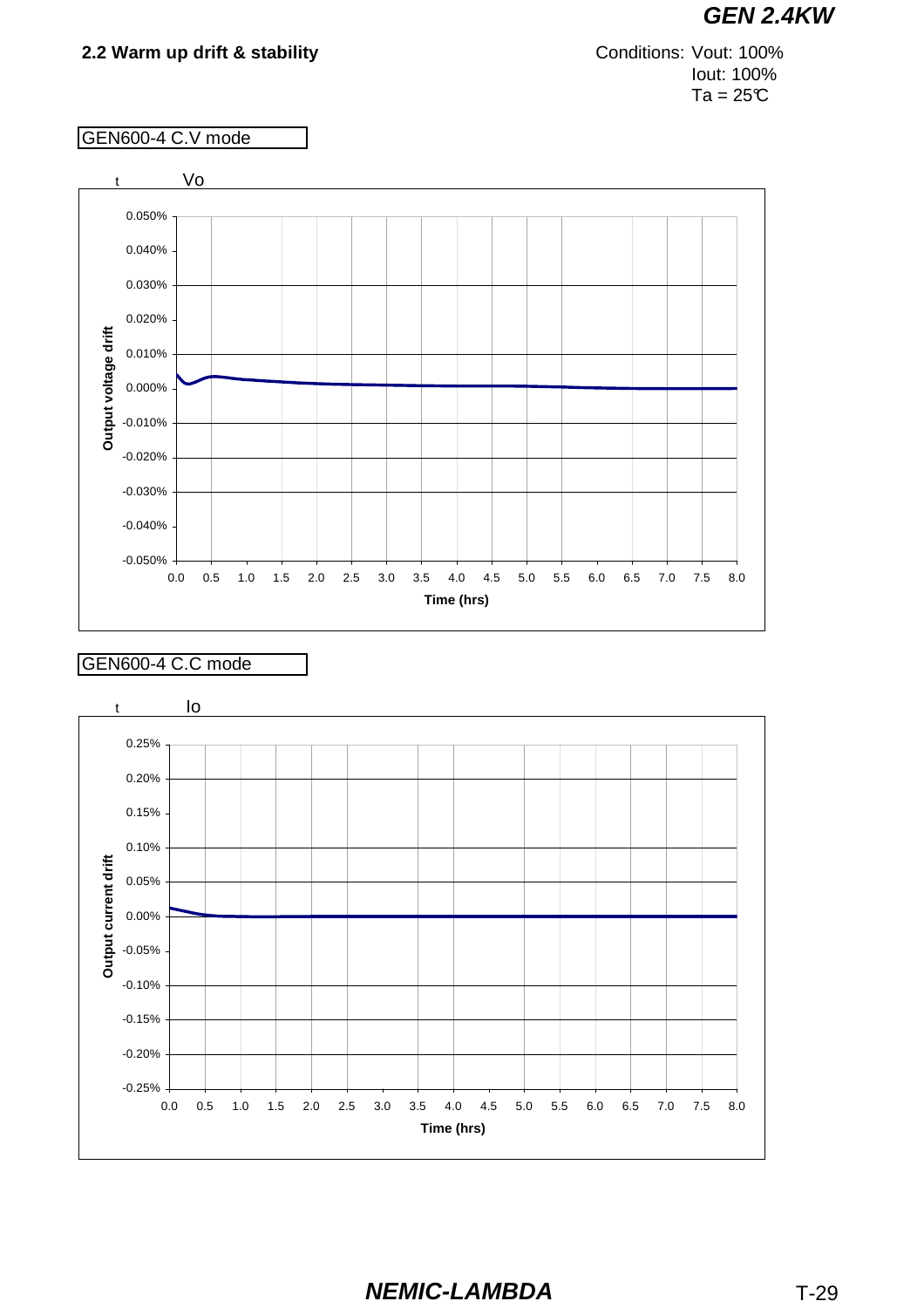

# **2.3 Over voltage protection (OVP) characteristic**

Iout: 0%  $Ta = 25C$ Conditions: Vset: 100%



OVP setting:10V



OVP setting:66.15V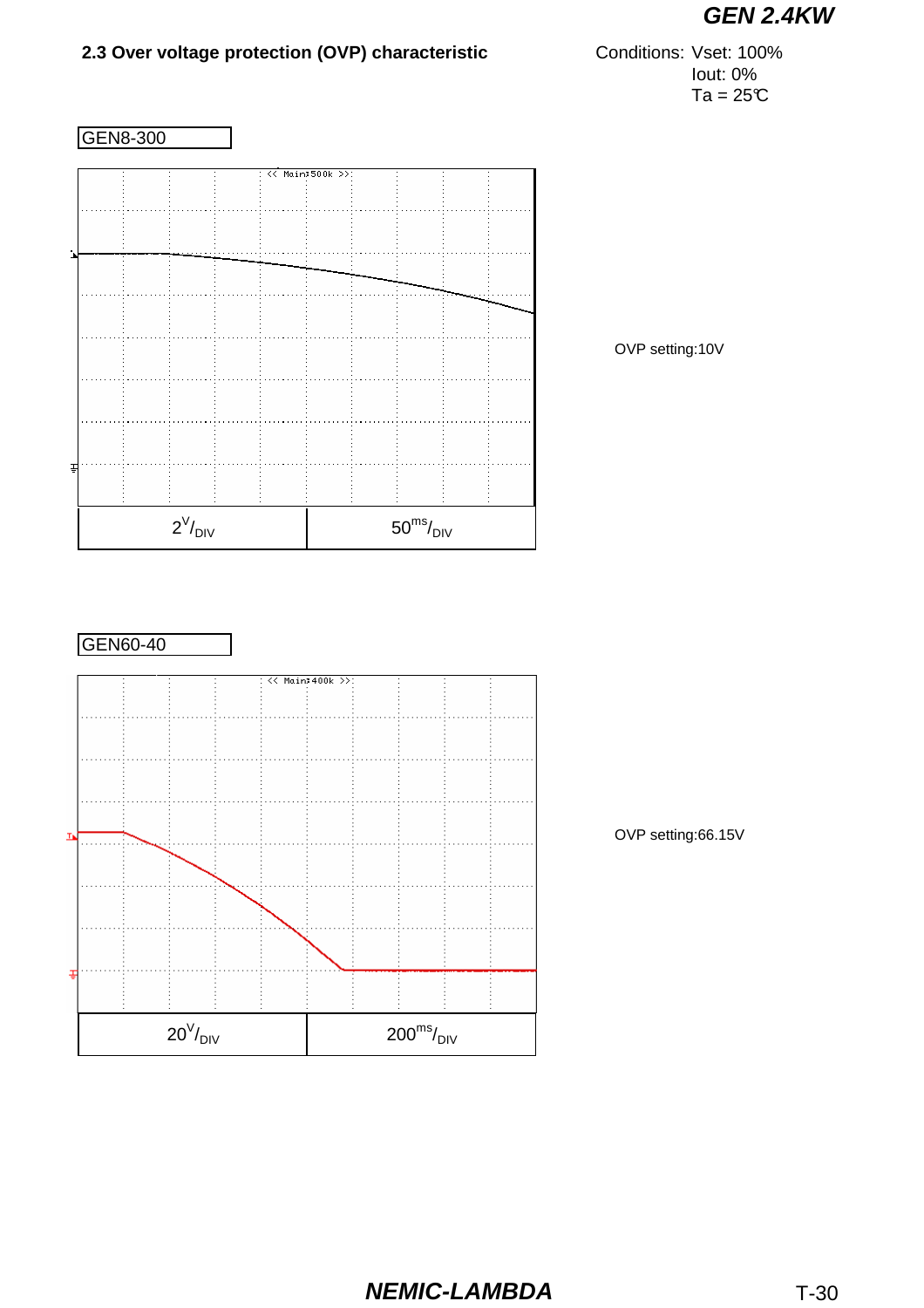# **2.3 Over voltage protection (OVP) characteristic**

Iout: 0%  $Ta = 25C$ Conditions: Vset: 100%







OVP setting:662V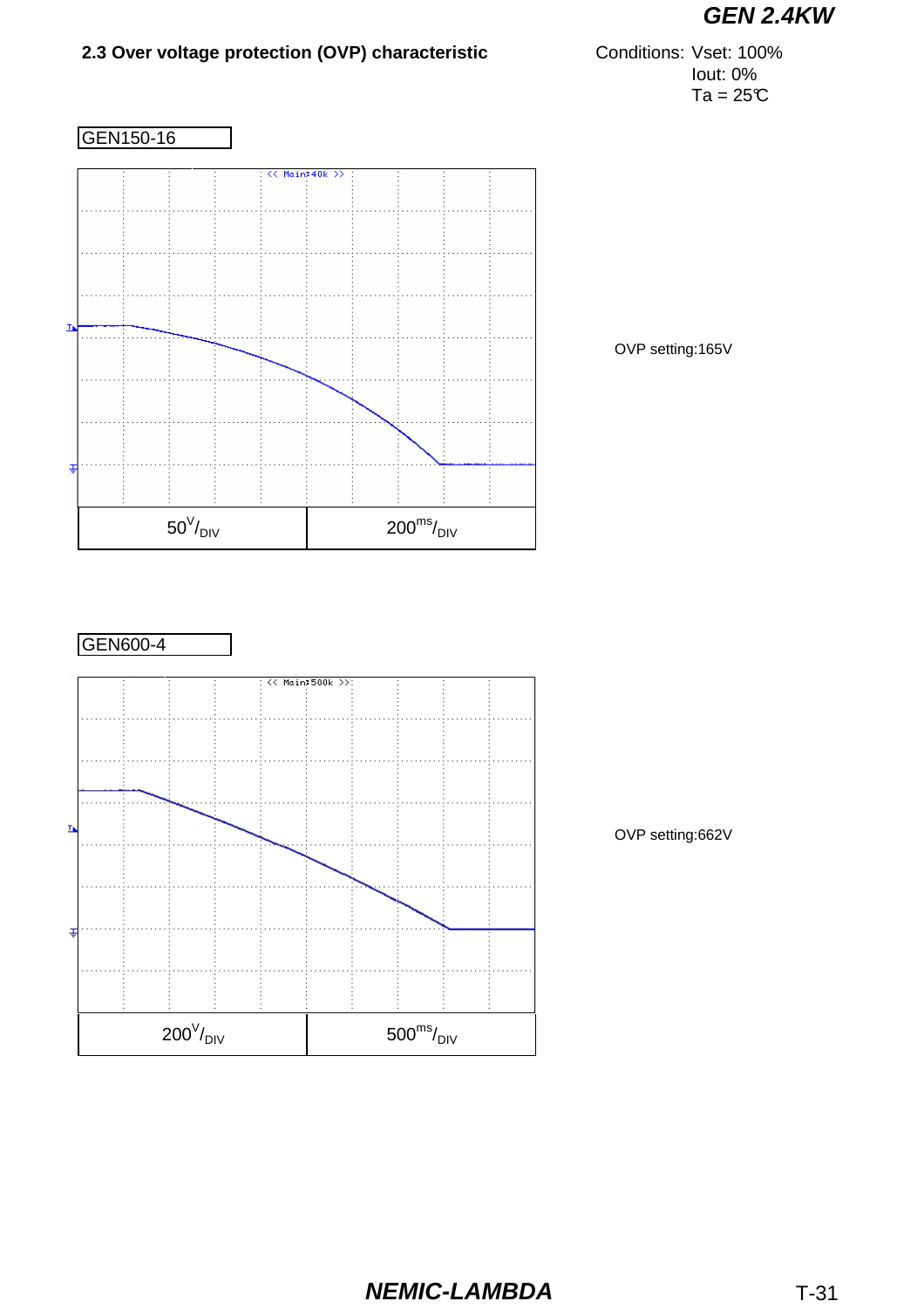# **2.4 ON/OFF Output rise characteristics**



### GEN60-40

| ÷                         | ٠ | 77 Maint100b NY: |                         |  |
|---------------------------|---|------------------|-------------------------|--|
| On/Off                    |   |                  |                         |  |
|                           |   |                  |                         |  |
|                           |   |                  |                         |  |
|                           |   |                  |                         |  |
|                           |   |                  |                         |  |
|                           |   |                  |                         |  |
|                           |   |                  |                         |  |
|                           |   |                  |                         |  |
|                           |   |                  |                         |  |
| $20^{\rm V}\!/_{\rm DIV}$ |   |                  | $5^{\rm ms}/_{\rm DIV}$ |  |

C.V mode Vout: 100% Iout: 0% Iset=105% GEN8-300 Ta = 25°C Conditions: Vin:Nominal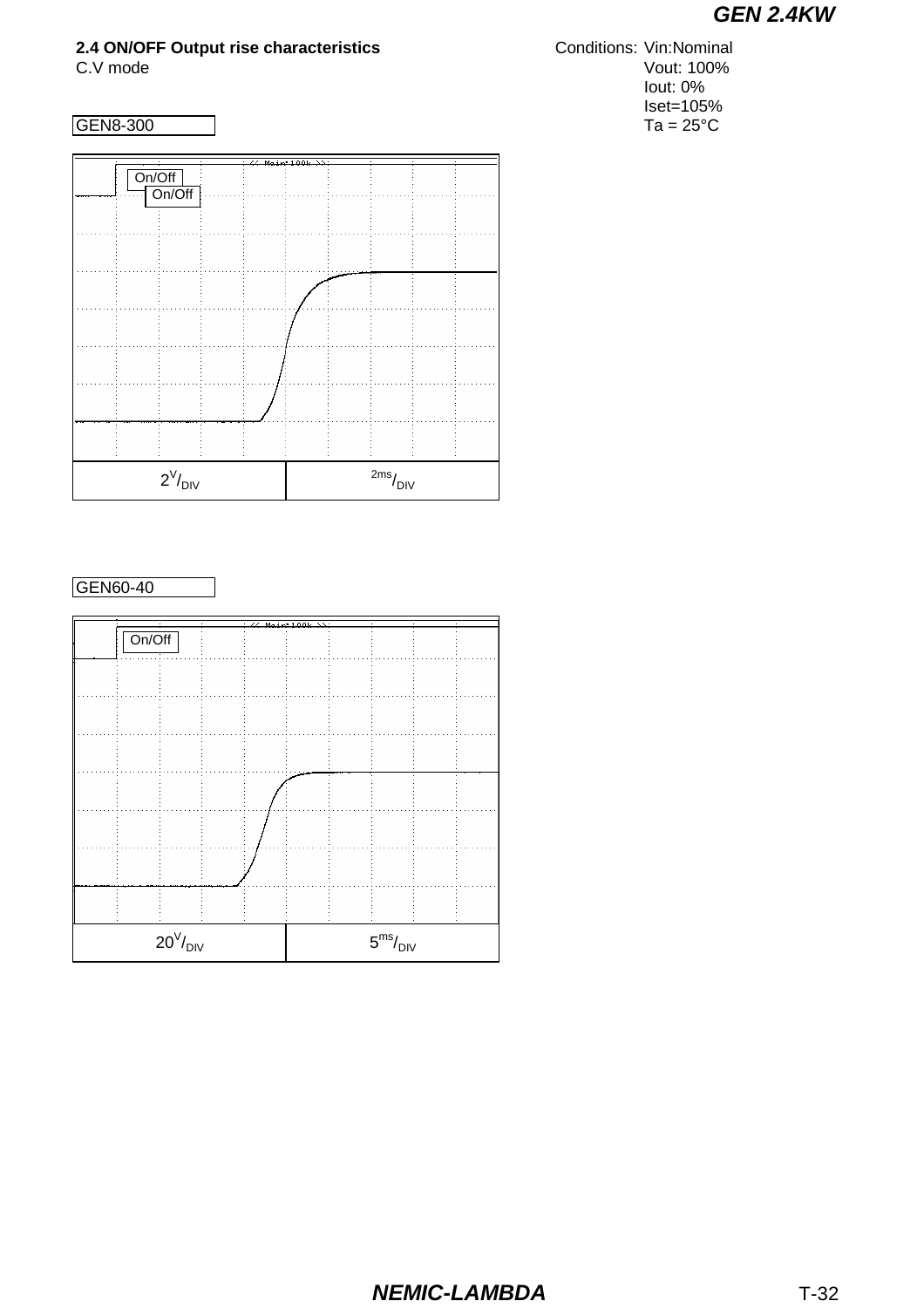# **2.4 ON/OFF Output rise characteristics**

## GEN150-16







C.V mode Vout: 100% Iout: 0%  $Iset=105\%$ <br>Ta = 25°C Conditions: Vin:Nominal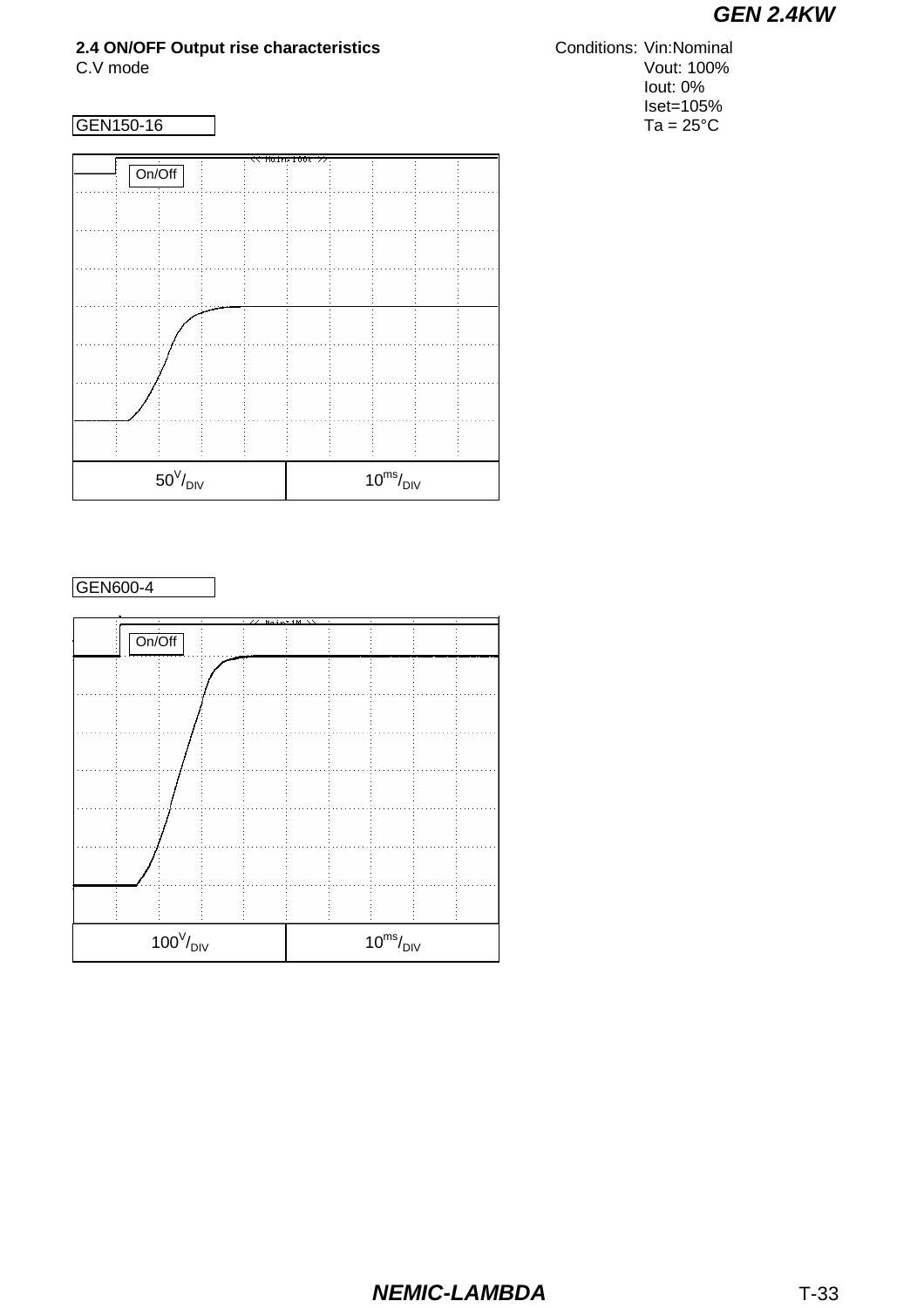# **2.4 ON/OFF Output rise characteristics**



GEN60-40



C.V mode Vout: 100% Iout: 100% Iset=105% GEN8-300 Load: CR  $Ta = 25^{\circ}C$ Conditions: Vin:Nominal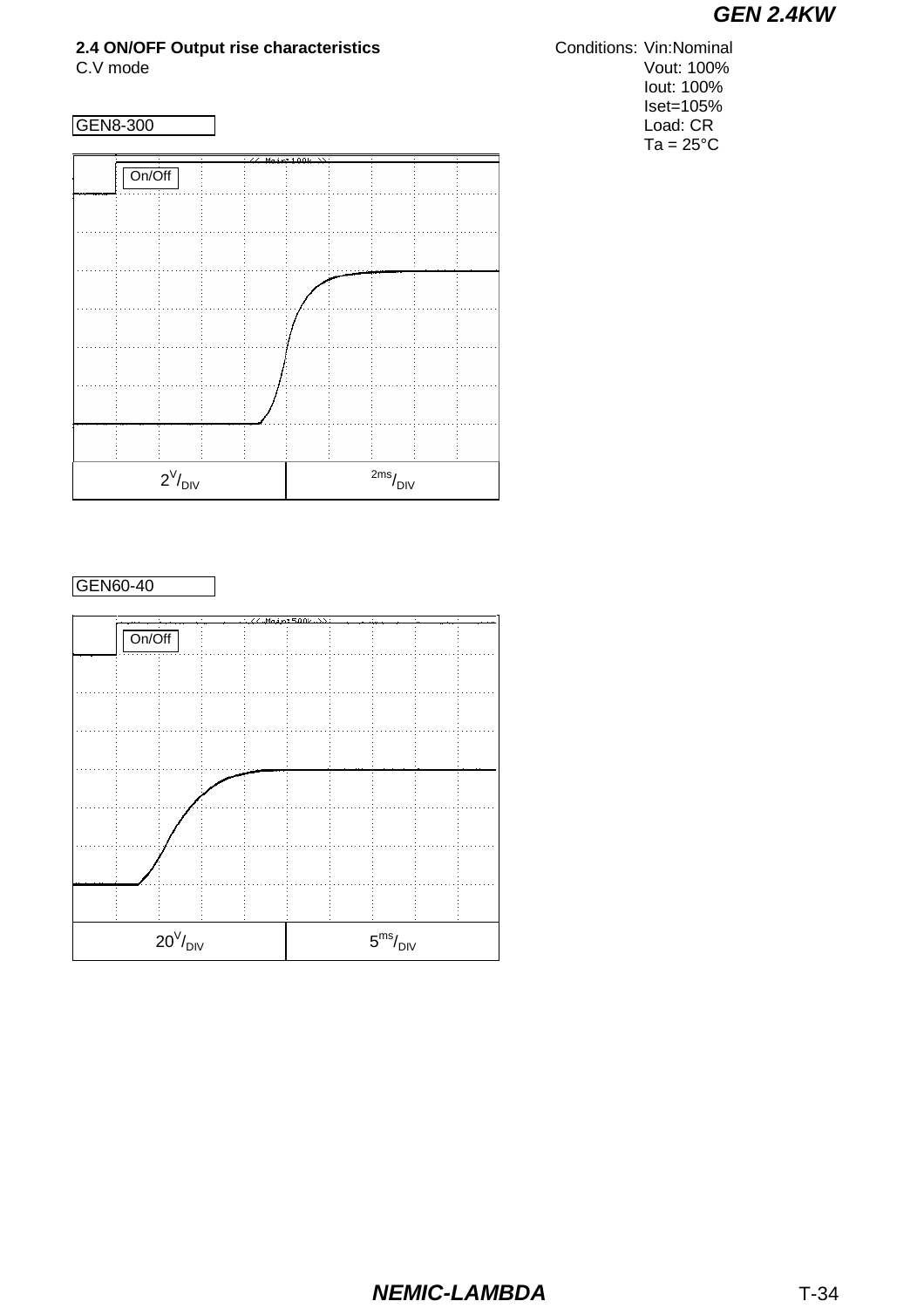# **2.4 ON/OFF Output rise characteristics**



GEN600-4



C.V mode Vout: 100% Iout: 100% Iset=105% GEN150-16 Load: CR  $Ta = 25^{\circ}C$ Conditions: Vin:Nominal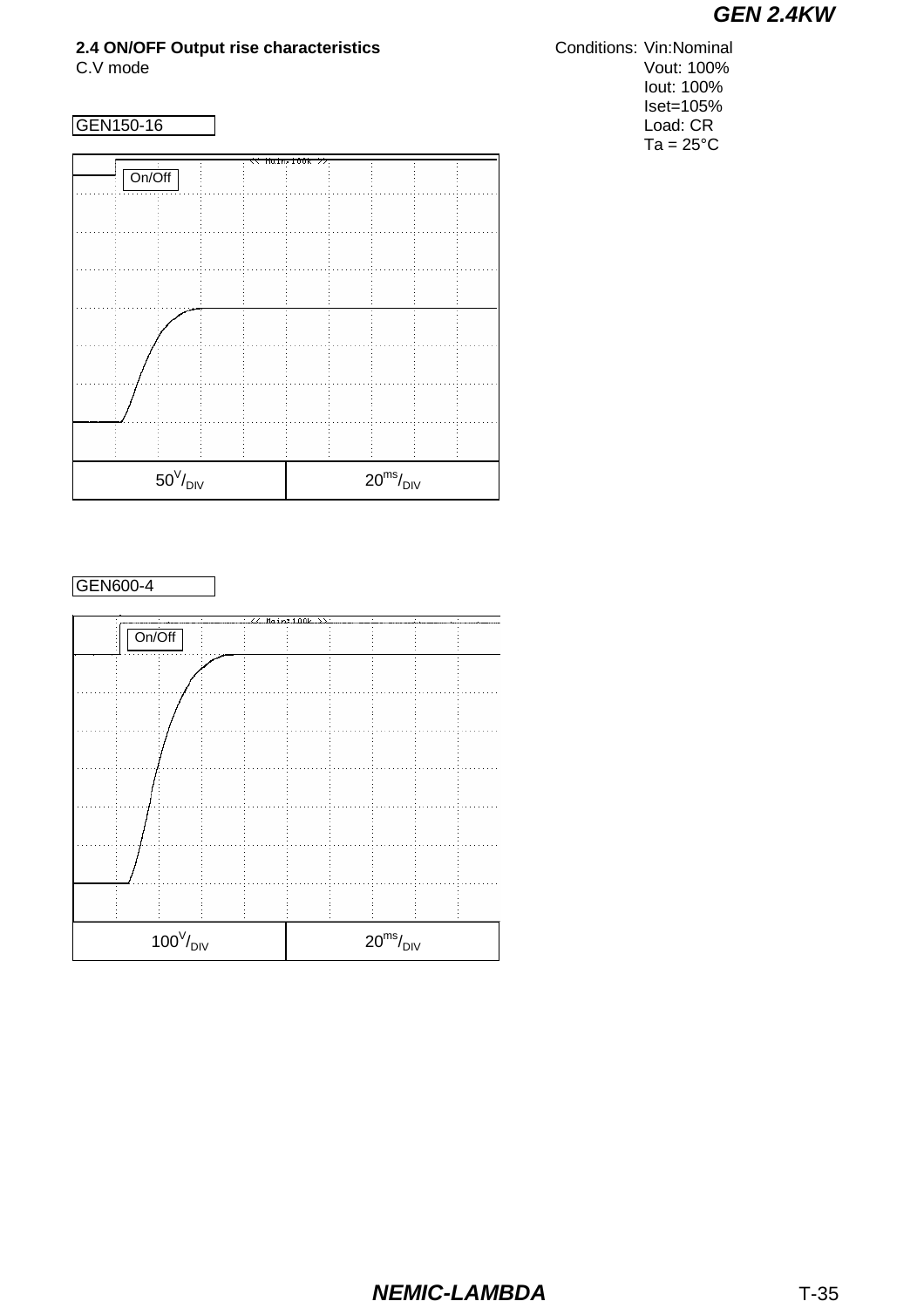# **2.4 ON/OFF Output rise characteristics**



#### GEN60-40



C.C mode Vout: 100% Iout: 100% Vset=105% GEN8-300 Load: CR  $Ta = 25^{\circ}C$ Conditions: Vin:Nominal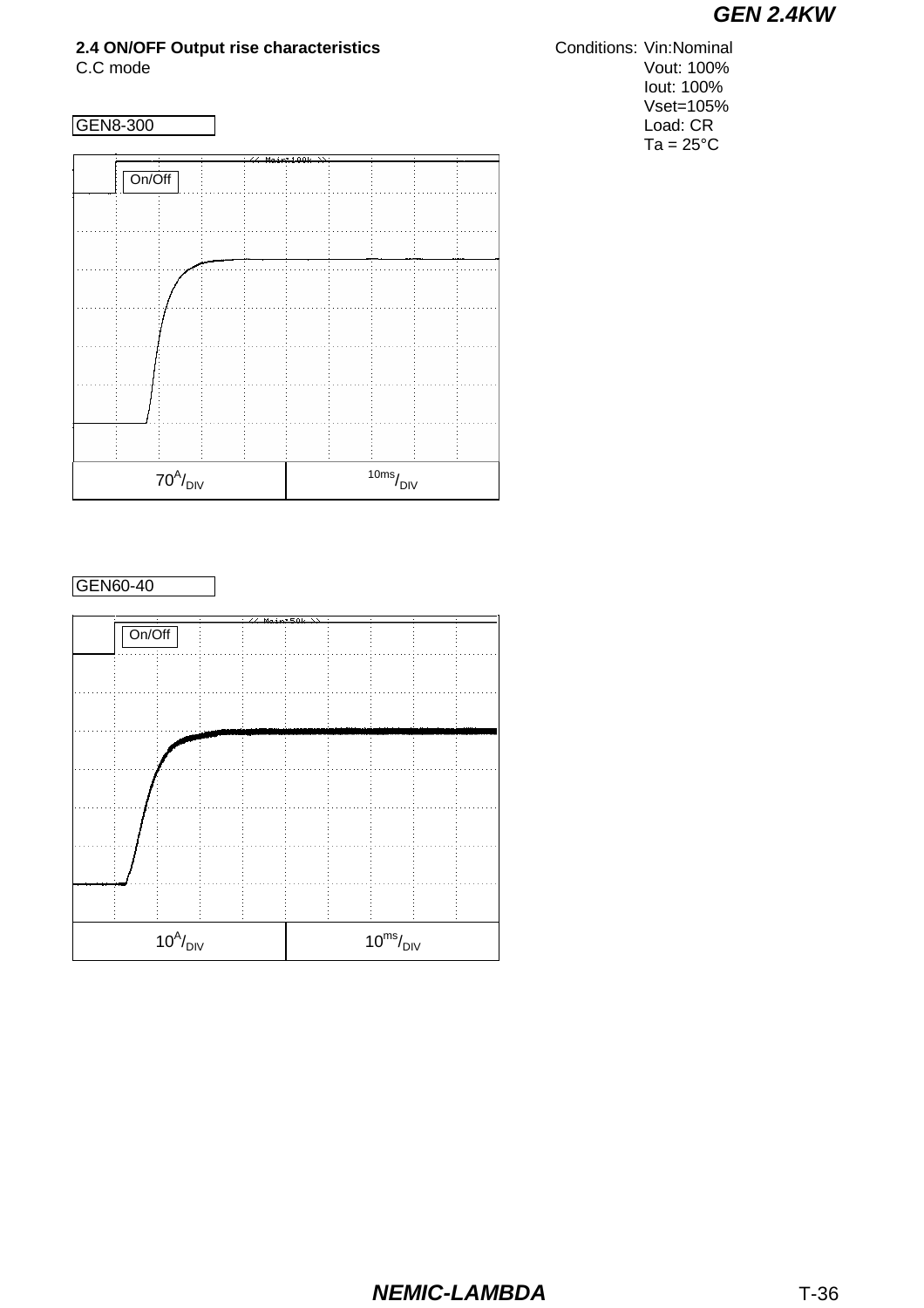# **2.4 ON/OFF Output rise characteristics**



#### GEN600-4



C.C mode Vout: 100% Iout: 100% Vset=105% GEN150-16 Load: CR  $Ta = 25^{\circ}C$ **Conditions: Vin:Nominal**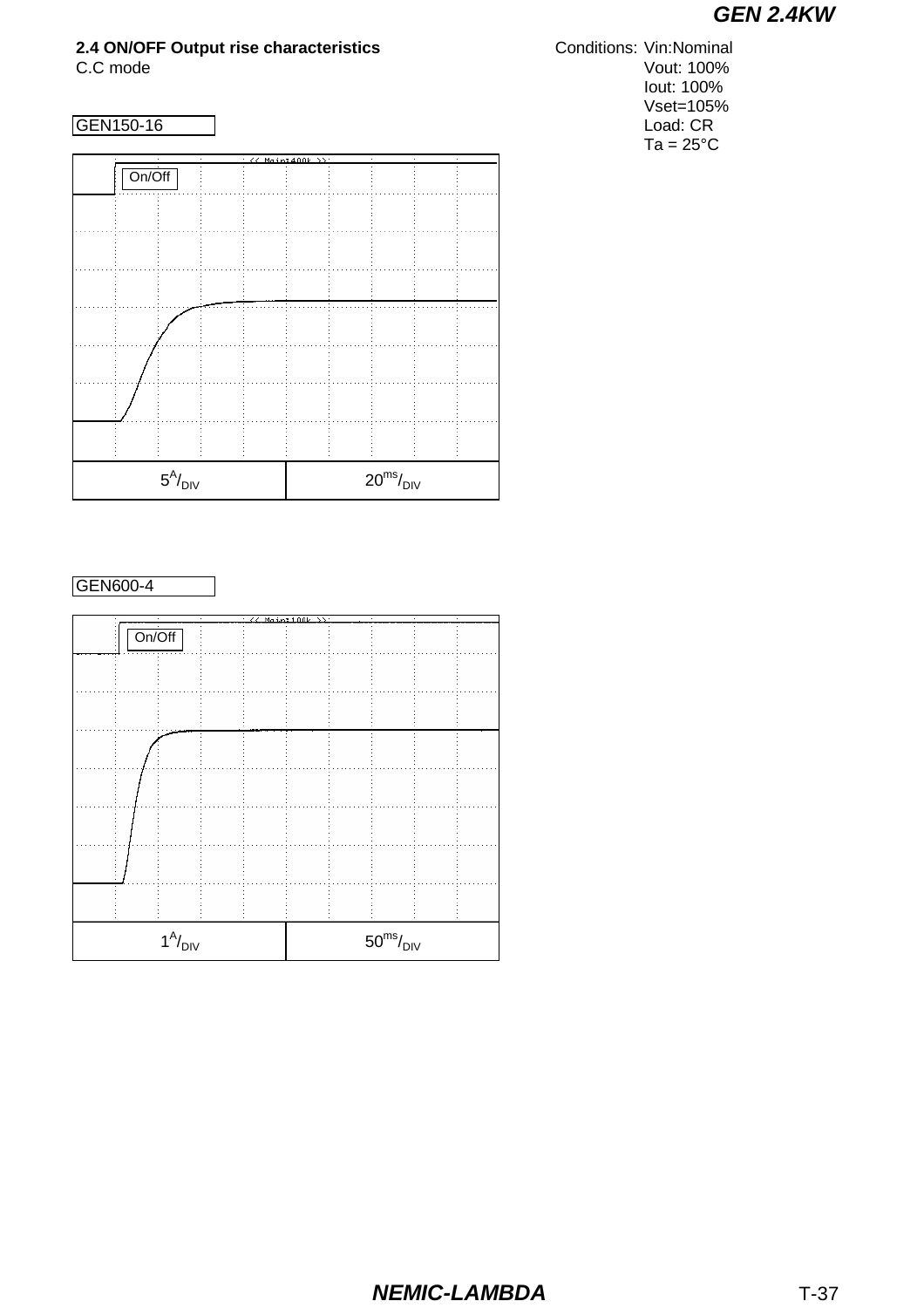# **2.4 ON/OFF Output rise characteristics**

## GEN8-300



#### GEN60-40



C.C mode **Iout:** 100% Vset=105% shorted output<br>Ta =  $25^{\circ}$ C **Conditions: Vin:Nominal**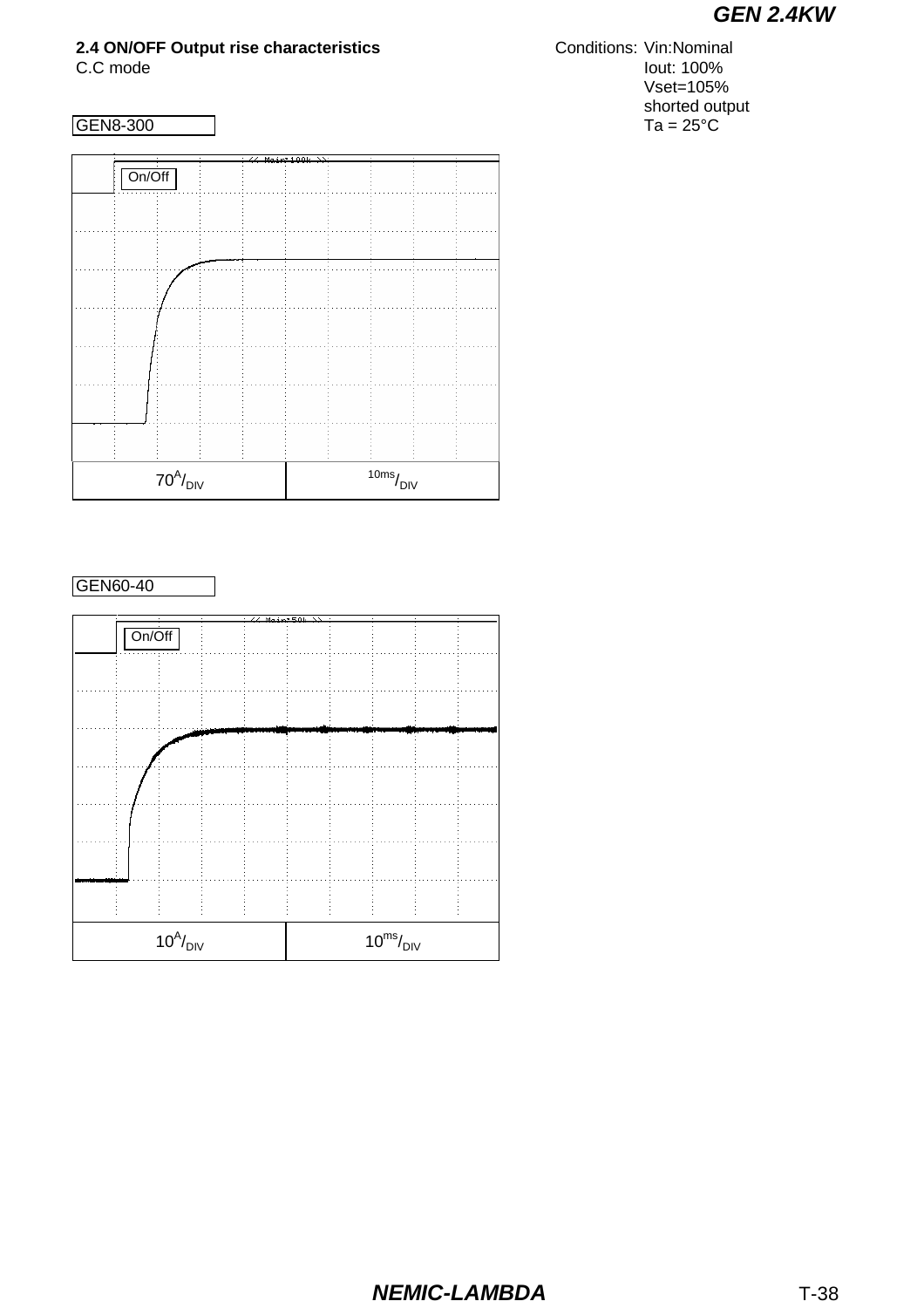# **2.4 ON/OFF Output rise characteristics**

## GEN150-16



GEN600-4



C.C mode **Iout:** 100% Vset=105% shorted output<br>Ta =  $25^{\circ}$ C **Conditions: Vin:Nominal**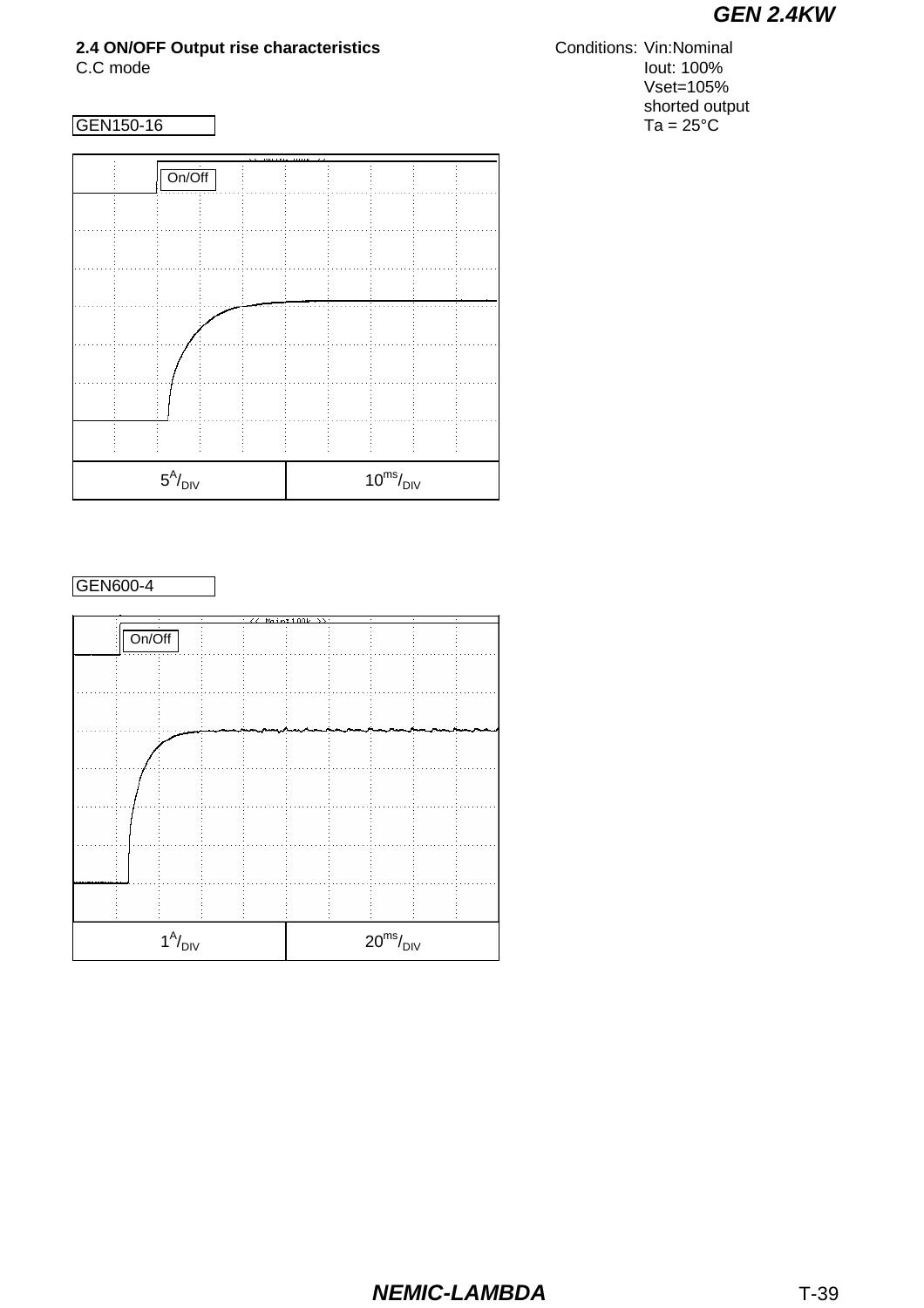## **2.5 ON/OFF Output fall characteristics**

C.V mode Vout: 100% Iout: 0%  $Ta = 25C$ **Conditions: Vin:Nominal** 



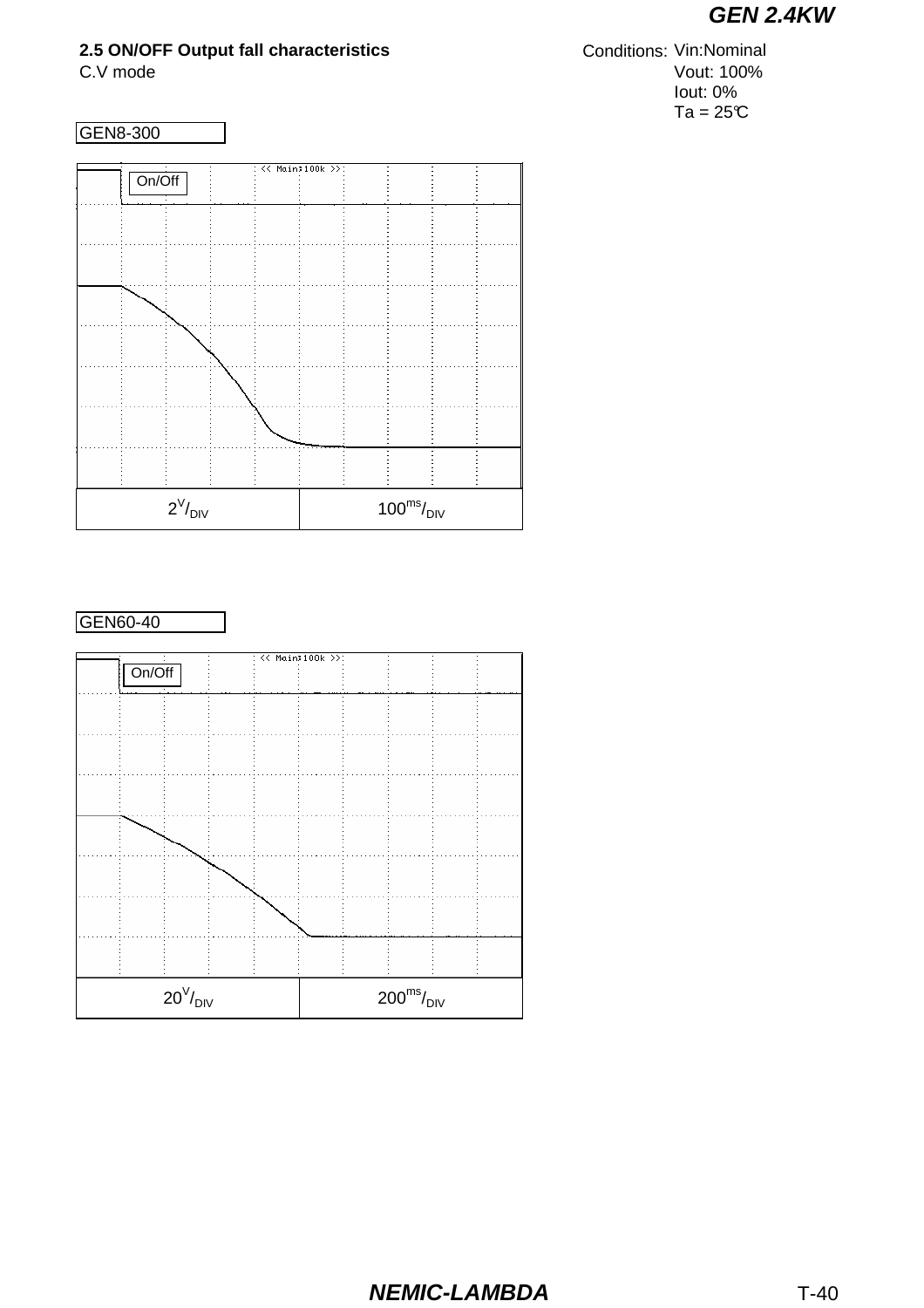## **2.5 ON/OFF Output fall characteristics**

C.V mode Vout: 100% Iout: 0%  $Ta = 25C$ **Conditions: Vin:Nominal** 



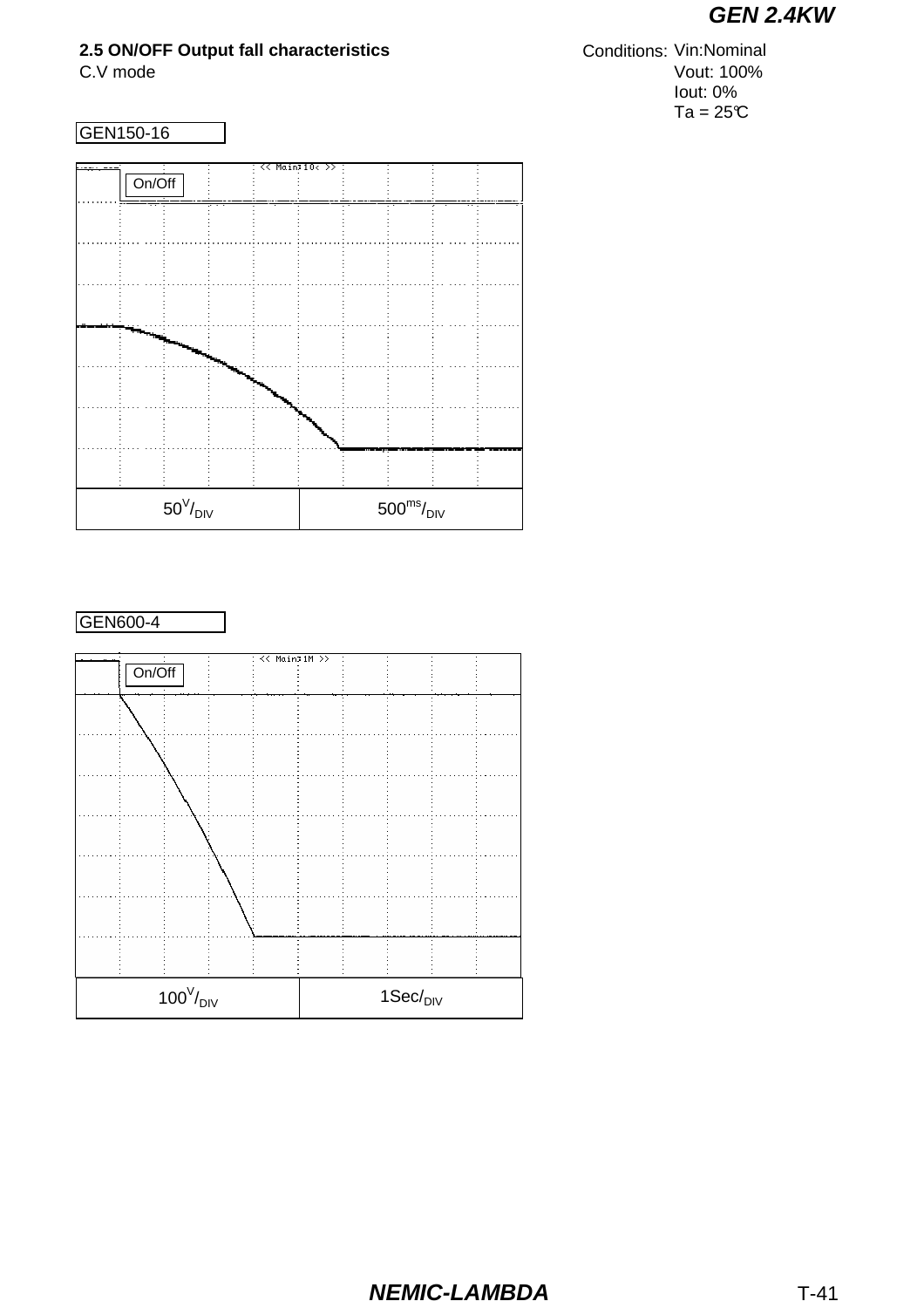## **2.5 ON/OFF Output fall characteristics**

| GEN8-300 |  |
|----------|--|
|          |  |

|  | << Main>100k >>:<br>$rac{1}{\text{On}/\text{Off}}$ |                          |  |  |  |  |                         |  |  |
|--|----------------------------------------------------|--------------------------|--|--|--|--|-------------------------|--|--|
|  |                                                    |                          |  |  |  |  |                         |  |  |
|  |                                                    |                          |  |  |  |  |                         |  |  |
|  |                                                    |                          |  |  |  |  |                         |  |  |
|  |                                                    |                          |  |  |  |  |                         |  |  |
|  |                                                    |                          |  |  |  |  |                         |  |  |
|  |                                                    |                          |  |  |  |  |                         |  |  |
|  |                                                    |                          |  |  |  |  |                         |  |  |
|  |                                                    |                          |  |  |  |  |                         |  |  |
|  |                                                    |                          |  |  |  |  |                         |  |  |
|  |                                                    |                          |  |  |  |  |                         |  |  |
|  |                                                    |                          |  |  |  |  |                         |  |  |
|  |                                                    |                          |  |  |  |  |                         |  |  |
|  |                                                    |                          |  |  |  |  |                         |  |  |
|  |                                                    |                          |  |  |  |  |                         |  |  |
|  |                                                    |                          |  |  |  |  |                         |  |  |
|  |                                                    |                          |  |  |  |  |                         |  |  |
|  |                                                    |                          |  |  |  |  |                         |  |  |
|  |                                                    |                          |  |  |  |  |                         |  |  |
|  |                                                    |                          |  |  |  |  |                         |  |  |
|  |                                                    |                          |  |  |  |  |                         |  |  |
|  |                                                    |                          |  |  |  |  |                         |  |  |
|  |                                                    |                          |  |  |  |  |                         |  |  |
|  |                                                    |                          |  |  |  |  |                         |  |  |
|  |                                                    |                          |  |  |  |  |                         |  |  |
|  |                                                    |                          |  |  |  |  |                         |  |  |
|  |                                                    | $2^{\vee}/_{\text{DIV}}$ |  |  |  |  | $2^{\rm ms}/_{\rm DIV}$ |  |  |

### GEN60-40

|                           |                                  |  |  |                          | << Main>100k >>: |  |  |  |  |
|---------------------------|----------------------------------|--|--|--------------------------|------------------|--|--|--|--|
|                           | $\frac{1}{\text{On}/\text{Off}}$ |  |  |                          |                  |  |  |  |  |
|                           |                                  |  |  |                          |                  |  |  |  |  |
|                           |                                  |  |  |                          |                  |  |  |  |  |
|                           |                                  |  |  |                          |                  |  |  |  |  |
|                           |                                  |  |  |                          |                  |  |  |  |  |
|                           |                                  |  |  |                          |                  |  |  |  |  |
|                           |                                  |  |  |                          |                  |  |  |  |  |
|                           |                                  |  |  |                          |                  |  |  |  |  |
|                           |                                  |  |  |                          |                  |  |  |  |  |
|                           |                                  |  |  |                          |                  |  |  |  |  |
|                           |                                  |  |  |                          |                  |  |  |  |  |
|                           |                                  |  |  |                          |                  |  |  |  |  |
|                           |                                  |  |  |                          |                  |  |  |  |  |
|                           |                                  |  |  |                          |                  |  |  |  |  |
|                           |                                  |  |  |                          |                  |  |  |  |  |
|                           |                                  |  |  |                          |                  |  |  |  |  |
| $20^{\rm V}\!/_{\rm DIV}$ |                                  |  |  | $10^{\rm ms}/_{\rm DIV}$ |                  |  |  |  |  |

#### C.V mode Vout: 100% Iout: 100% Load: CR  $Ta = 25^{\circ}\text{C}$ Conditions: Vin:Nominal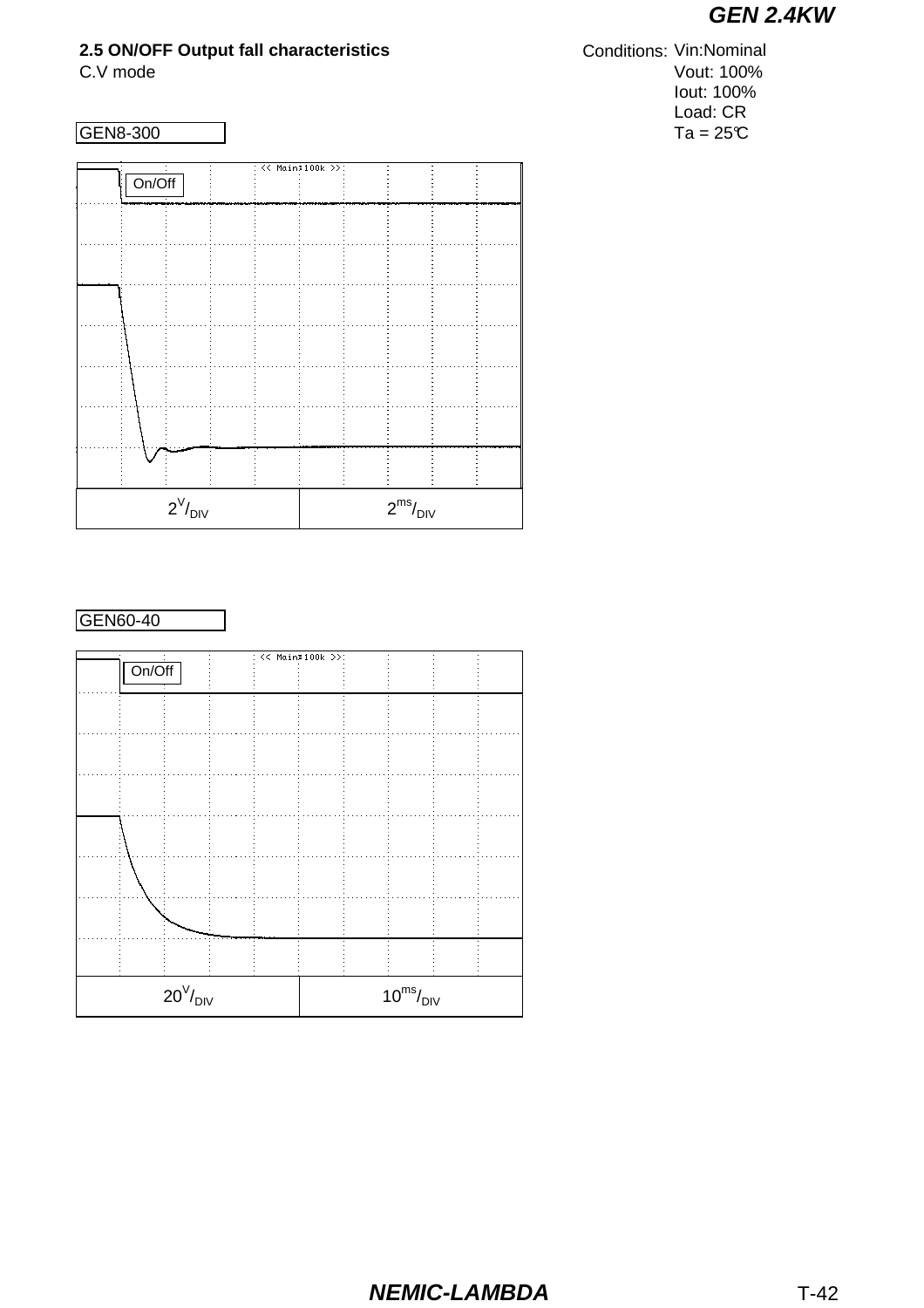## **2.5 ON/OFF Output fall characteristics**



## GEN600-4

|                          | << Main>100k >>: |                          |  |  |  |
|--------------------------|------------------|--------------------------|--|--|--|
| On/Off                   |                  |                          |  |  |  |
|                          |                  |                          |  |  |  |
|                          |                  |                          |  |  |  |
|                          |                  |                          |  |  |  |
|                          |                  |                          |  |  |  |
|                          |                  |                          |  |  |  |
|                          |                  |                          |  |  |  |
|                          |                  |                          |  |  |  |
|                          |                  |                          |  |  |  |
|                          |                  |                          |  |  |  |
|                          |                  |                          |  |  |  |
|                          |                  |                          |  |  |  |
|                          |                  |                          |  |  |  |
|                          |                  |                          |  |  |  |
|                          |                  |                          |  |  |  |
|                          |                  |                          |  |  |  |
|                          |                  |                          |  |  |  |
|                          |                  |                          |  |  |  |
|                          |                  |                          |  |  |  |
|                          |                  |                          |  |  |  |
|                          |                  |                          |  |  |  |
|                          |                  |                          |  |  |  |
| $100^{\rm V}/_{\rm DIV}$ |                  | $50^{\rm ms}/_{\rm DIV}$ |  |  |  |

#### C.V mode Vout: 100% Iout: 100% Load: CR  $GEN150-16$  Ta = 25°C **Conditions: Vin:Nominal**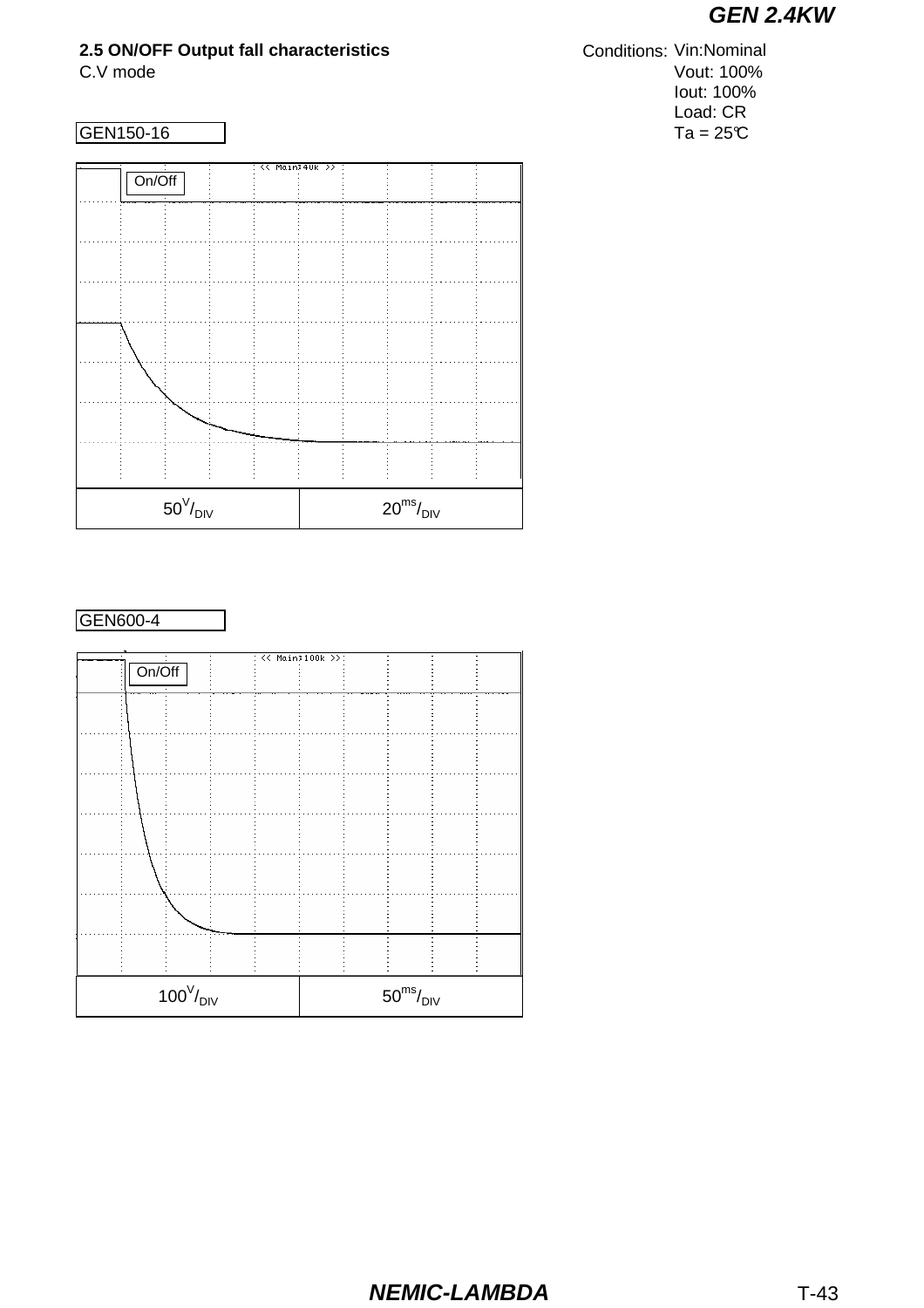## **2.5 ON/OFF Output fall characteristics**

 $10^A/_\text{DIV}$ 

|                                                                                                                                                                                                                                                                                                                                                                                                                         |                               |  | : << Main:250k >>:        |  |                         |  |
|-------------------------------------------------------------------------------------------------------------------------------------------------------------------------------------------------------------------------------------------------------------------------------------------------------------------------------------------------------------------------------------------------------------------------|-------------------------------|--|---------------------------|--|-------------------------|--|
| $rac{1}{\sqrt{1-\frac{1}{1-\frac{1}{1-\frac{1}{1-\frac{1}{1-\frac{1}{1-\frac{1}{1-\frac{1}{1-\frac{1}{1-\frac{1}{1-\frac{1}{1-\frac{1}{1-\frac{1}{1-\frac{1}{1-\frac{1}{1-\frac{1}{1-\frac{1}{1-\frac{1}{1-\frac{1}{1-\frac{1}{1-\frac{1}{1-\frac{1}{1-\frac{1}{1-\frac{1}{1-\frac{1}{1-\frac{1}{1-\frac{1}{1-\frac{1}{1-\frac{1}{1-\frac{1}{1-\frac{1}{1-\frac{1}{1-\frac{1}{1-\frac{1}{1-\frac{1}{1-\frac{1}{1-\frac$ |                               |  |                           |  |                         |  |
|                                                                                                                                                                                                                                                                                                                                                                                                                         |                               |  |                           |  |                         |  |
|                                                                                                                                                                                                                                                                                                                                                                                                                         |                               |  |                           |  |                         |  |
|                                                                                                                                                                                                                                                                                                                                                                                                                         |                               |  |                           |  |                         |  |
|                                                                                                                                                                                                                                                                                                                                                                                                                         |                               |  |                           |  |                         |  |
|                                                                                                                                                                                                                                                                                                                                                                                                                         |                               |  |                           |  |                         |  |
|                                                                                                                                                                                                                                                                                                                                                                                                                         |                               |  |                           |  |                         |  |
|                                                                                                                                                                                                                                                                                                                                                                                                                         |                               |  |                           |  |                         |  |
|                                                                                                                                                                                                                                                                                                                                                                                                                         |                               |  |                           |  |                         |  |
|                                                                                                                                                                                                                                                                                                                                                                                                                         |                               |  |                           |  |                         |  |
|                                                                                                                                                                                                                                                                                                                                                                                                                         |                               |  |                           |  |                         |  |
|                                                                                                                                                                                                                                                                                                                                                                                                                         |                               |  |                           |  |                         |  |
|                                                                                                                                                                                                                                                                                                                                                                                                                         |                               |  |                           |  |                         |  |
|                                                                                                                                                                                                                                                                                                                                                                                                                         |                               |  |                           |  |                         |  |
|                                                                                                                                                                                                                                                                                                                                                                                                                         |                               |  |                           |  |                         |  |
|                                                                                                                                                                                                                                                                                                                                                                                                                         | $70^{\text{A}}/_{\text{DIV}}$ |  |                           |  | $5^{\rm ms}/_{\rm DIV}$ |  |
|                                                                                                                                                                                                                                                                                                                                                                                                                         |                               |  |                           |  |                         |  |
| GEN60-40                                                                                                                                                                                                                                                                                                                                                                                                                |                               |  | $: <<$ Main $350k$ $>>$ : |  |                         |  |
| On/Off                                                                                                                                                                                                                                                                                                                                                                                                                  |                               |  |                           |  |                         |  |
|                                                                                                                                                                                                                                                                                                                                                                                                                         |                               |  |                           |  |                         |  |
|                                                                                                                                                                                                                                                                                                                                                                                                                         |                               |  |                           |  |                         |  |
|                                                                                                                                                                                                                                                                                                                                                                                                                         |                               |  |                           |  |                         |  |
|                                                                                                                                                                                                                                                                                                                                                                                                                         |                               |  |                           |  |                         |  |
|                                                                                                                                                                                                                                                                                                                                                                                                                         |                               |  |                           |  |                         |  |
|                                                                                                                                                                                                                                                                                                                                                                                                                         |                               |  |                           |  |                         |  |
|                                                                                                                                                                                                                                                                                                                                                                                                                         |                               |  |                           |  |                         |  |
|                                                                                                                                                                                                                                                                                                                                                                                                                         |                               |  |                           |  |                         |  |
|                                                                                                                                                                                                                                                                                                                                                                                                                         |                               |  |                           |  |                         |  |

C.C mode Vout: 100% Iout: 100% Load: CR  $Ta = 25^{\circ}\text{C}$ Conditions: Vin:Nominal

 $10^{ms}/$ <sub>DIV</sub>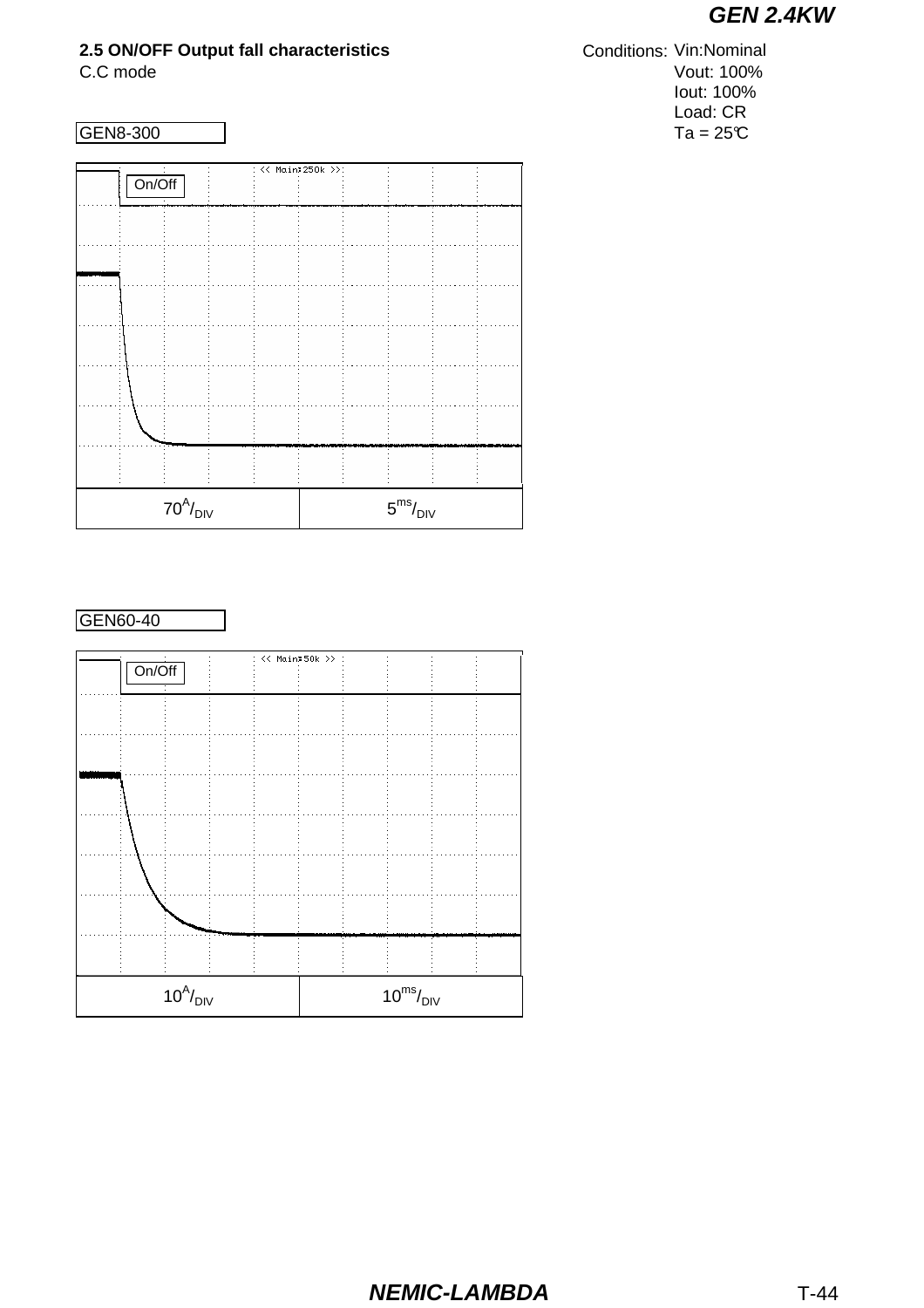## **2.5 ON/OFF Output fall characteristics**



#### GEN600-4



#### C.C mode Vout: 100% Iout: 100% Load: CR  $GEN150-16$  Ta = 25°C **Conditions: Vin:Nominal**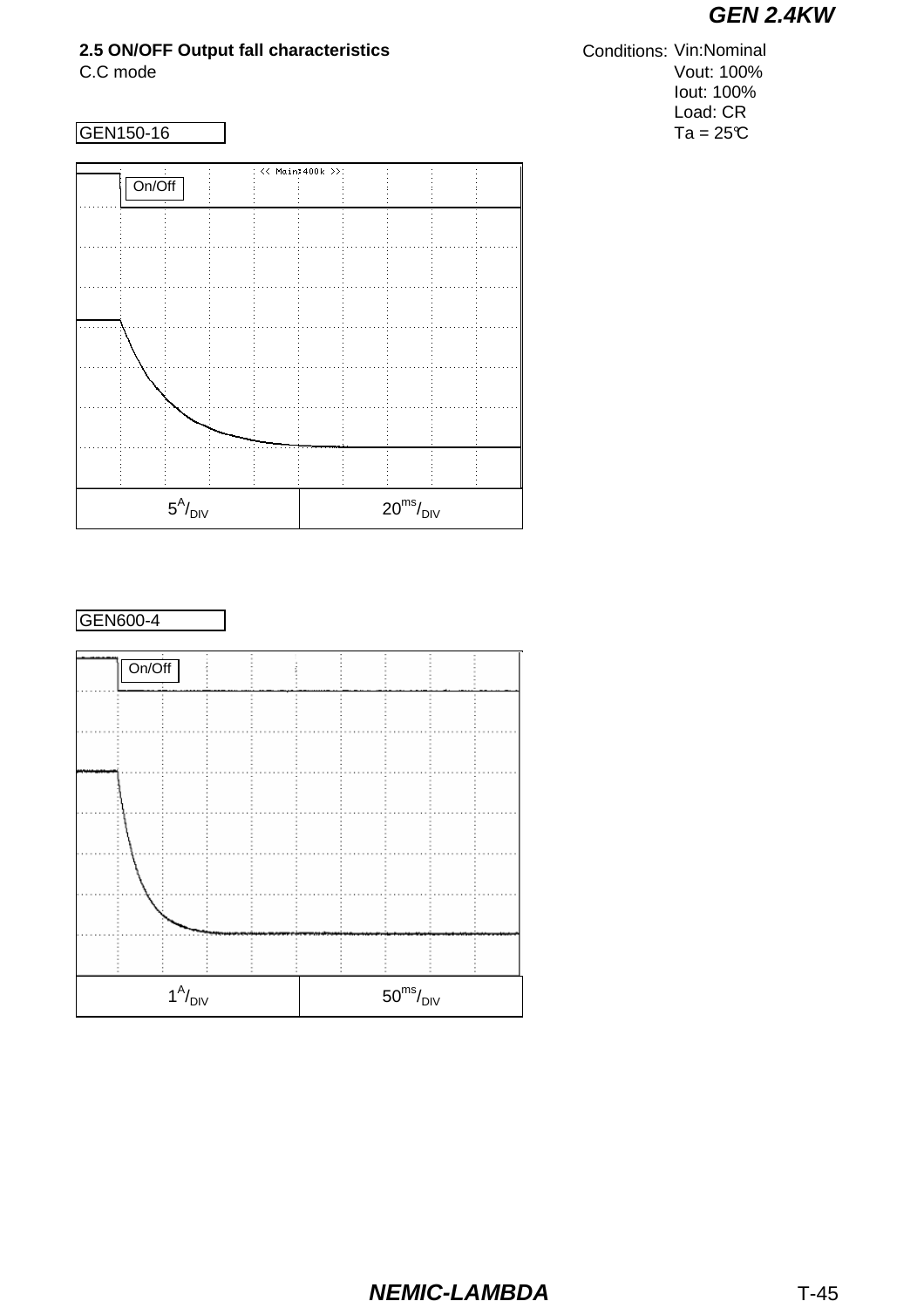## **2.5 ON/OFF Output fall characteristics**

C.C mode Iout: 100% shorted output  $Ta = 25C$ **Conditions: Vin:Nominal** 



## GEN60-40

|                                      |                                |  |                         | $<<$ Main:50k $>>$ |  |  |  |  |
|--------------------------------------|--------------------------------|--|-------------------------|--------------------|--|--|--|--|
|                                      | $rac{1}{\text{On}/\text{Off}}$ |  |                         |                    |  |  |  |  |
|                                      |                                |  |                         |                    |  |  |  |  |
|                                      |                                |  |                         |                    |  |  |  |  |
|                                      |                                |  |                         |                    |  |  |  |  |
|                                      |                                |  |                         |                    |  |  |  |  |
|                                      |                                |  |                         |                    |  |  |  |  |
|                                      |                                |  |                         |                    |  |  |  |  |
|                                      |                                |  |                         |                    |  |  |  |  |
|                                      |                                |  |                         |                    |  |  |  |  |
|                                      |                                |  |                         |                    |  |  |  |  |
|                                      |                                |  |                         |                    |  |  |  |  |
|                                      |                                |  |                         |                    |  |  |  |  |
| $10^{\text{A}}\text{/}_{\text{DIV}}$ |                                |  | $1^{\rm ms}/_{\rm DIV}$ |                    |  |  |  |  |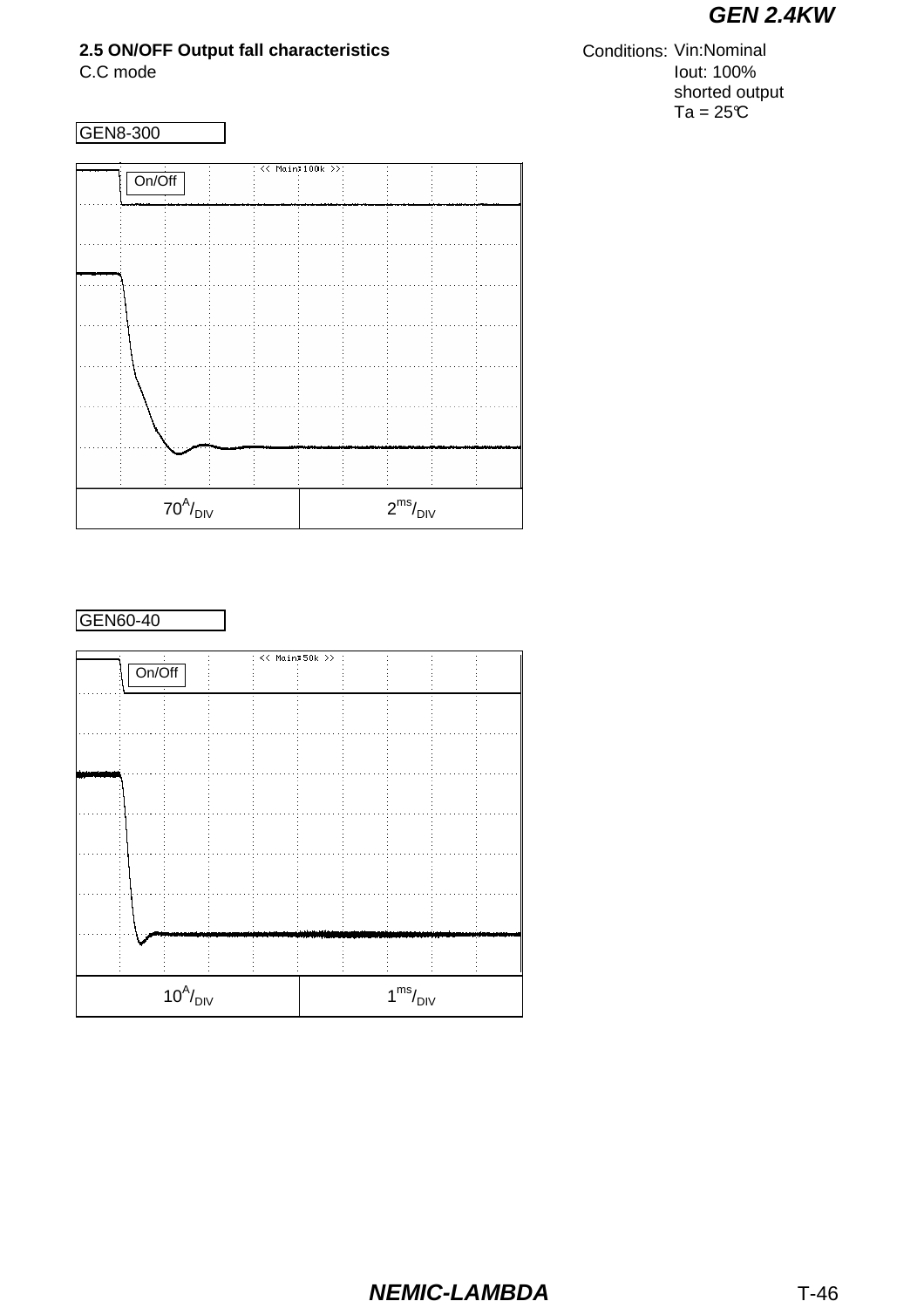### **2.5 ON/OFF Output fall characteristics**

C.C mode Iout: 100% shorted output  $Ta = 25C$ Conditions: Vin:Nominal

#### GEN150-16

|                                |  | On/Off |  |  | << Main:500k >>:        |  |  |
|--------------------------------|--|--------|--|--|-------------------------|--|--|
|                                |  |        |  |  |                         |  |  |
|                                |  |        |  |  |                         |  |  |
|                                |  |        |  |  |                         |  |  |
|                                |  |        |  |  |                         |  |  |
|                                |  |        |  |  |                         |  |  |
|                                |  |        |  |  |                         |  |  |
|                                |  |        |  |  |                         |  |  |
| $5^{\text{A}}\!/_{\text{DIV}}$ |  |        |  |  | $1^{\rm ms}/_{\rm DIV}$ |  |  |

#### GEN600-4

|                                  |                                  |  | $<<$ Main3100k >>:      |  |  |  |  |
|----------------------------------|----------------------------------|--|-------------------------|--|--|--|--|
|                                  | $\frac{1}{\text{On}/\text{Off}}$ |  |                         |  |  |  |  |
|                                  |                                  |  |                         |  |  |  |  |
|                                  |                                  |  |                         |  |  |  |  |
|                                  |                                  |  |                         |  |  |  |  |
|                                  |                                  |  |                         |  |  |  |  |
|                                  |                                  |  |                         |  |  |  |  |
|                                  |                                  |  |                         |  |  |  |  |
|                                  |                                  |  |                         |  |  |  |  |
|                                  |                                  |  |                         |  |  |  |  |
|                                  |                                  |  |                         |  |  |  |  |
|                                  |                                  |  |                         |  |  |  |  |
|                                  |                                  |  |                         |  |  |  |  |
|                                  |                                  |  |                         |  |  |  |  |
|                                  |                                  |  |                         |  |  |  |  |
|                                  |                                  |  |                         |  |  |  |  |
|                                  |                                  |  |                         |  |  |  |  |
|                                  |                                  |  |                         |  |  |  |  |
|                                  |                                  |  |                         |  |  |  |  |
|                                  |                                  |  |                         |  |  |  |  |
|                                  |                                  |  |                         |  |  |  |  |
|                                  |                                  |  |                         |  |  |  |  |
|                                  |                                  |  |                         |  |  |  |  |
| $1^{\mathsf{A}}/_{\mathsf{DIV}}$ |                                  |  | $1^{\rm ms}/_{\rm DIV}$ |  |  |  |  |
|                                  |                                  |  |                         |  |  |  |  |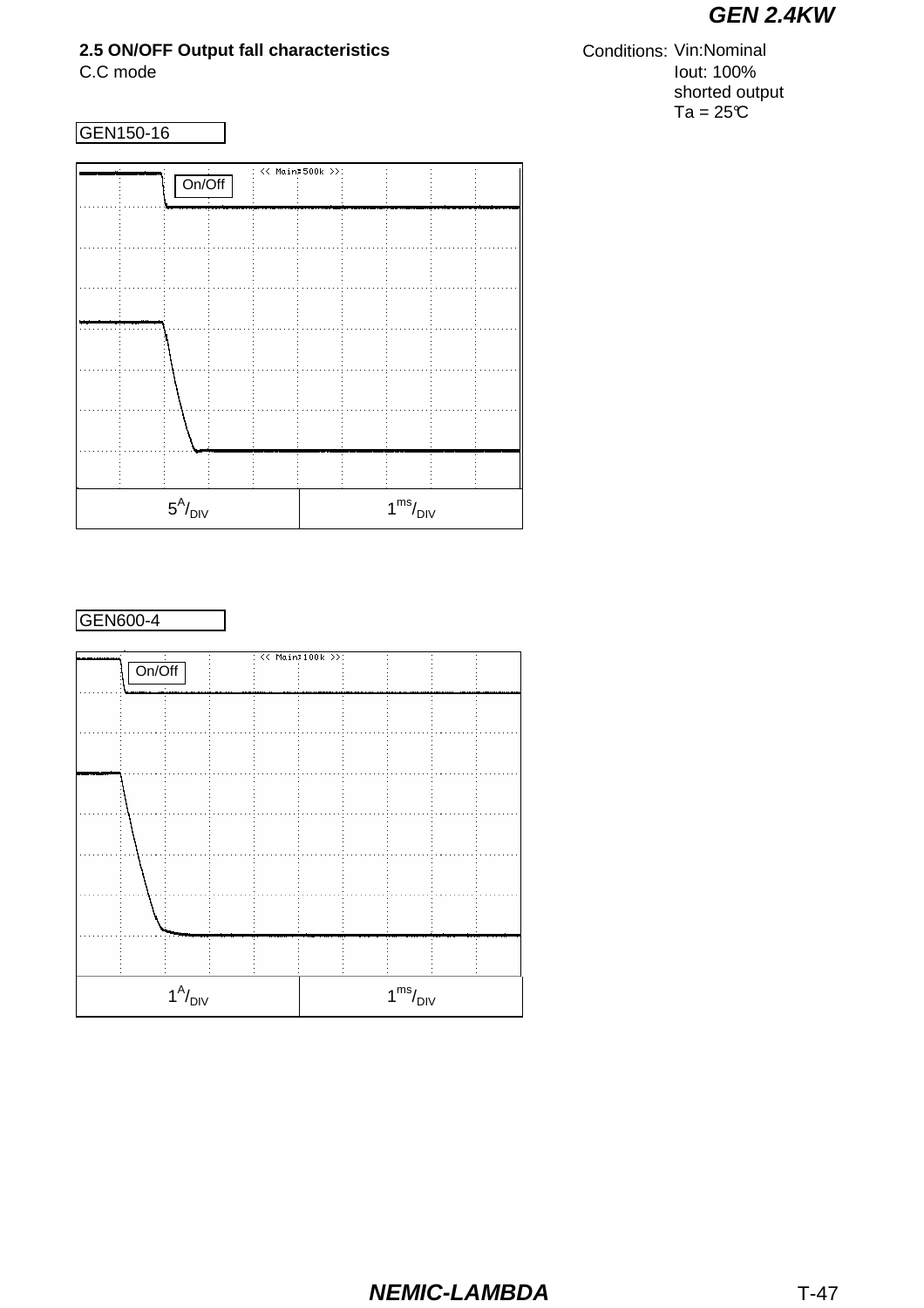#### **2.6 Hold up time characteristics**

Conditions: Ta = 25°C Vout:100%

GEN8-300 1Ф 200 Vin:230VAC



### GEN8-300 3Ф 200 Vin:230VAC

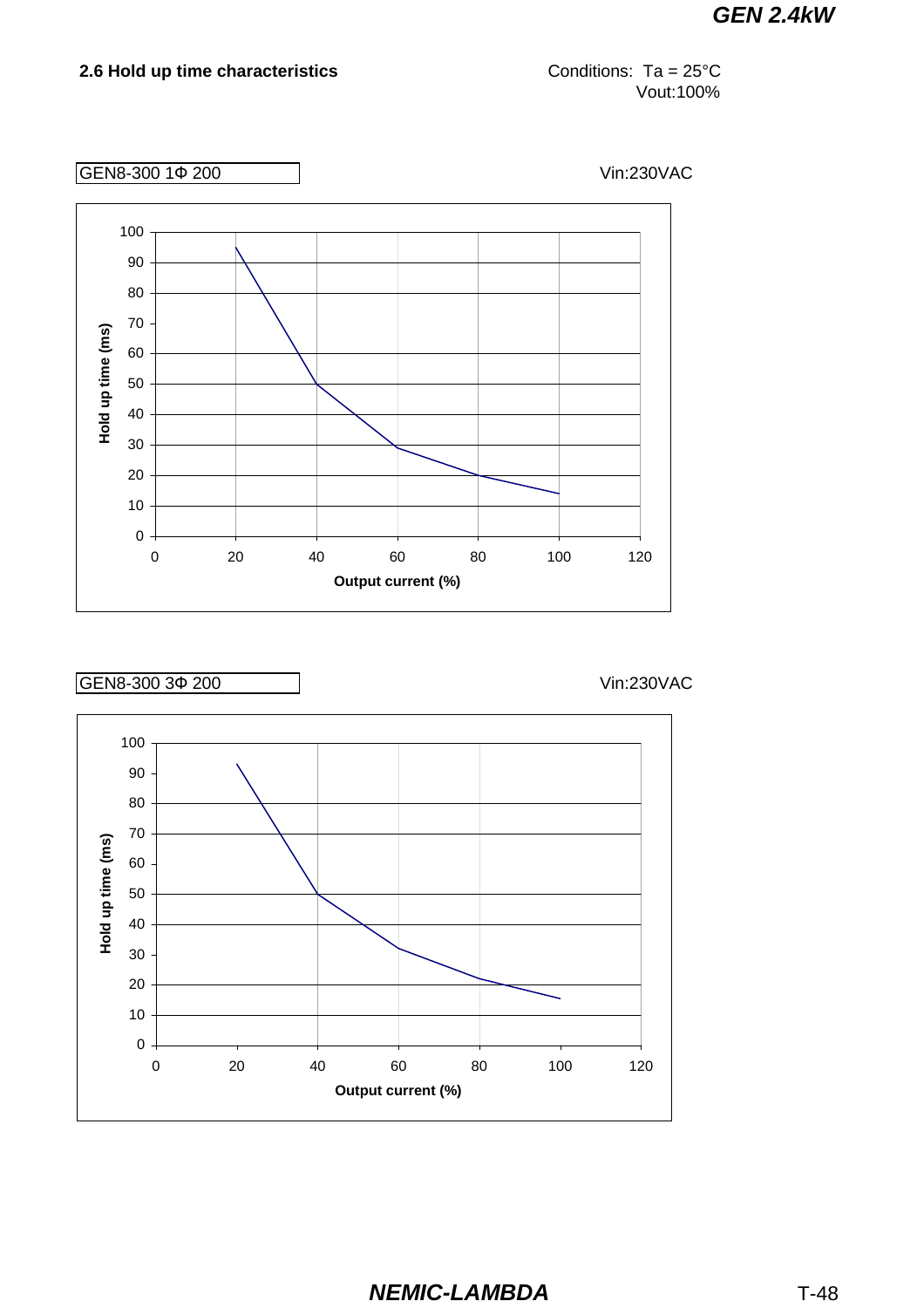#### **2.6 Hold up time characteristics**

Conditions: Ta = 25°C Vout:100%

GEN60-40 1Ф 200 Vin:230VAC



### GEN60-40 3Ф 200 Vin:230VAC

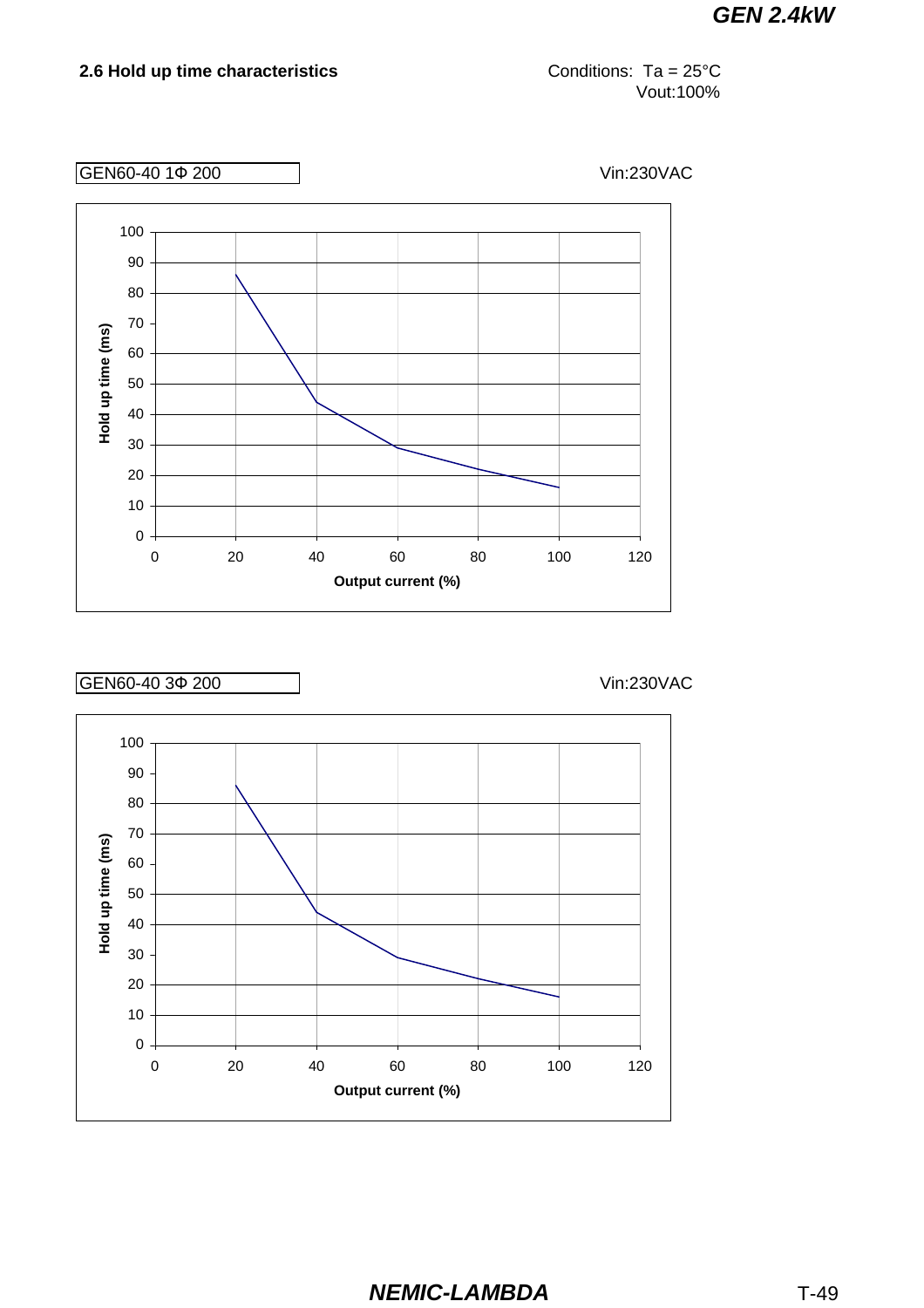Conditions: Ta = 25°C Vout:100%

GEN150-16 1Ф 200 Vin:230VAC



### GEN150-16 3Ф 200 Vin:230VAC

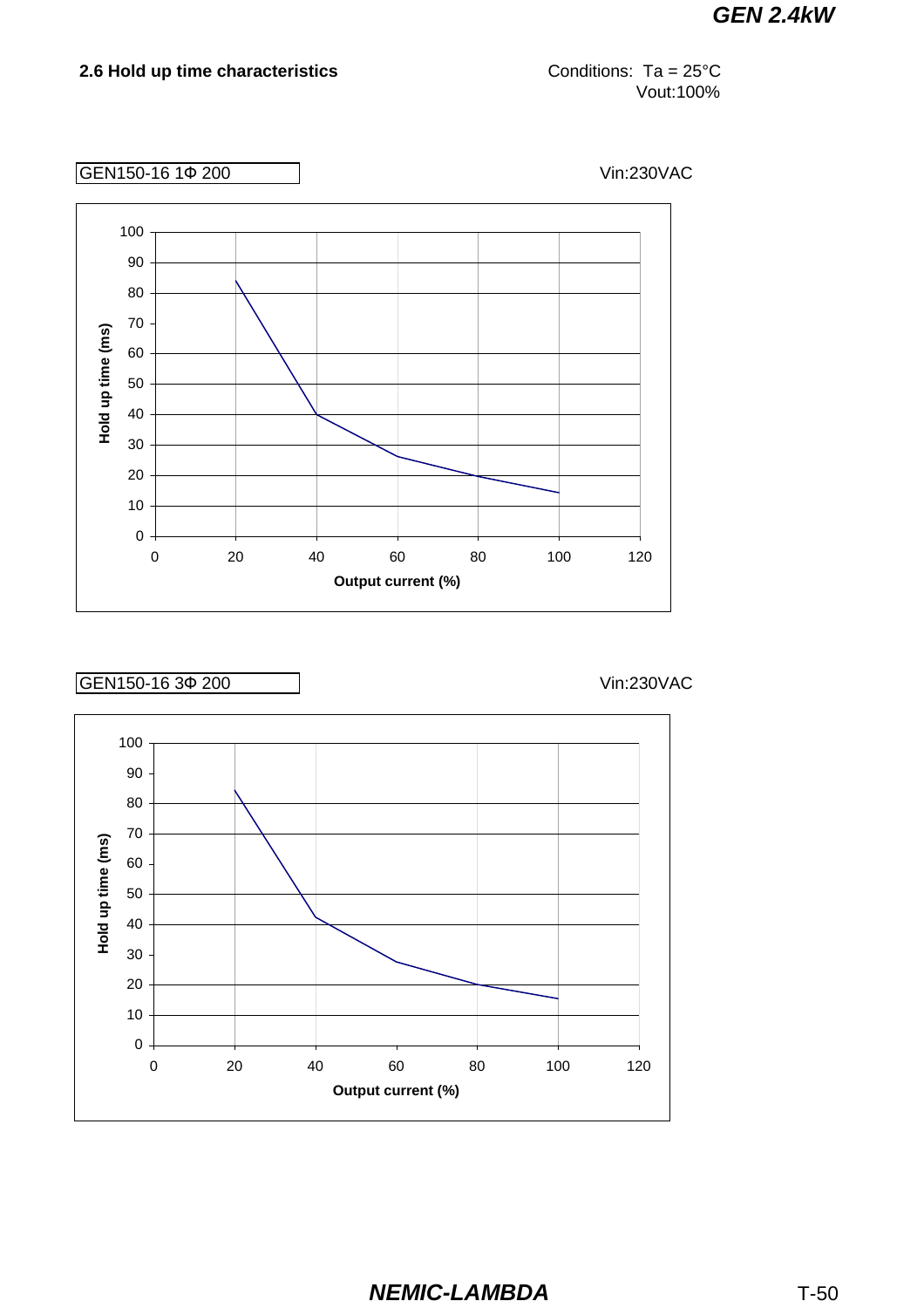**2.6 Hold up time characteristics**

Conditions: Ta = 25°C Vout:100%

GEN600-4 1Ф 200 Vin:230VAC





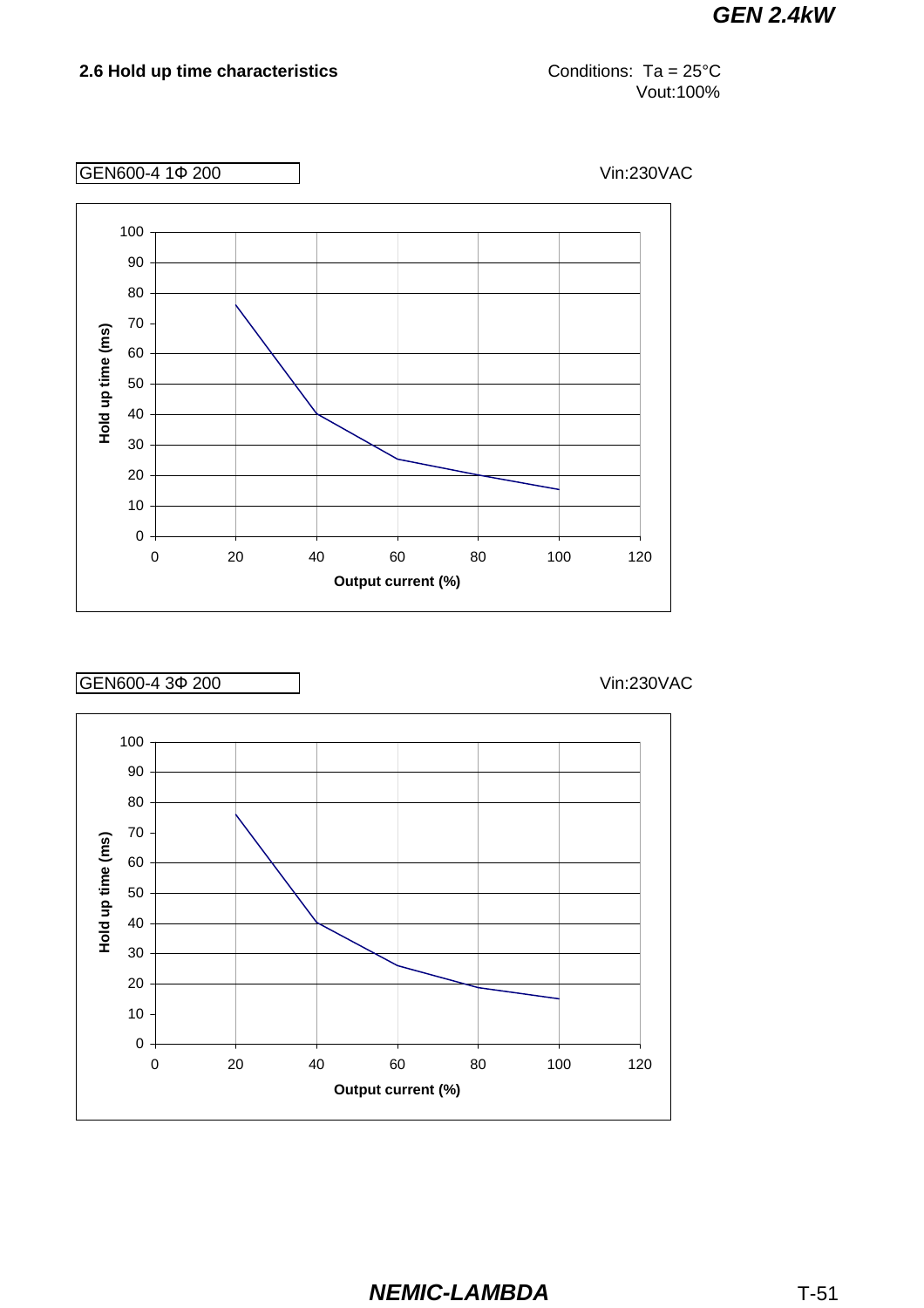## **2.7 Dynamic line response characteristics** Ta = 25°C

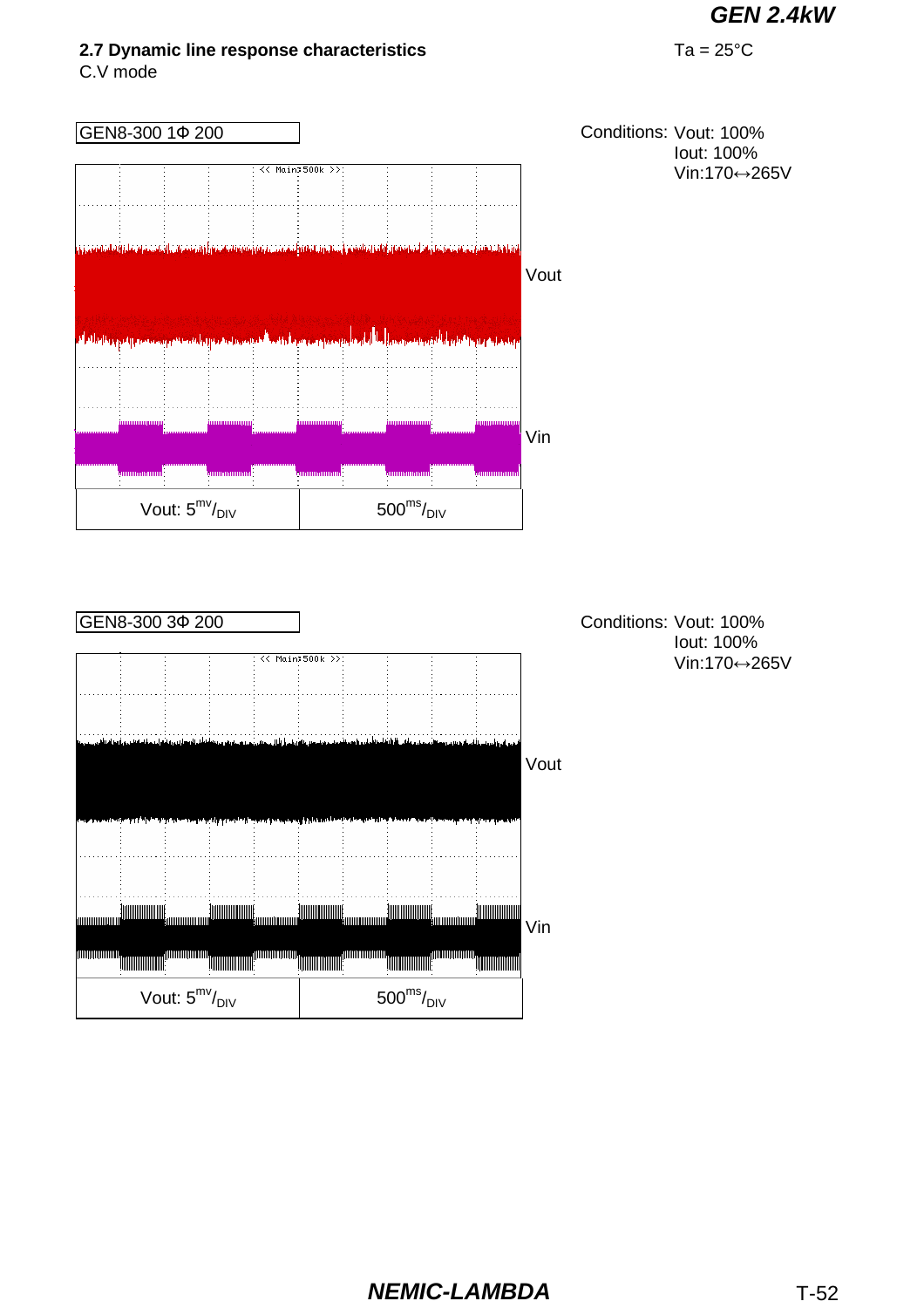## **2.7 Dynamic line response characteristics** Ta = 25°C

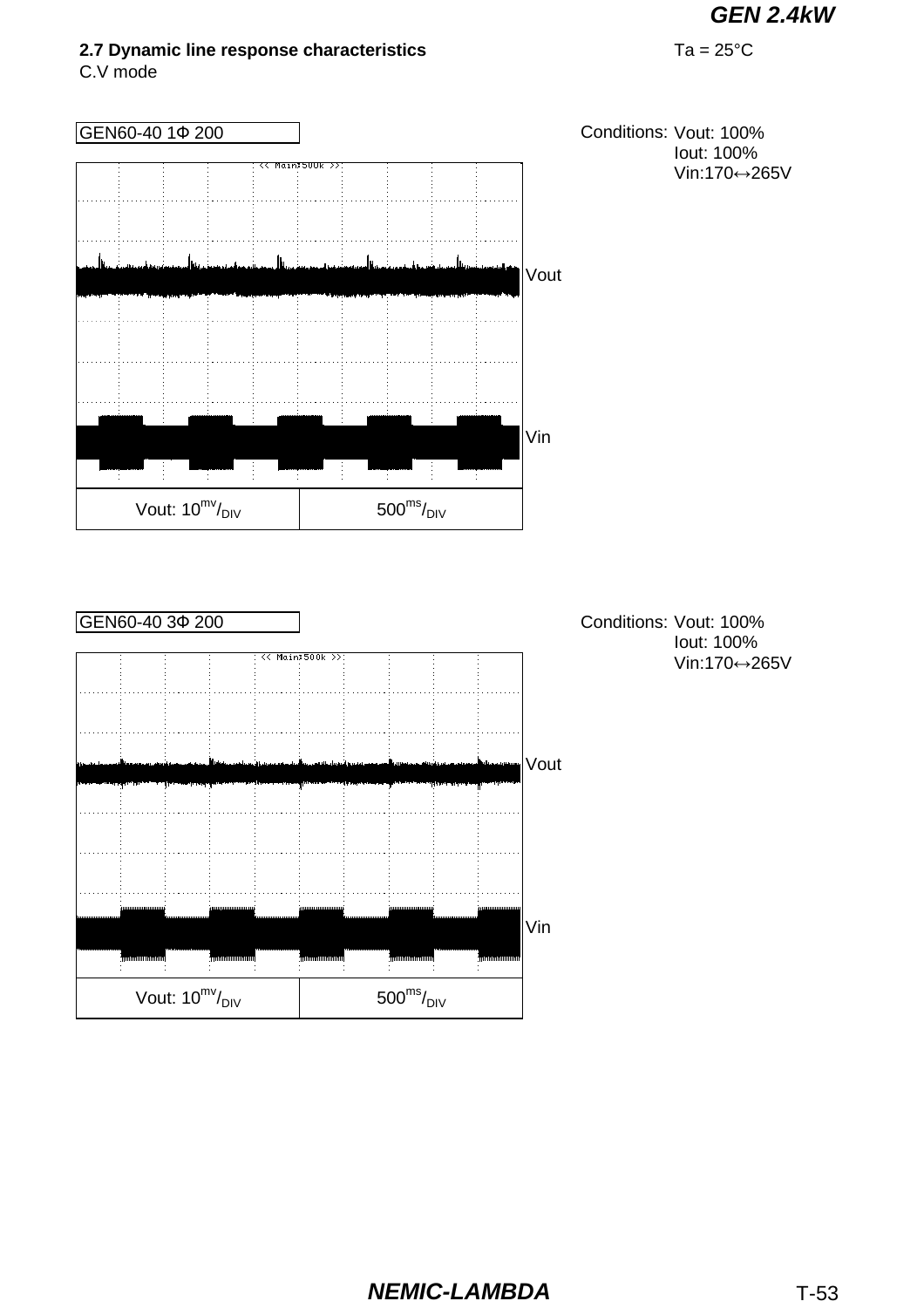### **2.7 Dynamic line response characteristics** Ta = 25°C

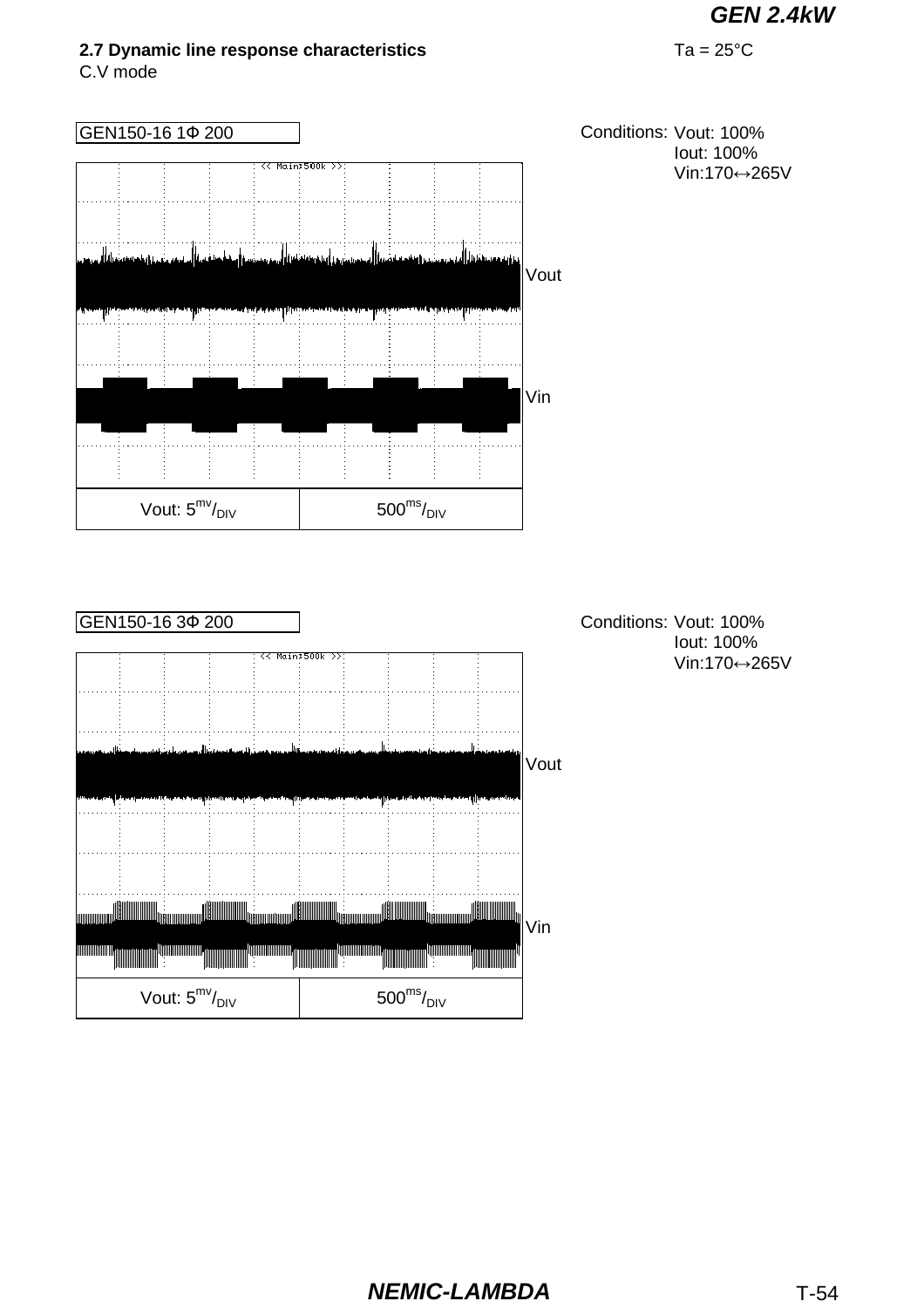#### **2.7 Dynamic line response characteristics** Ta = 25°C

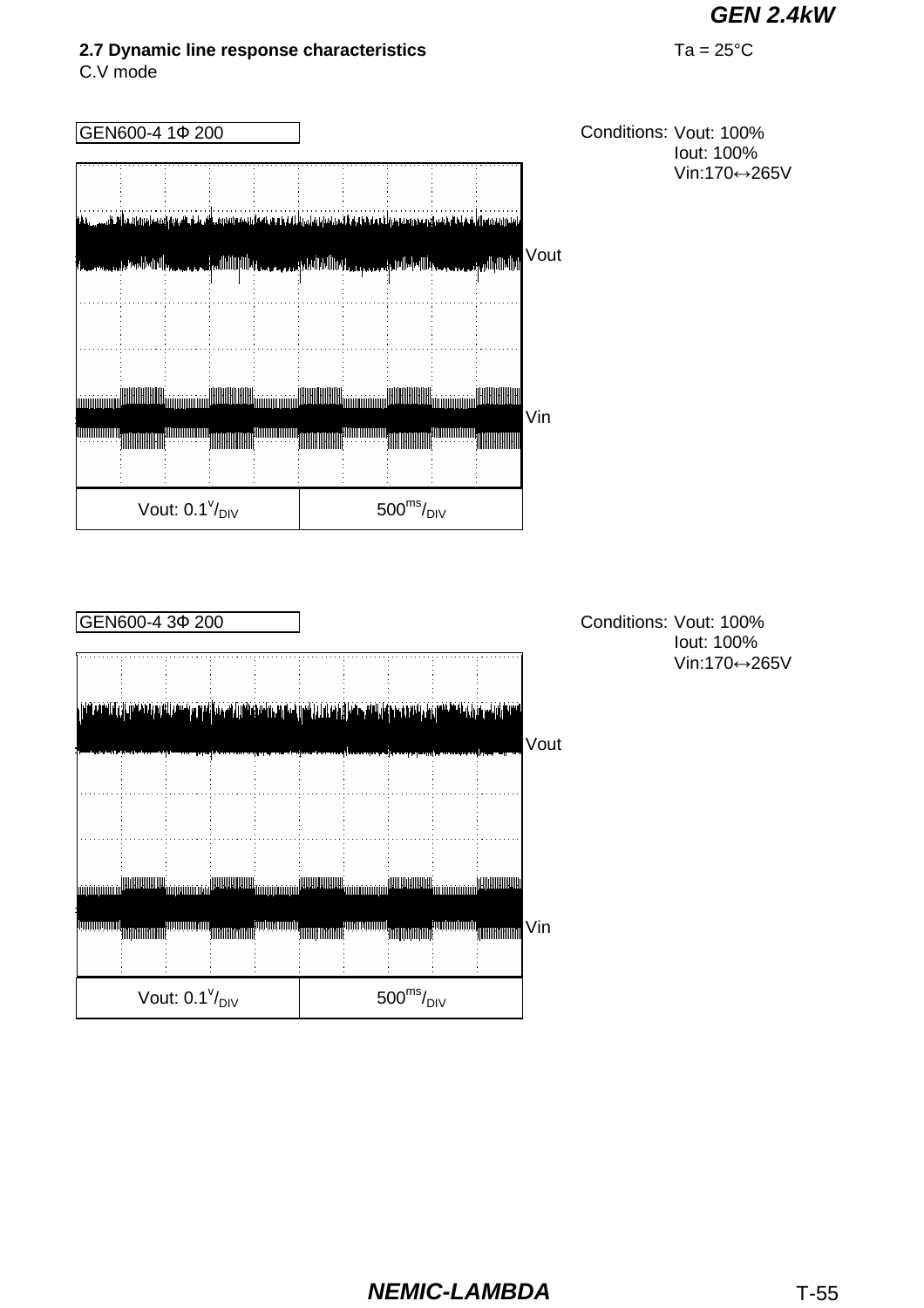# **2.7 Dynamic line response characteristics** Ta = 25°C

C.C mode

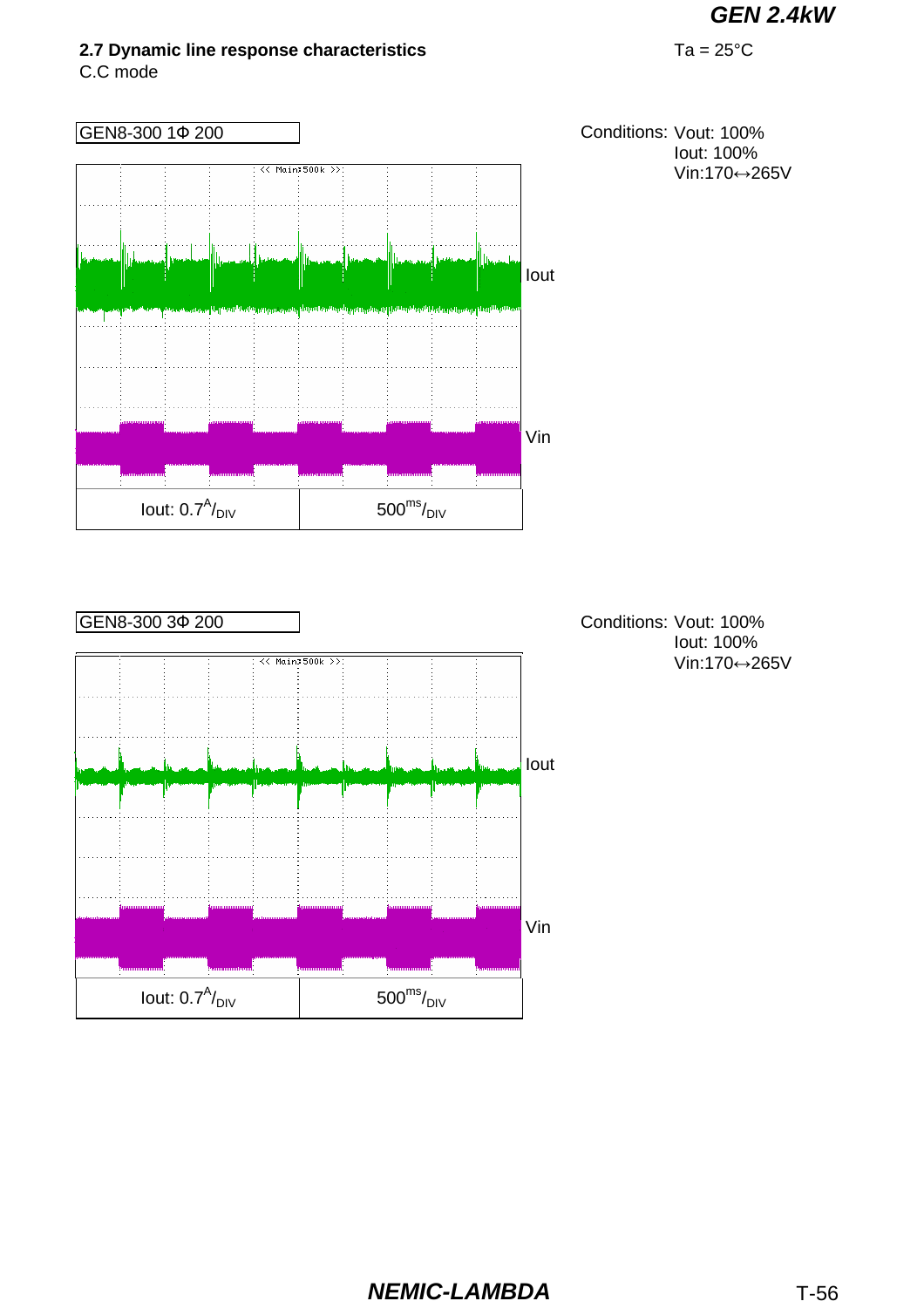## **2.7 Dynamic line response characteristics** Ta = 25°C

C.C mode



## **NEMIC-LAMBDA** T-57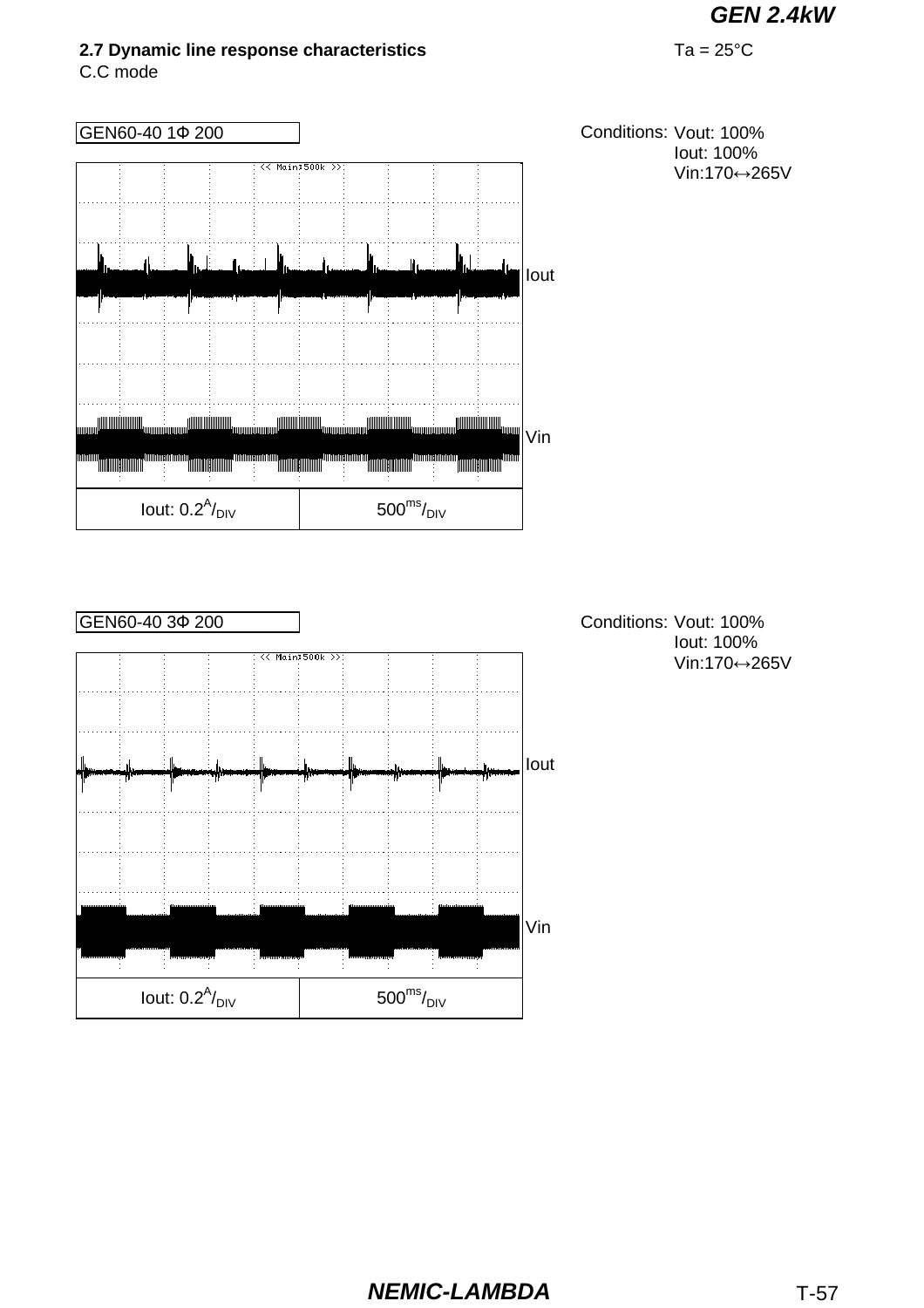## **2.7 Dynamic line response characteristics** Ta = 25°C

C.C mode

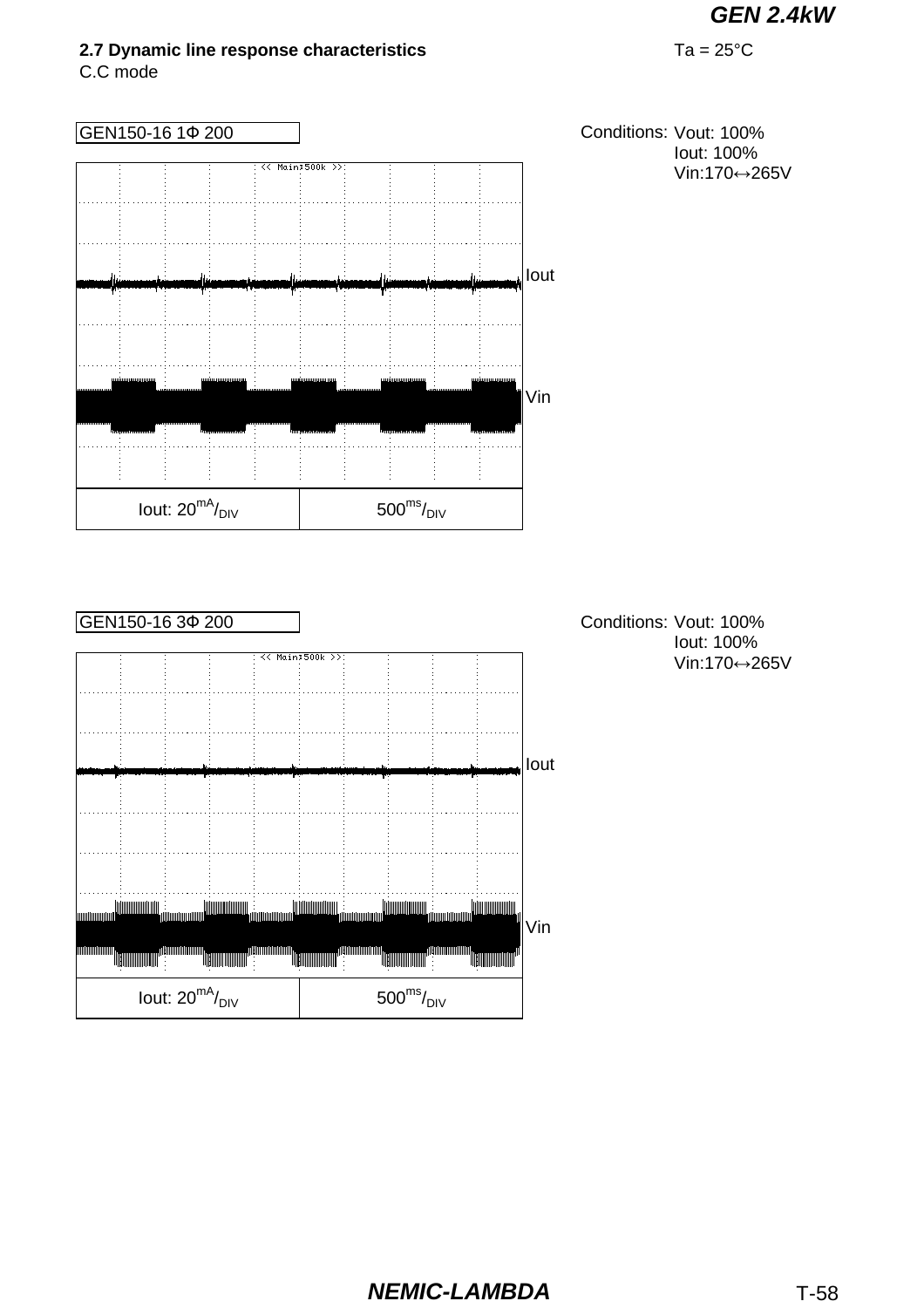**2.7 Dynamic line response characteristics** Ta = 25°C

C.C mode

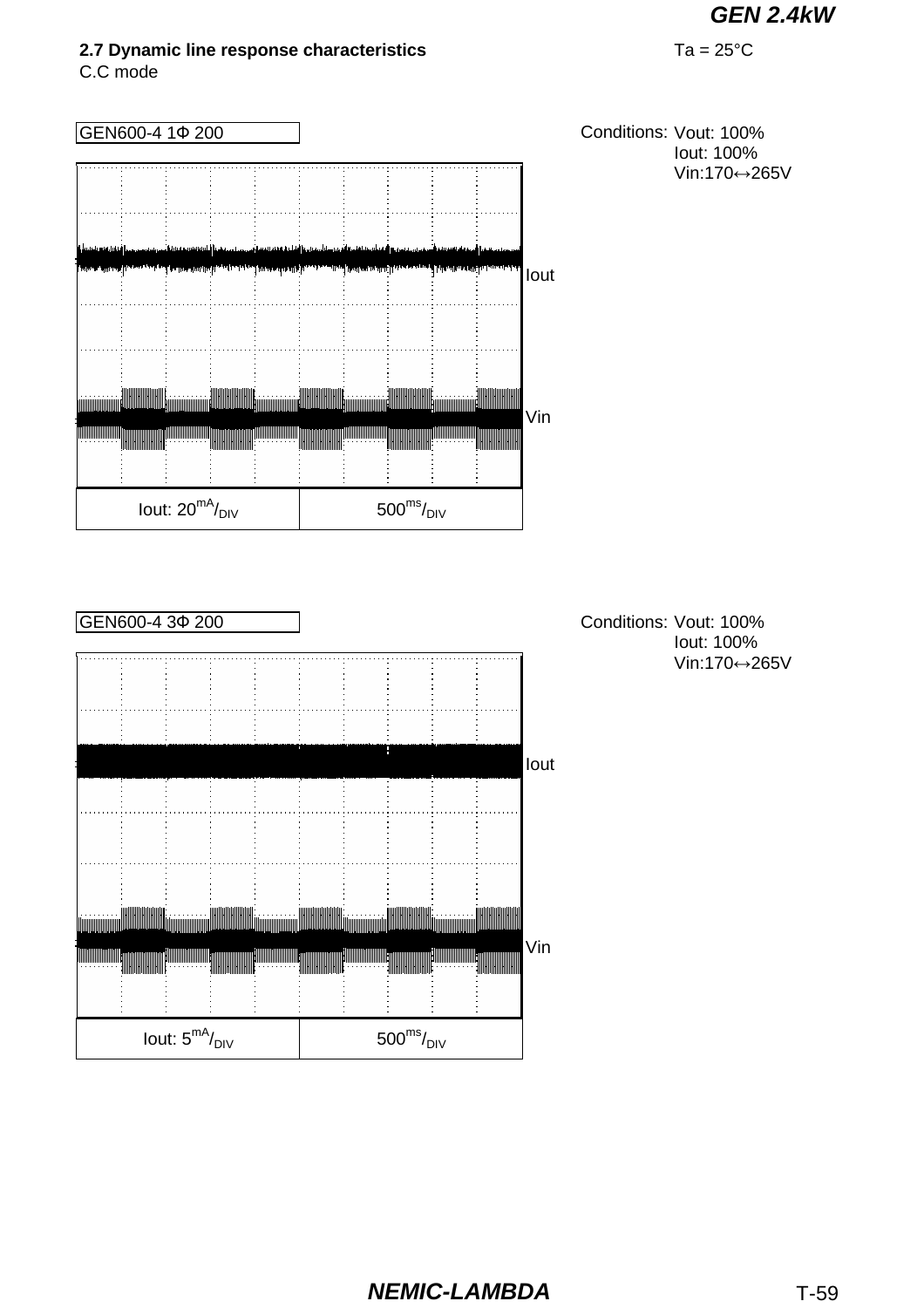## **2.8 Dynamic load response characteristics Conditions: Vin: Nominal**

C.V mode Vout: 100%  $Ta = 25C$ 



| lout:0%↔100%               | f:500Hz                         | lout:50%↔100% |
|----------------------------|---------------------------------|---------------|
|                            | << Main: 100k >>:               | << M          |
|                            |                                 |               |
|                            |                                 |               |
|                            |                                 |               |
|                            |                                 |               |
|                            |                                 |               |
|                            |                                 |               |
|                            |                                 |               |
| $0.5^{\vee}/_{\text{DIV}}$ | $500^{\text{us}}/_{\text{DIV}}$ |               |
| 9.70%                      | $-10.74%$                       | 5.66%         |

|                            |  |       | lout:50%↔100%            |  |                   |  | f:100Hz  |  |  |
|----------------------------|--|-------|--------------------------|--|-------------------|--|----------|--|--|
|                            |  |       |                          |  | << Main: 100k >>: |  |          |  |  |
|                            |  |       |                          |  |                   |  |          |  |  |
|                            |  |       |                          |  |                   |  |          |  |  |
|                            |  |       |                          |  |                   |  |          |  |  |
|                            |  |       |                          |  |                   |  |          |  |  |
|                            |  |       |                          |  |                   |  |          |  |  |
|                            |  |       |                          |  |                   |  |          |  |  |
|                            |  |       |                          |  |                   |  |          |  |  |
|                            |  |       |                          |  |                   |  |          |  |  |
| $0.5^{\vee}/_{\text{DIV}}$ |  |       | $2^{ms}/$ <sub>DIV</sub> |  |                   |  |          |  |  |
|                            |  | 5.73% |                          |  |                   |  | $-5.80%$ |  |  |

| 0%↔100%                          | f:500Hz                         |  | lout:50%↔100% |                            | f:500Hz          |                                 |  |
|----------------------------------|---------------------------------|--|---------------|----------------------------|------------------|---------------------------------|--|
|                                  | << Main: 100k >>:               |  |               |                            | << Main:100k >>: |                                 |  |
|                                  |                                 |  |               |                            |                  |                                 |  |
|                                  |                                 |  |               |                            |                  |                                 |  |
|                                  |                                 |  |               |                            |                  |                                 |  |
|                                  |                                 |  |               |                            |                  |                                 |  |
|                                  |                                 |  |               |                            |                  |                                 |  |
|                                  |                                 |  |               |                            |                  |                                 |  |
|                                  |                                 |  |               |                            |                  |                                 |  |
| $0.5^{\vee}/_{\square\text{IV}}$ | $500^{\text{us}}/_{\text{DIV}}$ |  |               | $0.5^{\vee}/_{\text{DIV}}$ |                  | $500^{\text{us}}/_{\text{DIV}}$ |  |
| 9.70%                            | $-10.74%$                       |  | 5.66%         |                            |                  | $-5.73%$                        |  |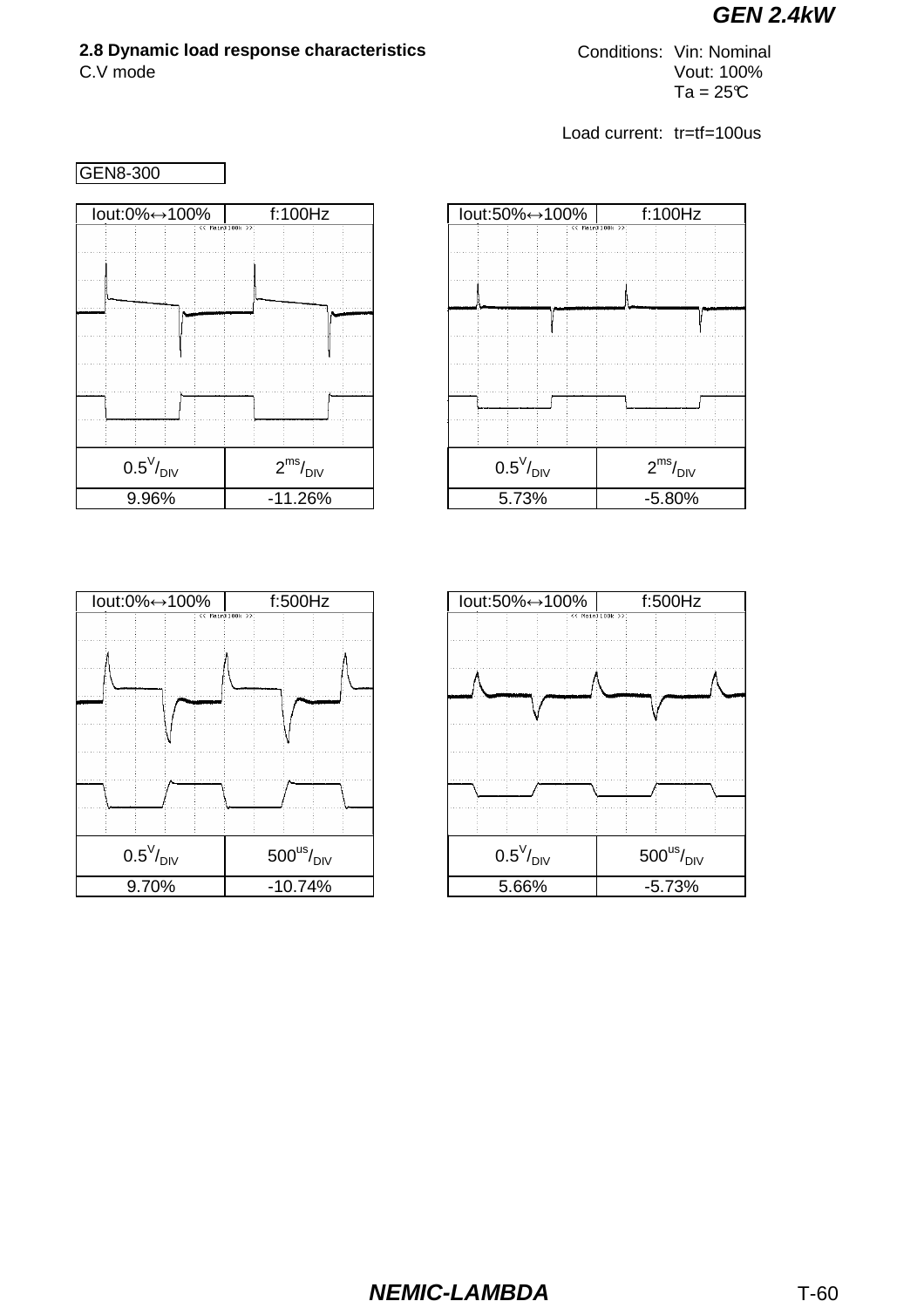## **2.8 Dynamic load response characteristics** Conditions: Vin: Nominal

C.V mode Vout: 100%  $Ta = 25C$ 



| lout:0%↔100%               | f:500Hz                         | lout:50% |
|----------------------------|---------------------------------|----------|
|                            | << Main#100k >>                 |          |
| $0.5^{\vee}/_{\text{DIV}}$ | $500^{\text{us}}/_{\text{DIV}}$ | $0.2^V$  |
| 0.80%                      | $-1.22%$                        | 0.55     |



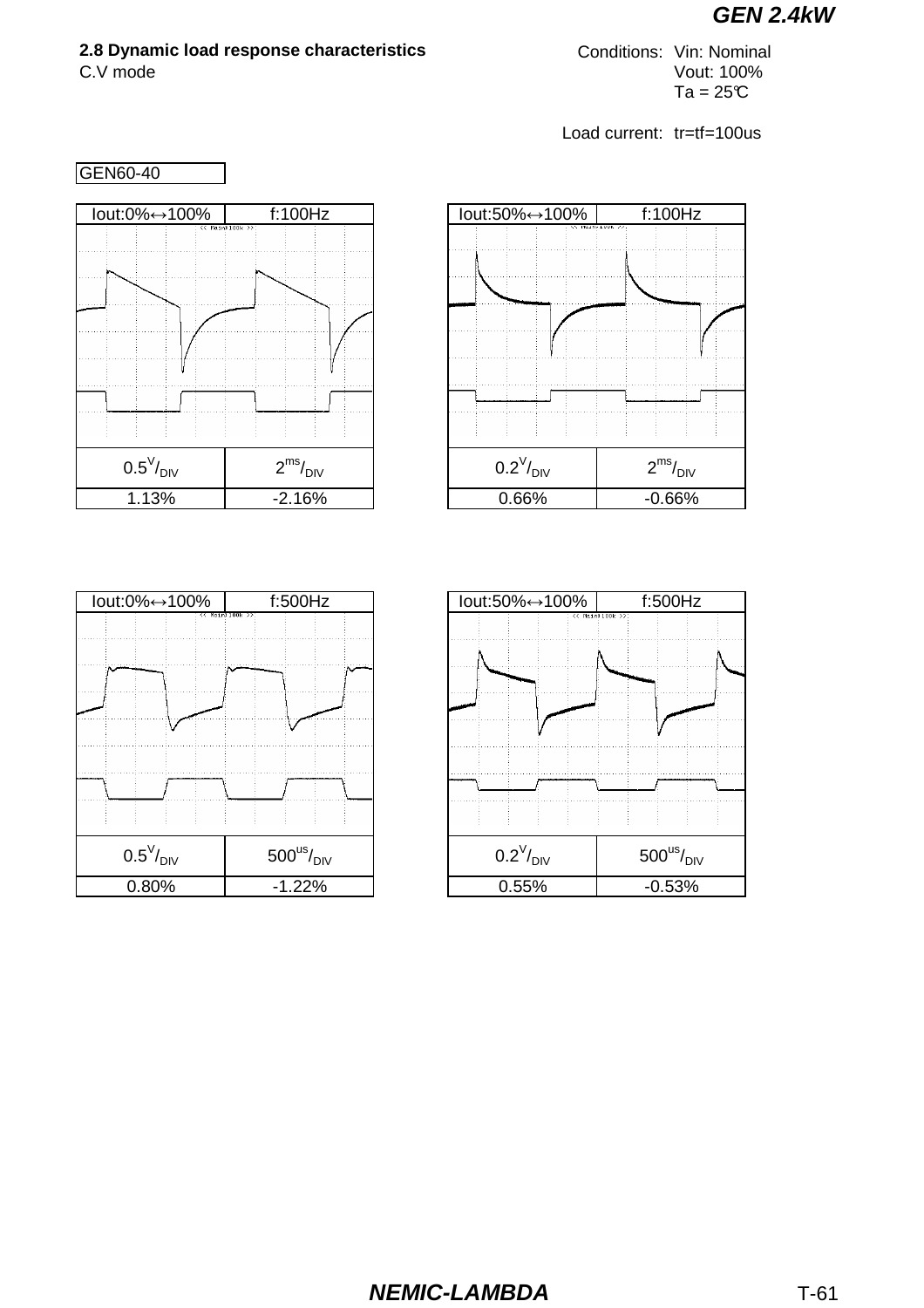## **2.8 Dynamic load response characteristics** Conditions: Vin: Nominal

C.V mode Vout: 100%  $Ta = 25C$ 



|                            | lout:0%↔100% | f:500Hz<br><< Main:50k >> | lout:50% |
|----------------------------|--------------|---------------------------|----------|
|                            |              |                           |          |
|                            |              |                           |          |
|                            |              |                           |          |
|                            |              |                           |          |
|                            |              |                           |          |
| $0.5^{\rm V}\!/_{\rm DIV}$ |              | $500^{\rm us}\!/_\rm DIV$ | $0.2^V$  |
| 0.37%                      |              | $-0.37%$                  | 0.16     |



| lout:50%↔100%           |  |                |                                 | f:500Hz  |  |
|-------------------------|--|----------------|---------------------------------|----------|--|
|                         |  | << Main>50k >> |                                 |          |  |
|                         |  |                |                                 |          |  |
|                         |  |                |                                 |          |  |
|                         |  |                |                                 |          |  |
|                         |  |                |                                 |          |  |
|                         |  |                |                                 |          |  |
|                         |  |                |                                 |          |  |
|                         |  |                |                                 |          |  |
| $0.2^{V}/_{\text{DIV}}$ |  |                | $500^{\text{us}}/_{\text{DIV}}$ |          |  |
| 0.16%                   |  |                |                                 | $-0.17%$ |  |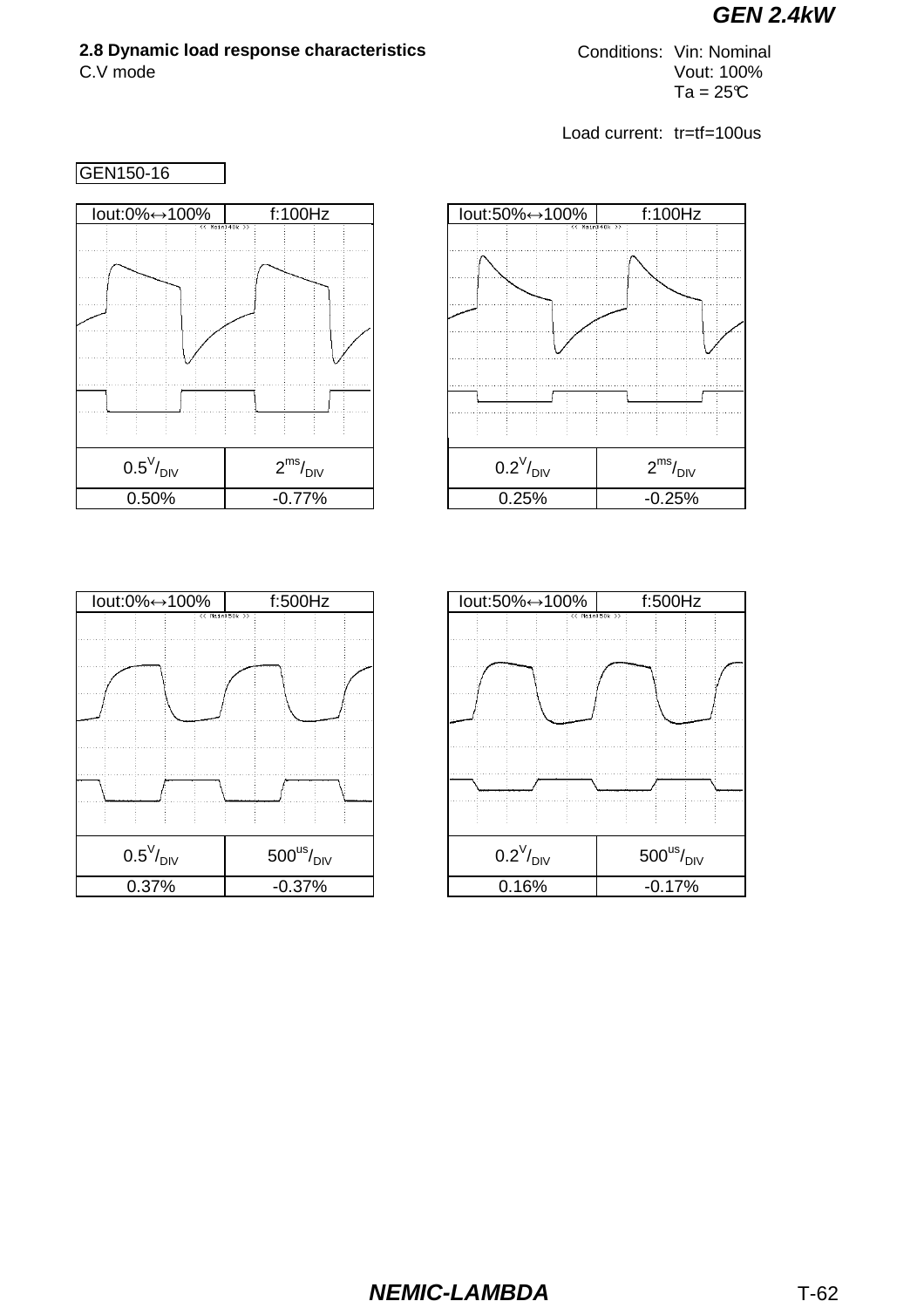## **2.8 Dynamic load response characteristics Conditions: Vin: Nominal**

C.V mode Vout: 100%  $Ta = 25C$ 



| lout:0%↔100%             | f:500Hz                   | lout:50        |
|--------------------------|---------------------------|----------------|
|                          | << Main=100k >>:          |                |
|                          |                           |                |
|                          |                           |                |
|                          |                           |                |
|                          |                           |                |
|                          |                           |                |
|                          |                           |                |
|                          |                           |                |
|                          |                           |                |
|                          |                           |                |
| $5^{\vee}/_{\text{DIV}}$ | $500^{\rm us}\!/_\rm DIV$ | $\overline{c}$ |
| 0.32%                    | $-0.32%$                  | 0.             |

| lout:50%↔100%        |  | f:100Hz                |  |
|----------------------|--|------------------------|--|
|                      |  | << Main: 100k >>:      |  |
|                      |  |                        |  |
|                      |  |                        |  |
|                      |  |                        |  |
|                      |  |                        |  |
|                      |  |                        |  |
|                      |  |                        |  |
|                      |  |                        |  |
|                      |  |                        |  |
| $2^V$ <sub>DIV</sub> |  | $2^{ms}/_{\text{DIV}}$ |  |
| 0.23%                |  | $-0.24%$               |  |

| lout:50%↔100%       |  |                                 |  |                                                    | f:500Hz |  |  |  |
|---------------------|--|---------------------------------|--|----------------------------------------------------|---------|--|--|--|
|                     |  |                                 |  | $\overline{\langle\langle}$ Main: 100k $\rangle$ : |         |  |  |  |
|                     |  |                                 |  |                                                    |         |  |  |  |
|                     |  |                                 |  |                                                    |         |  |  |  |
|                     |  |                                 |  |                                                    |         |  |  |  |
|                     |  |                                 |  |                                                    |         |  |  |  |
|                     |  |                                 |  |                                                    |         |  |  |  |
|                     |  |                                 |  |                                                    |         |  |  |  |
|                     |  |                                 |  |                                                    |         |  |  |  |
|                     |  |                                 |  |                                                    |         |  |  |  |
|                     |  |                                 |  |                                                    |         |  |  |  |
|                     |  |                                 |  |                                                    |         |  |  |  |
| $2^V\!/_\text{DIV}$ |  | $500^{\text{us}}/_{\text{DIV}}$ |  |                                                    |         |  |  |  |
| 0.16%               |  | $-0.16%$                        |  |                                                    |         |  |  |  |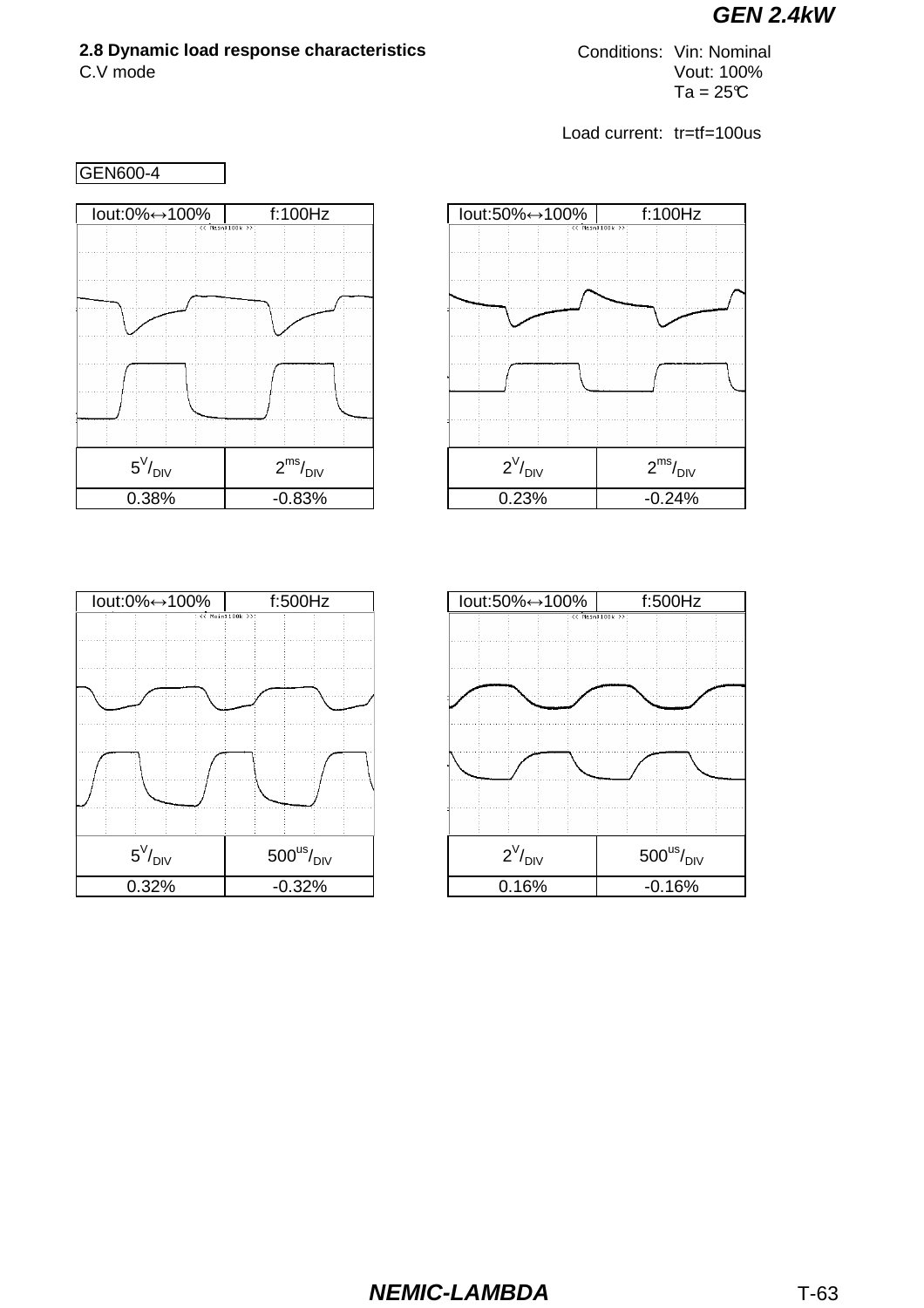## **2.8 Dynamic load response characteristics** Conditions: Vin: Nominal

 $C.C$  mode Ta = 25°C

| GEN8-300             |                         |                              |
|----------------------|-------------------------|------------------------------|
|                      | $Io = 300A$             |                              |
| Vout:7.2↔6V          | f:10Hz                  | $\overline{\text{Vout}}$ :7. |
|                      | << Main>200k >>:        |                              |
|                      |                         |                              |
|                      |                         |                              |
|                      |                         |                              |
|                      |                         |                              |
|                      |                         |                              |
|                      |                         |                              |
|                      |                         |                              |
| $35^A/_{\text{DIV}}$ | $20^{ms}/_{\text{DIV}}$ | $35^A$                       |
| 13.42%               | $-10.50%$               | 8.1                          |



| GEN60-40              |                          |  |                       |        |                  |                          |
|-----------------------|--------------------------|--|-----------------------|--------|------------------|--------------------------|
|                       | $Io=40A$                 |  |                       |        |                  | $I$ o=                   |
| Vout:54↔45V           | f:10Hz                   |  | Vout:54↔45V           | f:10Hz |                  |                          |
|                       | << Main:100k >>:         |  |                       |        | << Main:100k >>: |                          |
|                       |                          |  |                       |        |                  |                          |
|                       |                          |  |                       |        |                  |                          |
|                       |                          |  |                       |        |                  |                          |
|                       |                          |  |                       |        |                  |                          |
|                       |                          |  |                       |        |                  |                          |
|                       |                          |  |                       |        |                  |                          |
|                       |                          |  |                       |        |                  |                          |
|                       |                          |  |                       |        |                  |                          |
|                       |                          |  |                       |        |                  |                          |
|                       |                          |  |                       |        |                  |                          |
|                       |                          |  |                       |        |                  |                          |
| $2^{A}/_{\text{DIV}}$ | $20^{\rm ms}/_{\rm DIV}$ |  | $2^{A}/_{\text{DIV}}$ |        |                  |                          |
|                       |                          |  |                       |        |                  | $20^{\rm ms}/_{\rm DIV}$ |
| 7.50%                 | $-6.50%$                 |  | 10.00%                |        |                  | $-8.50%$                 |

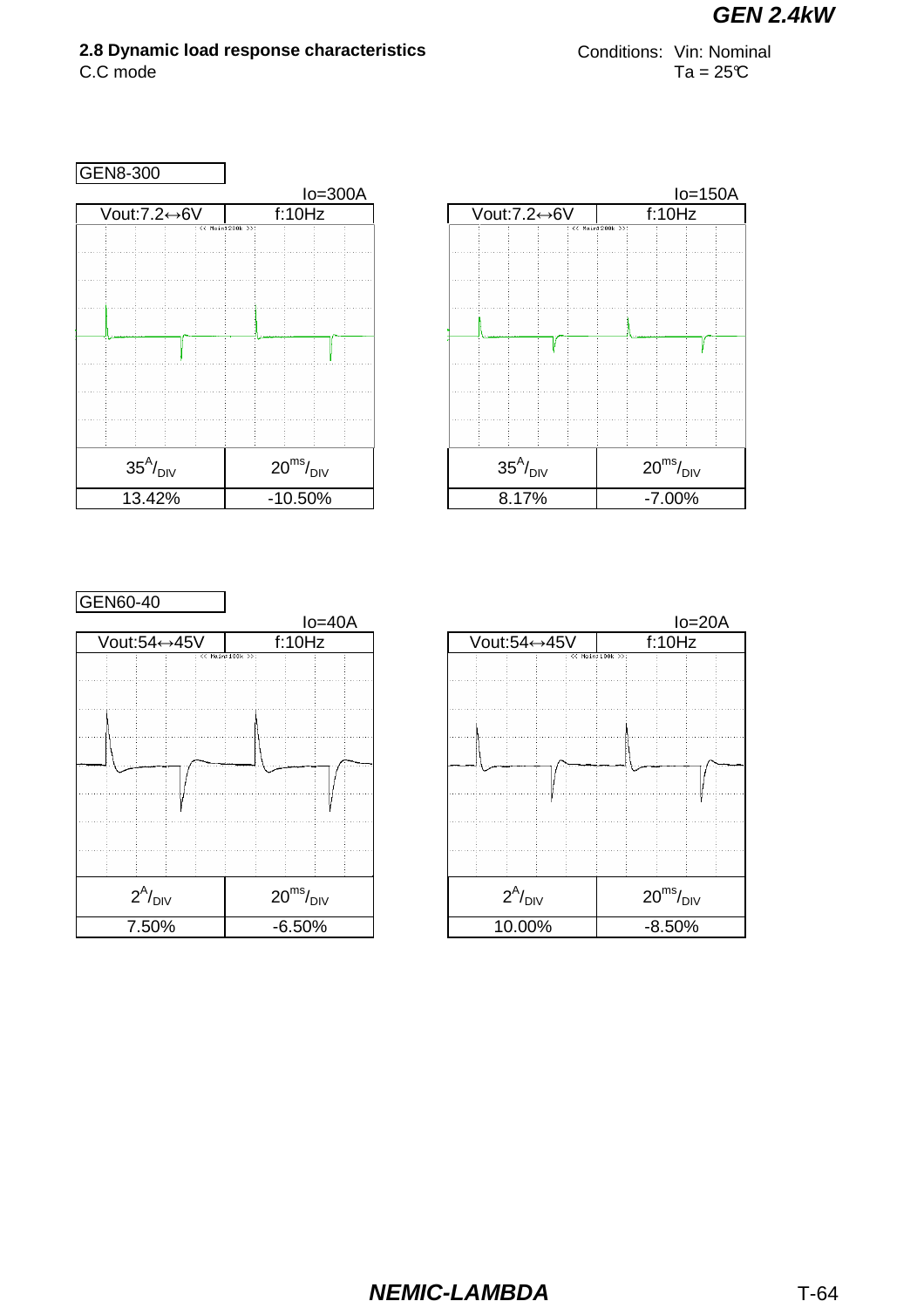# **2.8 Dynamic load response characteristics** Conditions: Vin: Nominal

 $C.C$  mode Ta = 25°C

| GEN150-16                        |                          |                 |
|----------------------------------|--------------------------|-----------------|
|                                  | $Io=16A$                 |                 |
| Vout:135↔112.5V                  | f:10Hz                   | Vout:13         |
|                                  | $<<$ Main: 100k $>>$     |                 |
| $2^{\mathsf{A}}/_{\mathsf{DIV}}$ | $20^{\rm ms}/_{\rm DIV}$ | $\overline{c}$  |
| 18.75%                           | $-16.25%$                | $\overline{15}$ |



| GEN600-4            |                          |                  |
|---------------------|--------------------------|------------------|
|                     | $Io = 4A$                |                  |
| Vout:540↔450V       | f:10Hz                   | Vout:540         |
|                     | $<<$ Main: 100k >>:      |                  |
|                     |                          |                  |
|                     |                          |                  |
|                     |                          |                  |
|                     |                          |                  |
|                     |                          |                  |
|                     |                          |                  |
|                     |                          |                  |
|                     |                          |                  |
|                     |                          |                  |
|                     |                          |                  |
| $1^A/_{\text{DIV}}$ | $20^{\rm ms}/_{\rm DIV}$ | $0.5^{\text{A}}$ |
| 20.00%              | $-18.75%$                | 10.0             |

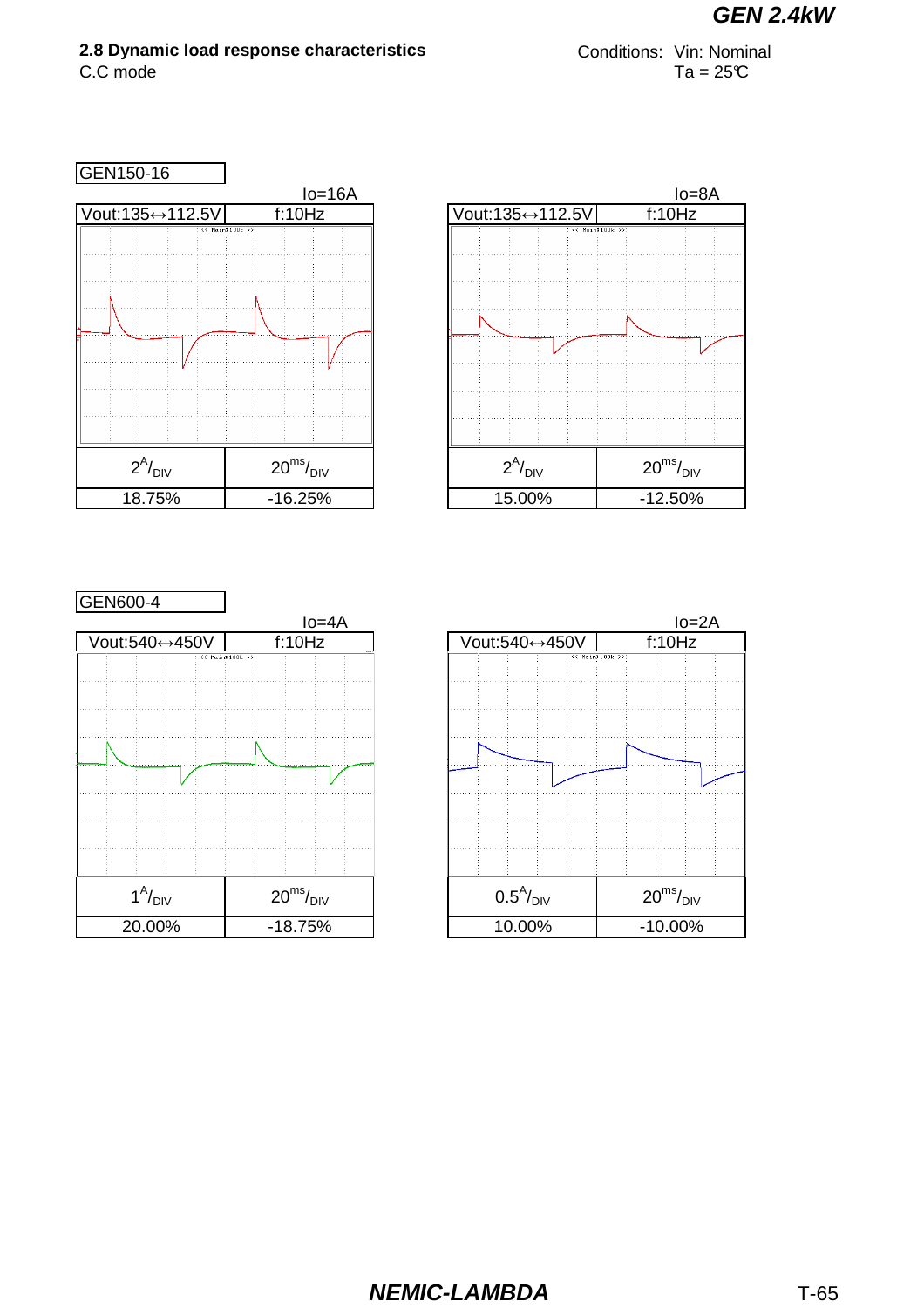#### **2.9 Response to brown-out characteristics**

```
C.V mode Iout: 100%
                    Ta = 25CConditions: Vout: 100%
```




Brown-out time A -15mS

- B -16mS
- C -17mS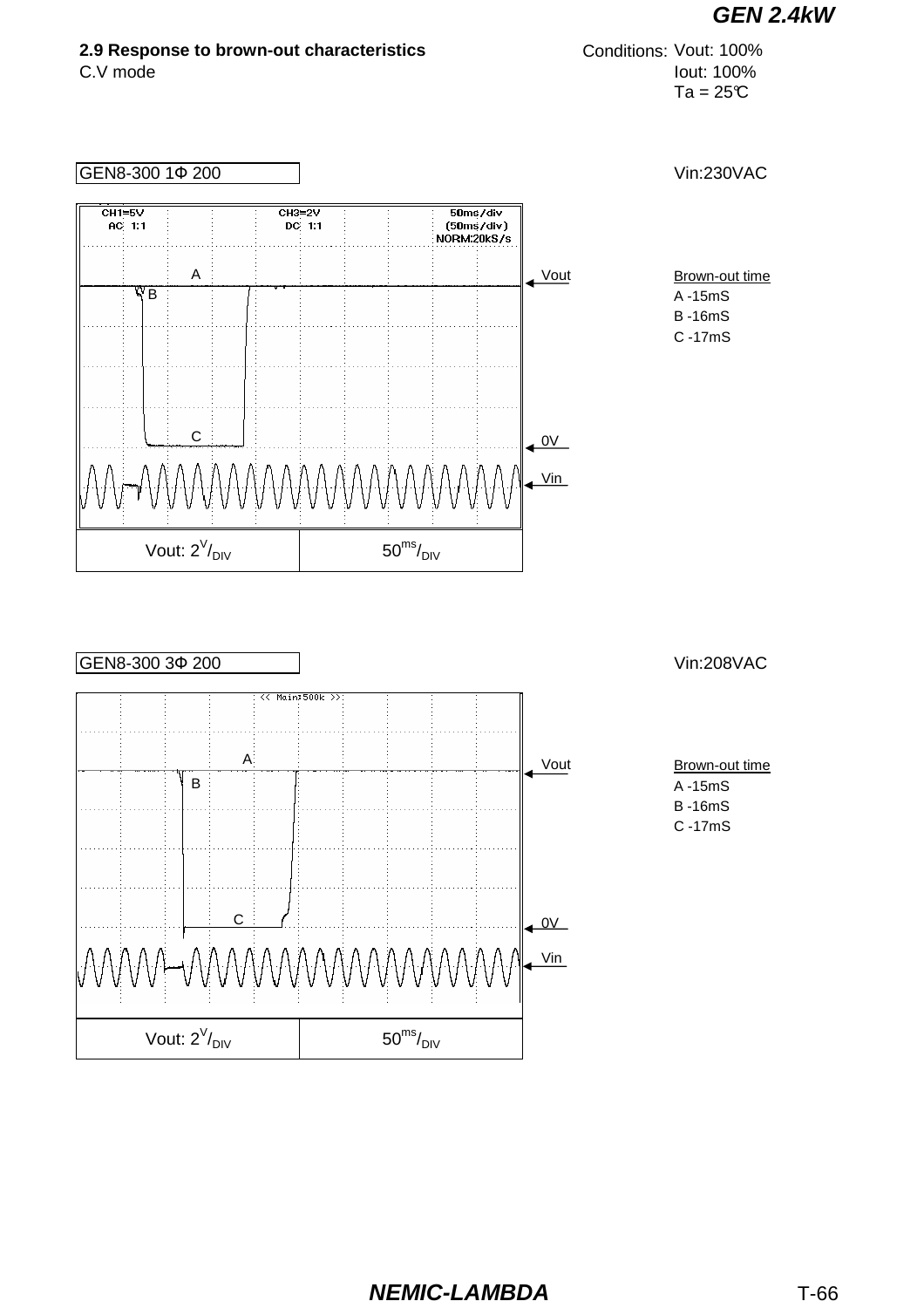

## **NEMIC-LAMBDA** T-67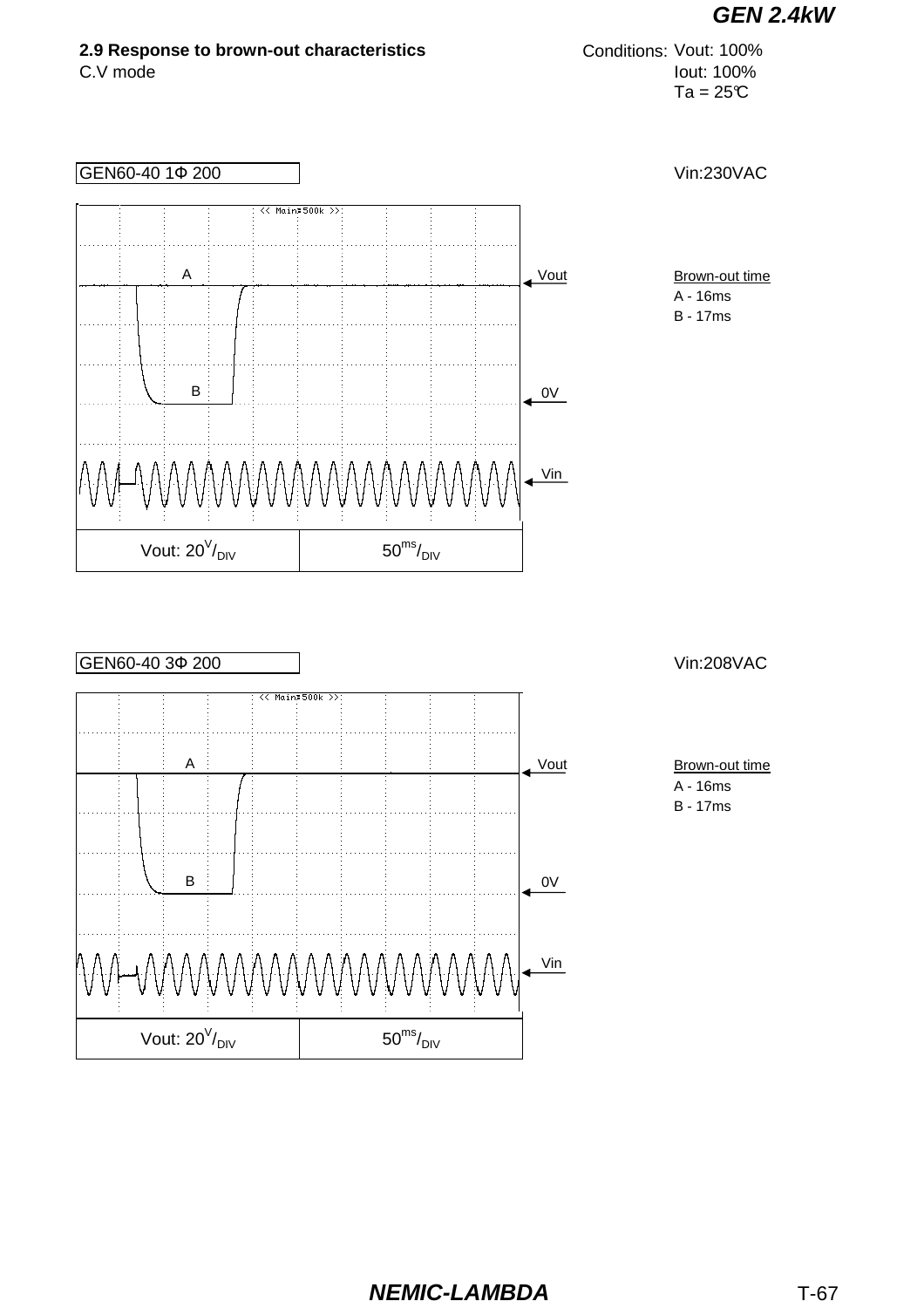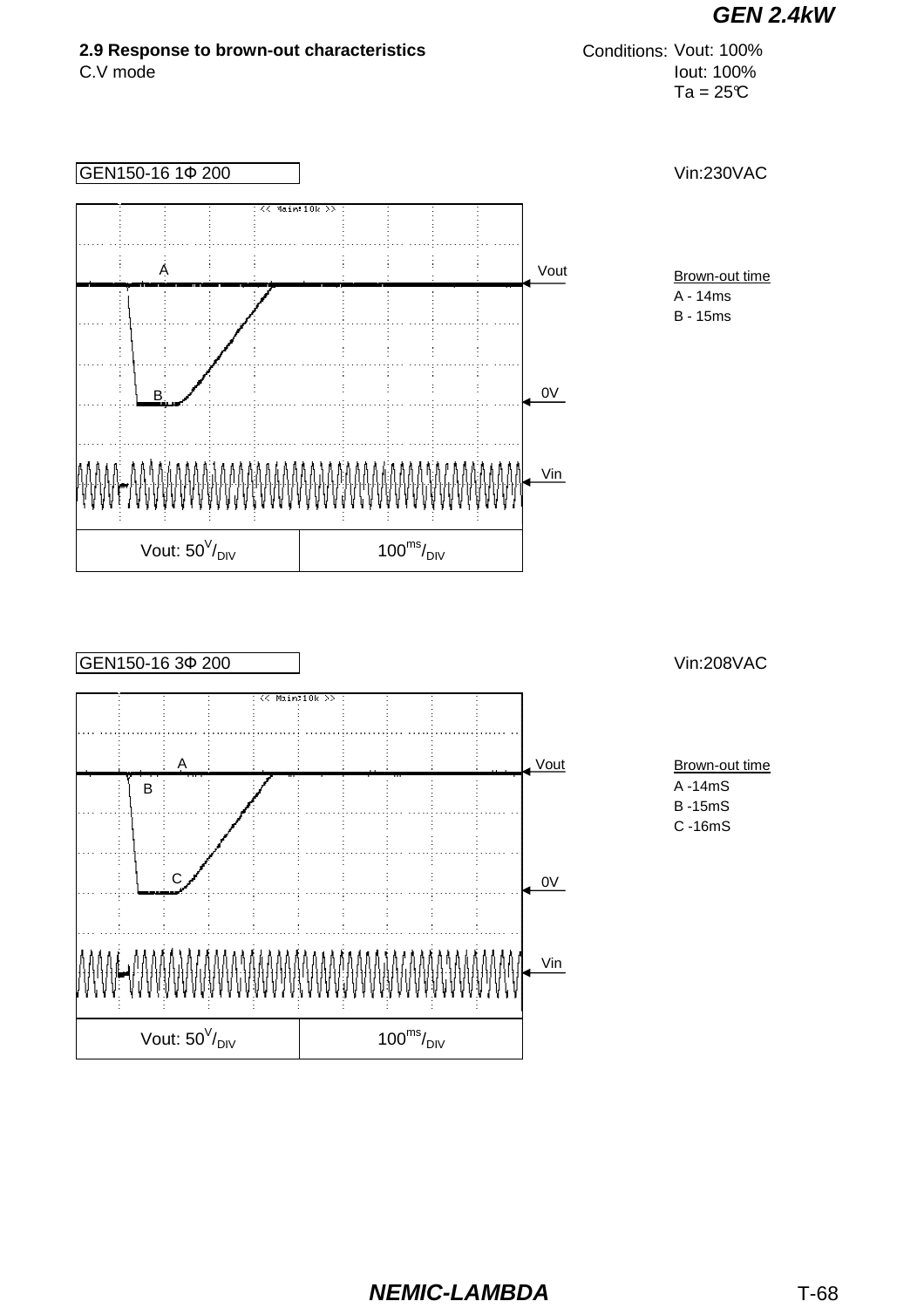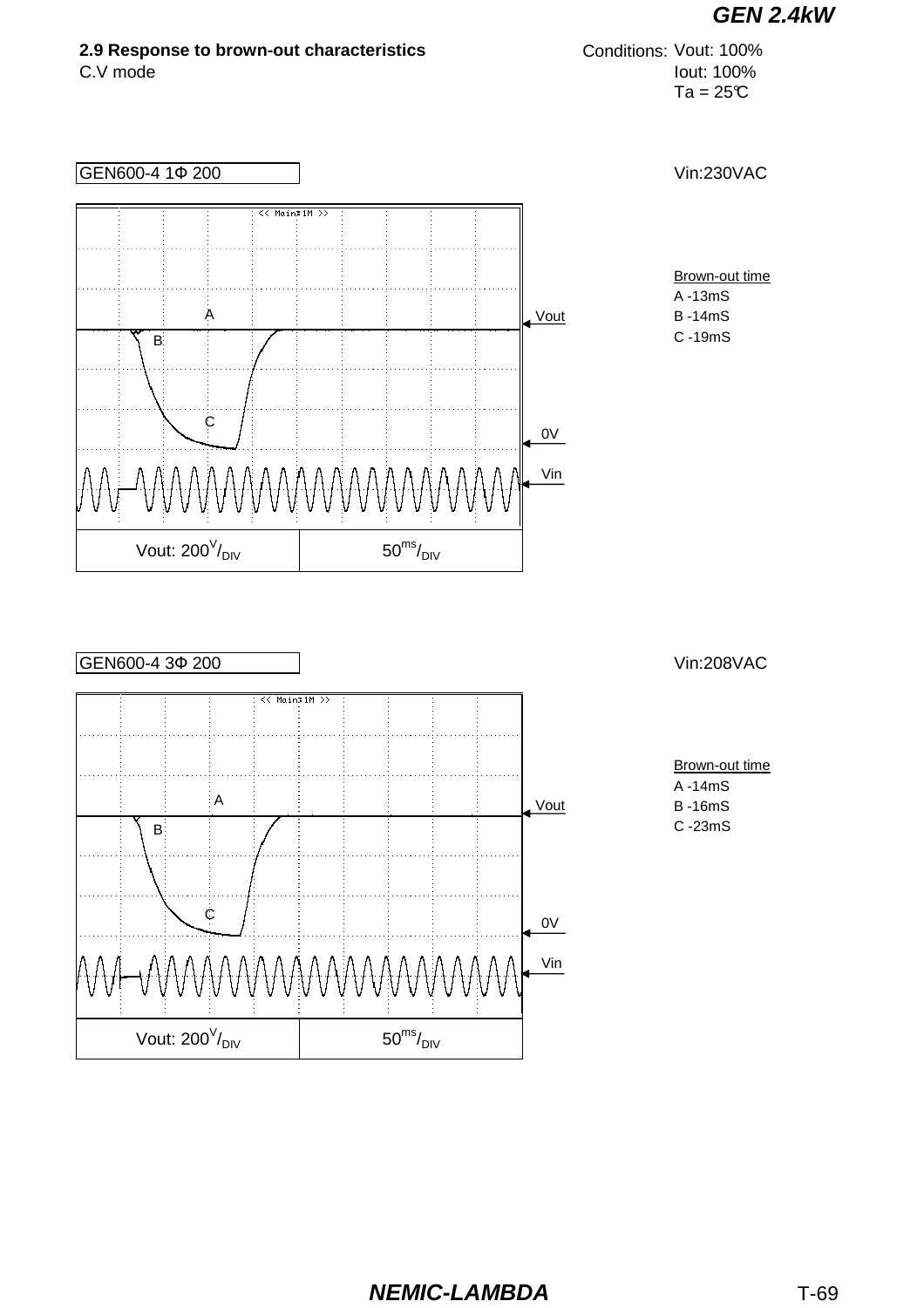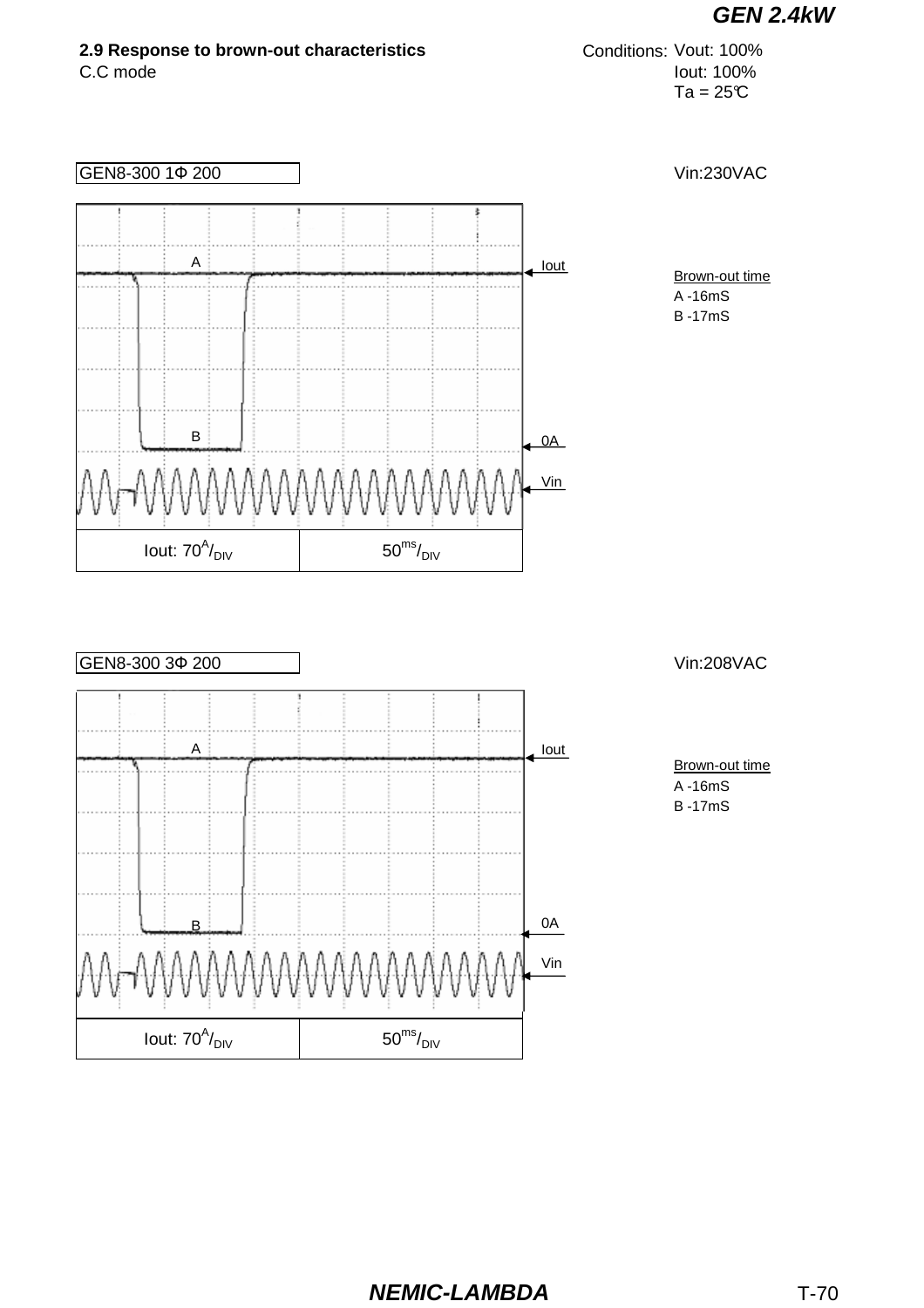

#### **NEMIC-LAMBDA** T-71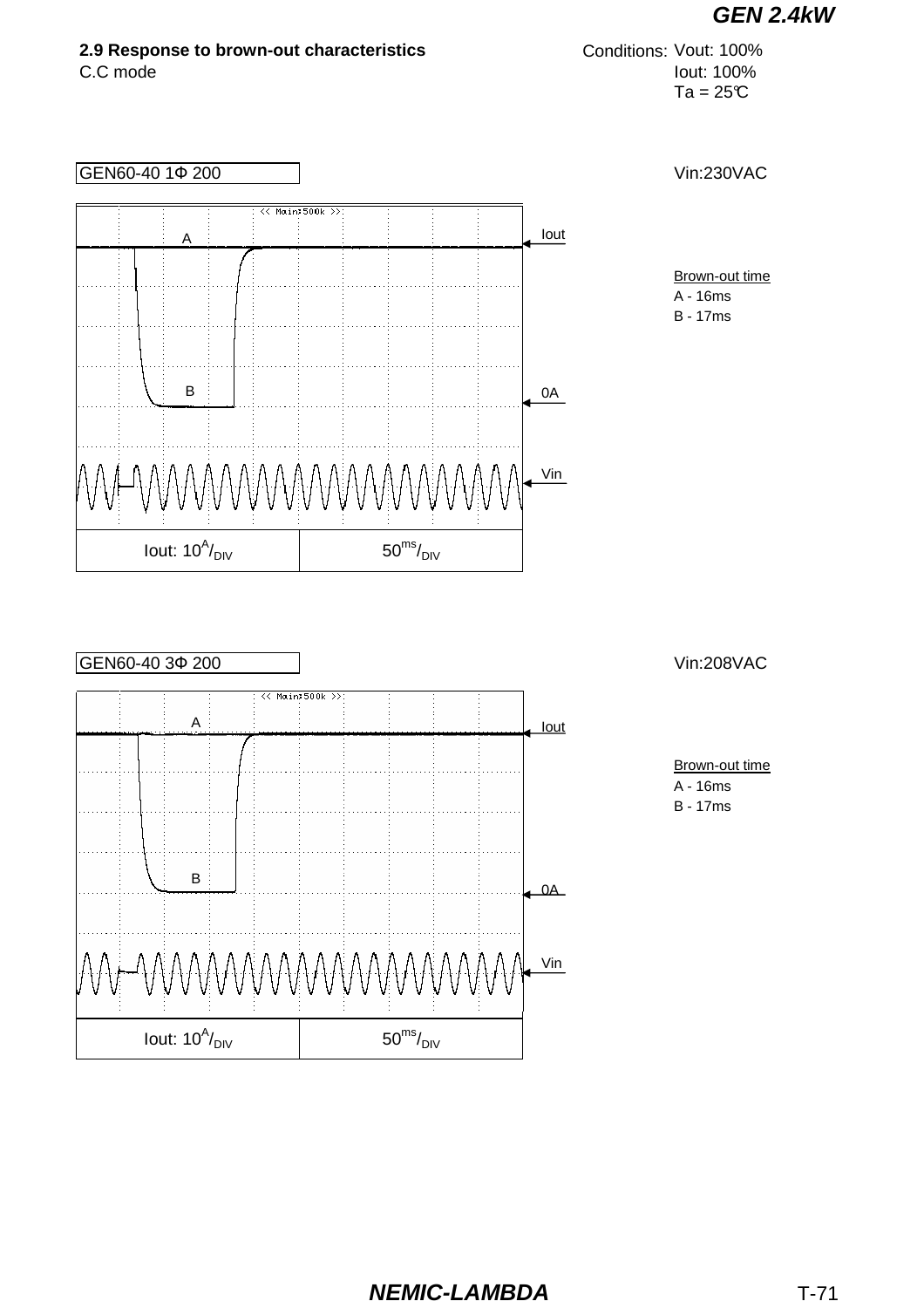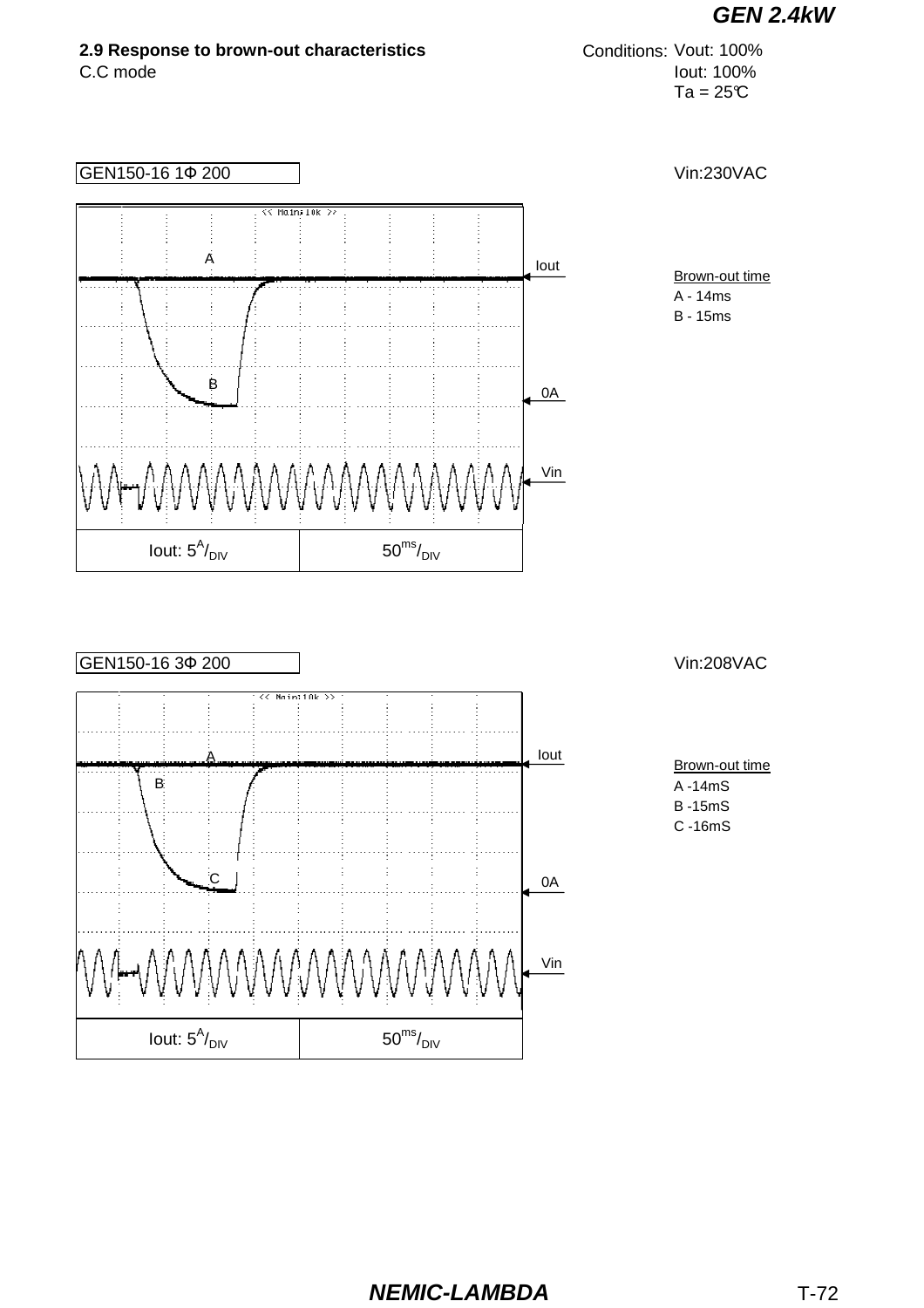

 $50^{ms}/$ <sub>DIV</sub>

Iout:  $1^A/_{\text{DIV}}$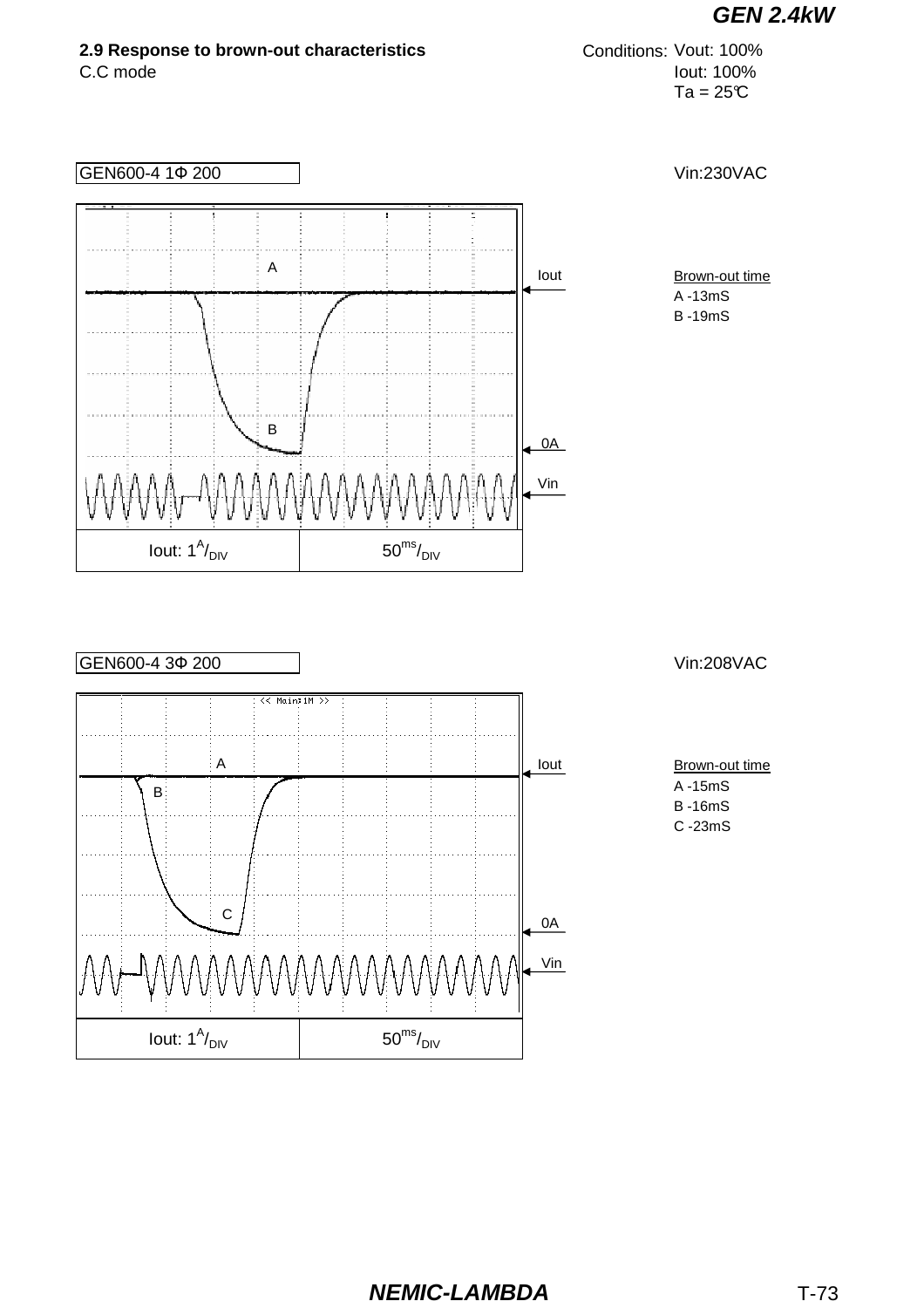

**NEMIC-LAMBDA** T-74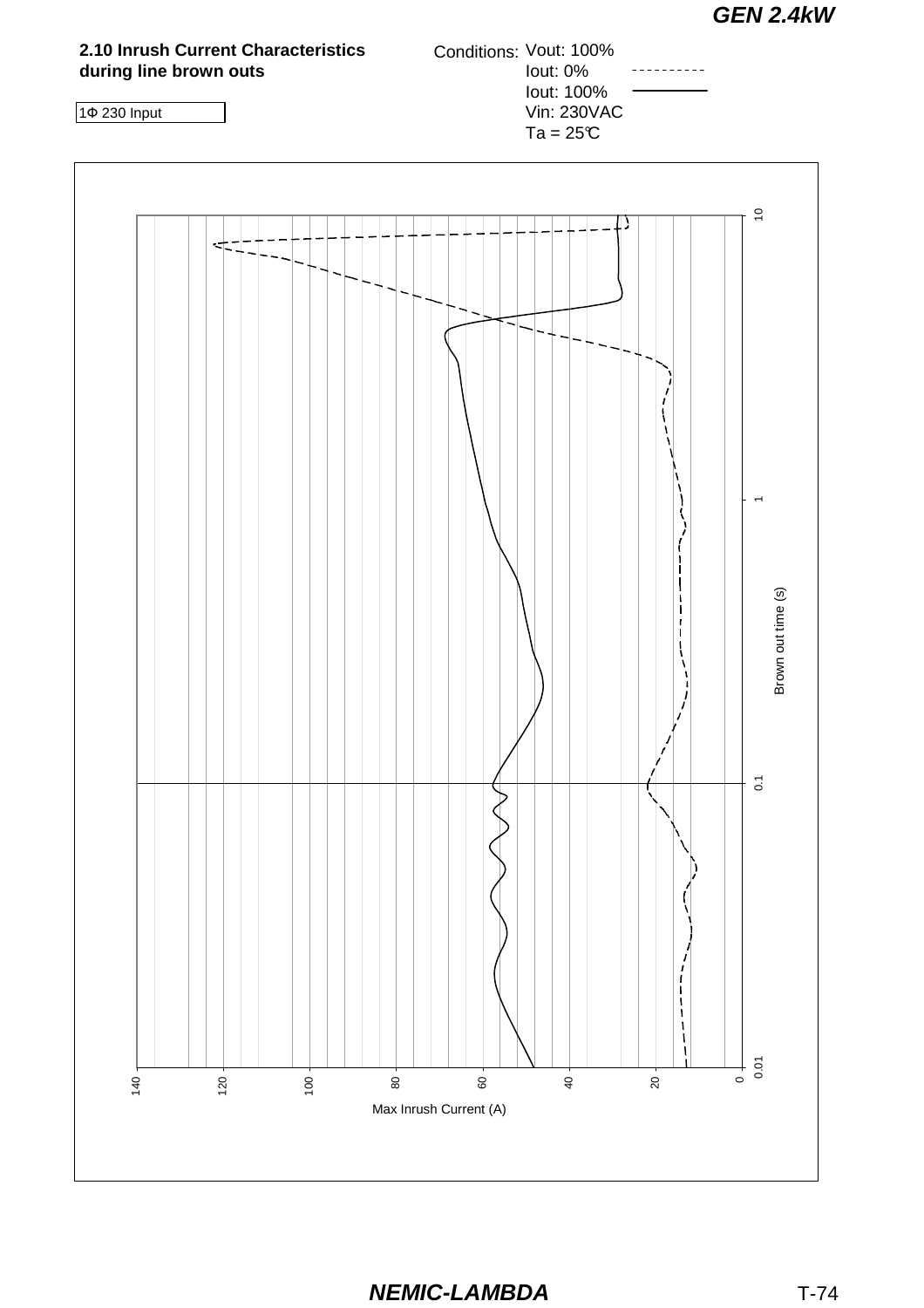

**NEMIC-LAMBDA** T-75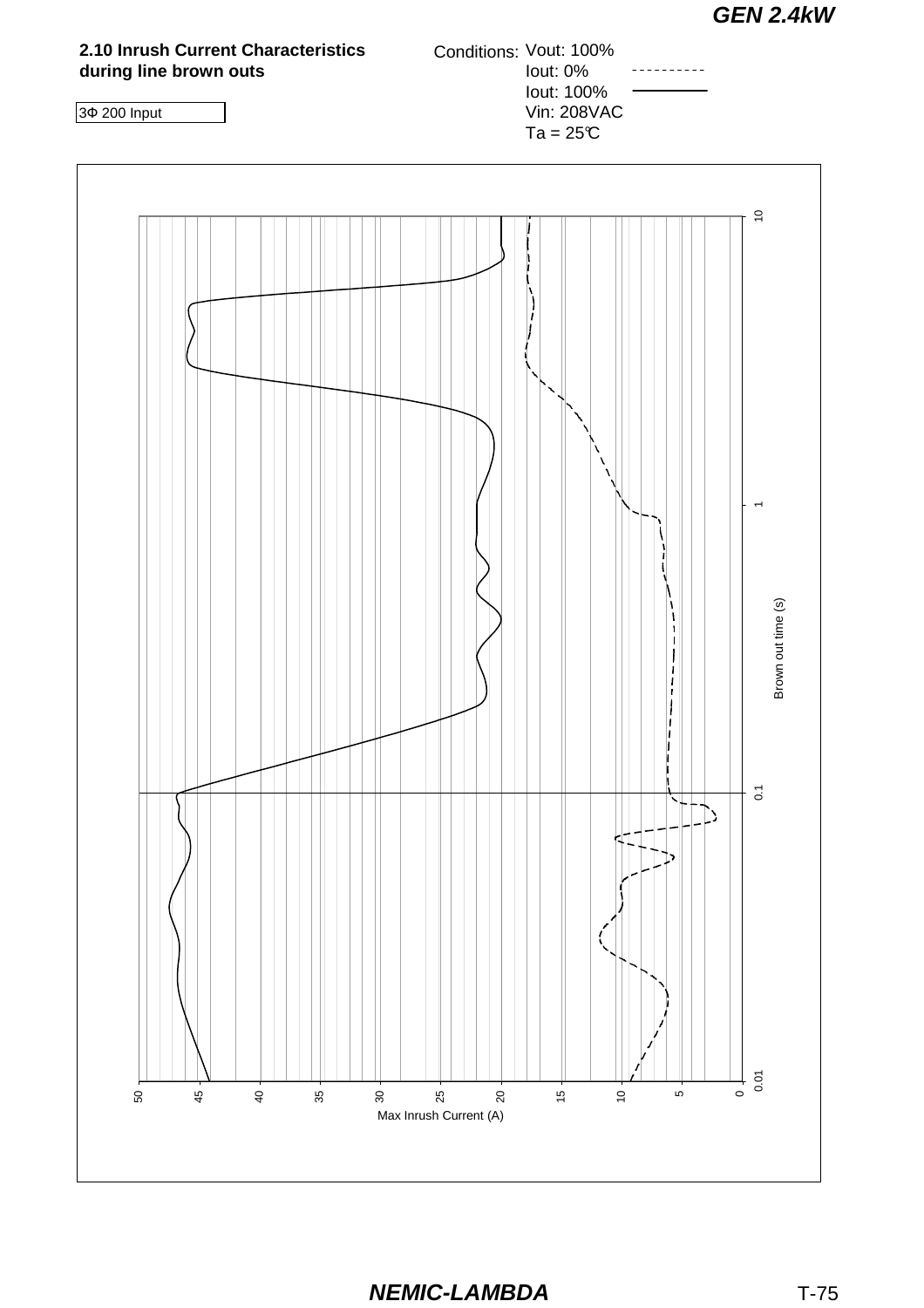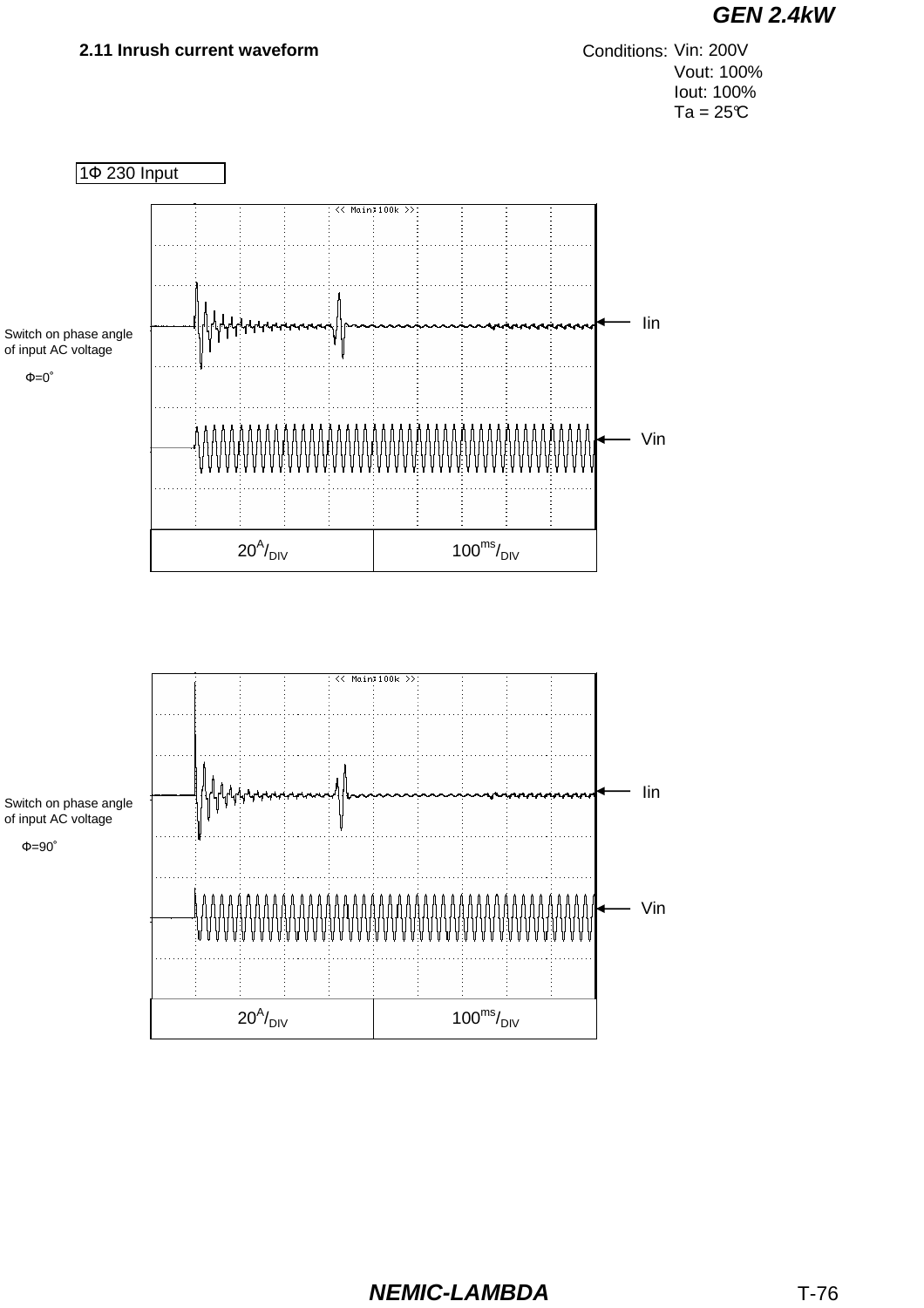

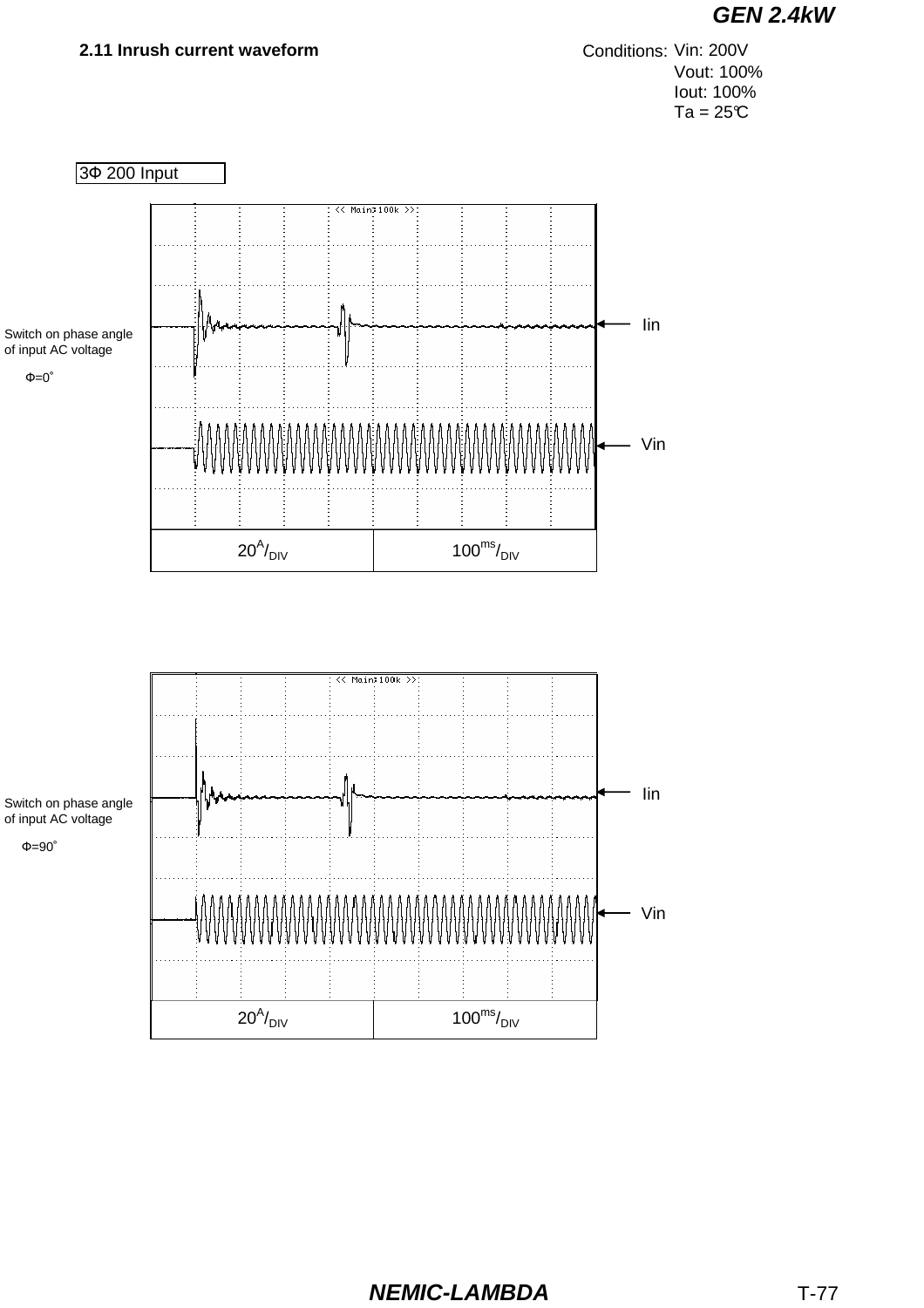#### 2.12 Input current waveform

Conditions: Vin: 230VAC Vout: 100% lout: 100%  $Ta = 25C$ 



### **NEMIC-LAMBDA**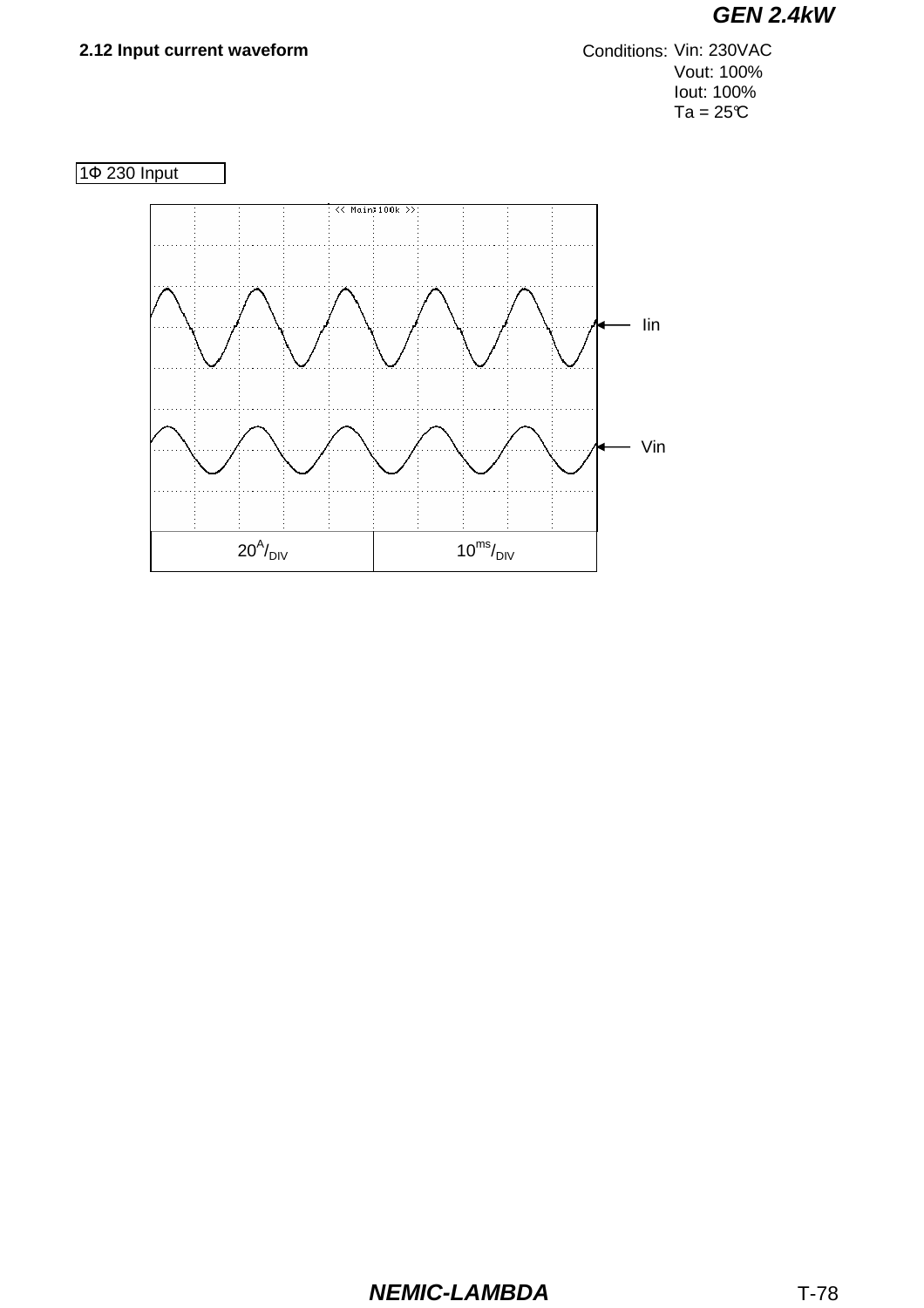#### 2.12 Input current waveform

Conditions: Vin: 208VAC Vout: 100% lout: 100%  $Ta = 25C$ 



### **NEMIC-LAMBDA**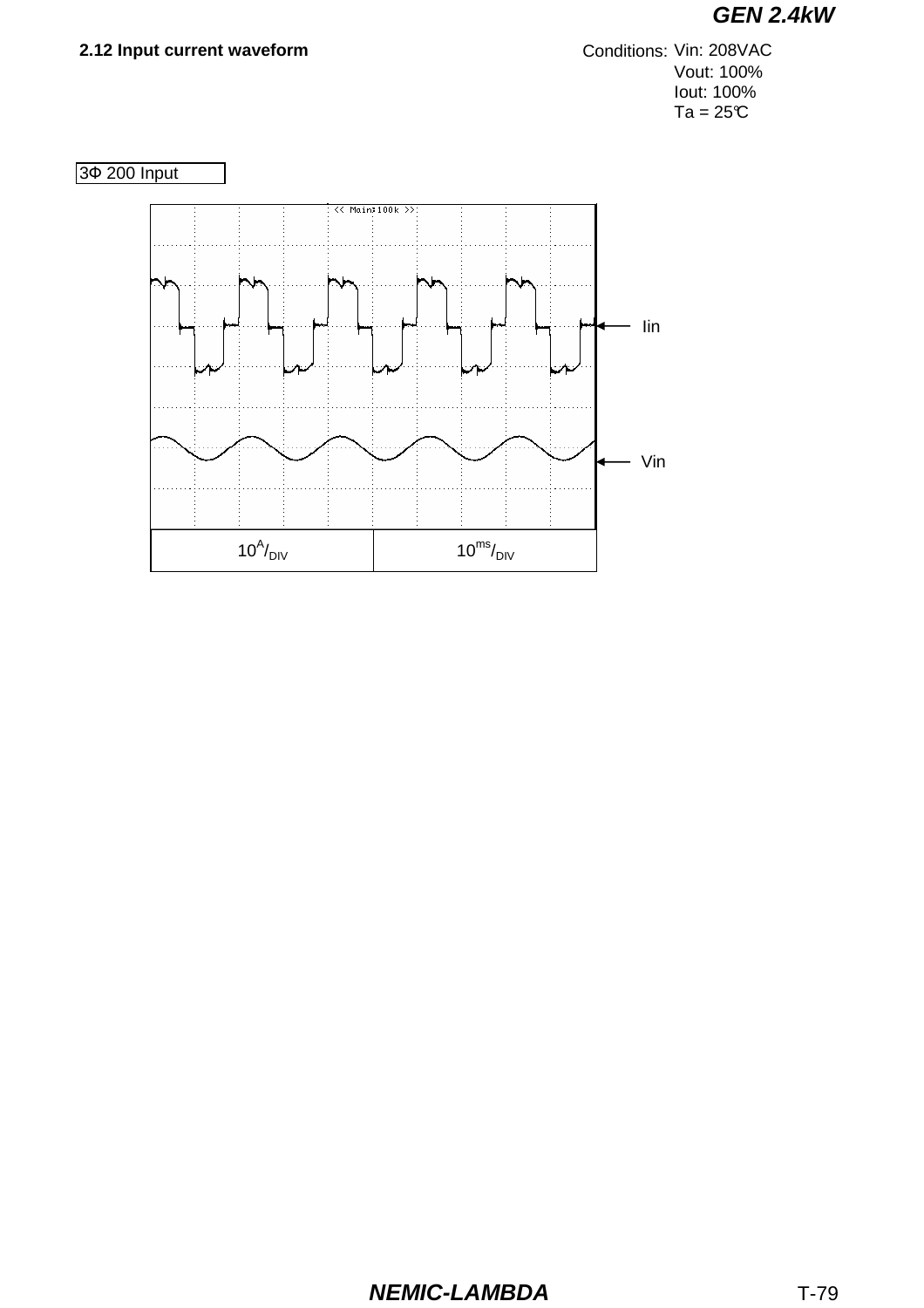

#### 1Ф 170-265V (\*)



#### 3Ф 170-265V (\*)



(\*) TN & TT power system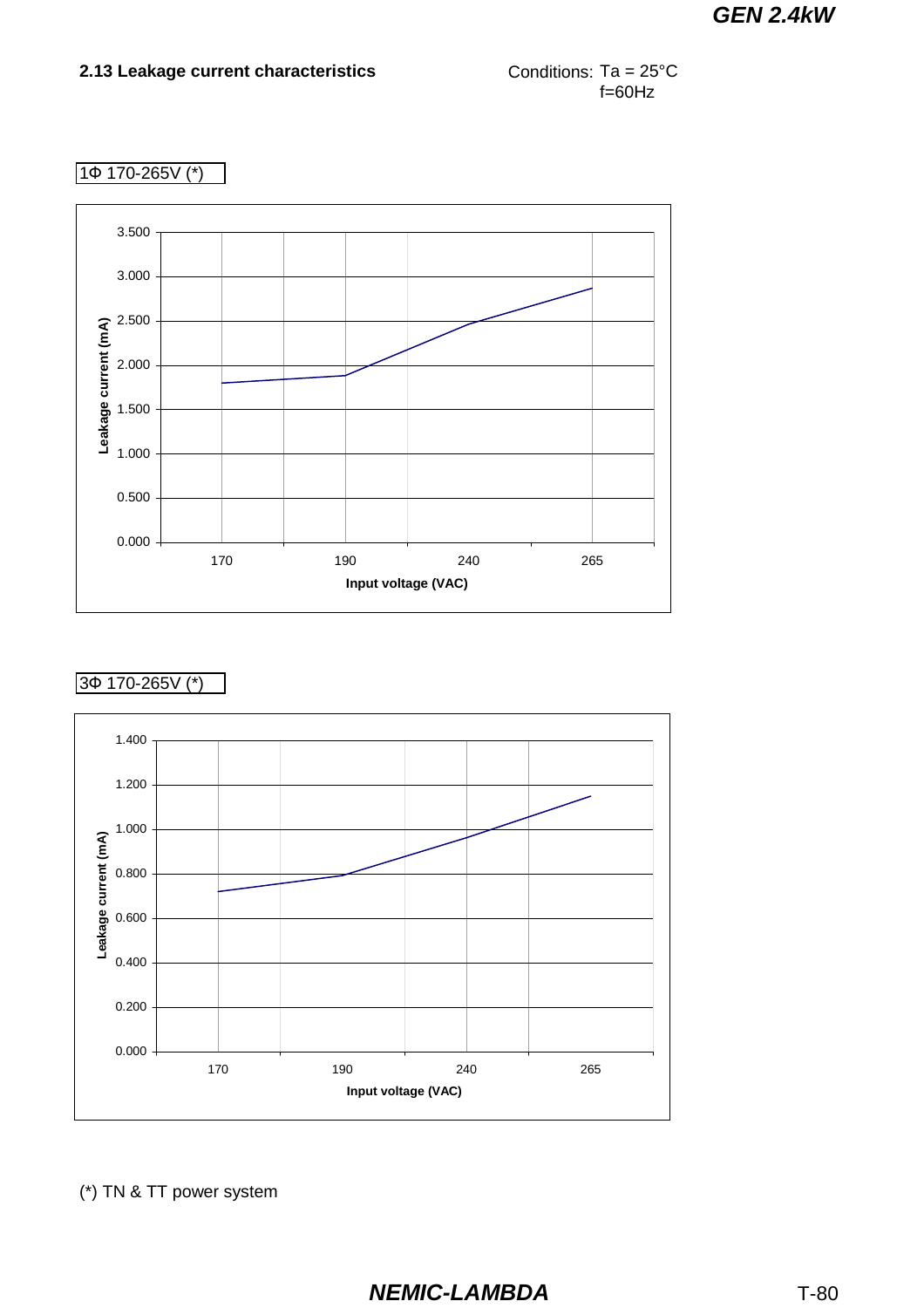

### **2.14 Output ripple & noise waveform**





C.V mode Iout: 100%  $Ta = 25C$ Conditions: Vout: 100%